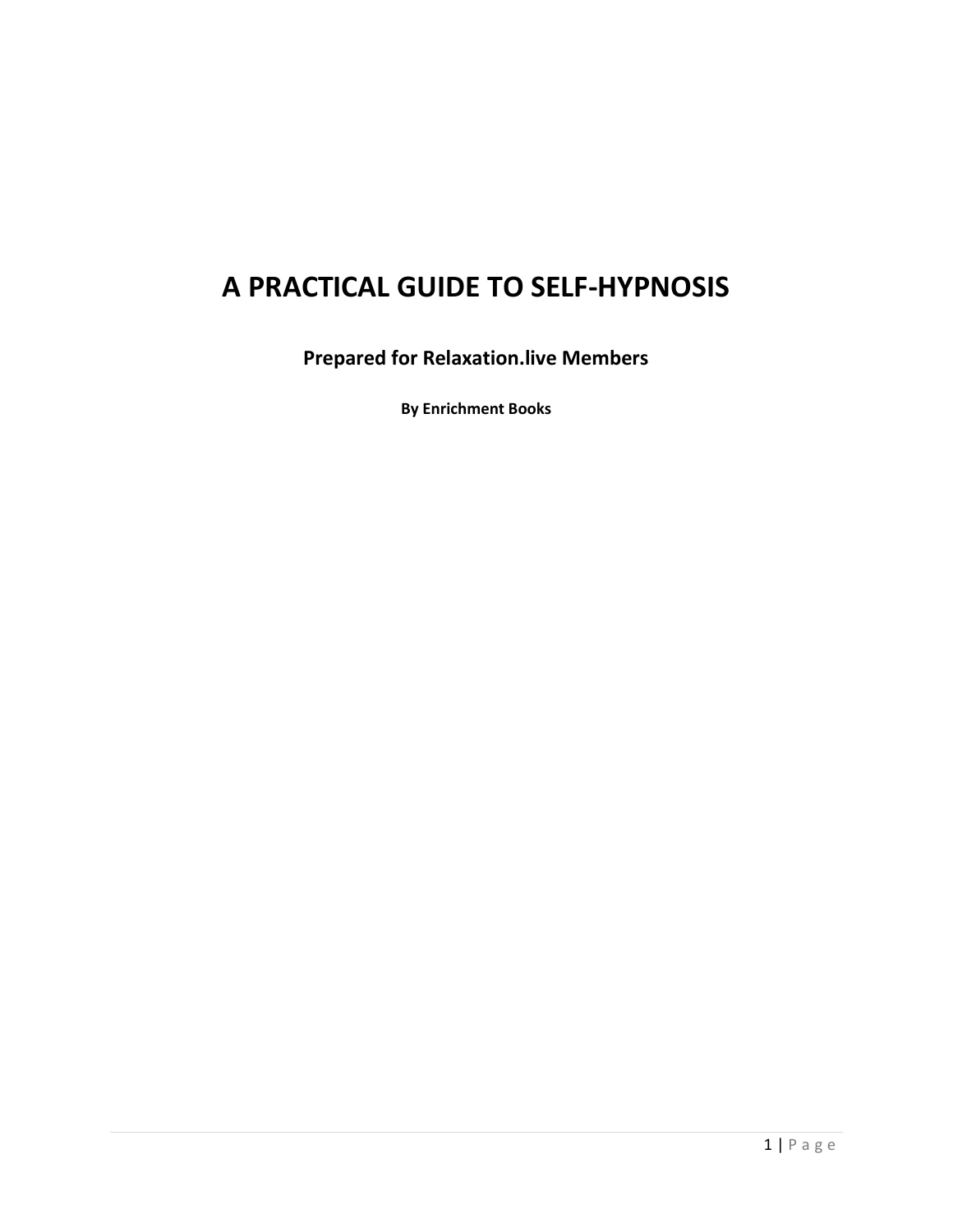#### **CONTENTS**

| <b>CHAPTER</b>                                              | <b>PAGF</b> |
|-------------------------------------------------------------|-------------|
| 1. WHAT YOU SHOULD KNOW ABOUT SELF-HYPNOSIS                 | 5           |
| 2. WHAT ABOUT THE DANGERS OF HYPNOSIS?                      | 9           |
| 3. IS HYPNOSIS THE ANSWER?                                  | 12          |
| <b>4. HOW DOES SELF-HYPNOSIS WORK?</b>                      | 16          |
| 5. HOW TO AROUSE YOURSELF FROM THE SELF-HYPNOTIC STATE      | 20          |
| <b>6. HOW TO ATTAIN SELF-HYPNOSIS</b>                       | 22          |
| <b>7. DEEPENING THE SELF-HYPNOTIC STATE</b>                 | 26          |
| 8. WHAT YOU SHOULD KNOW ABOUT BECOMING AN EXCELLENT SUBJECT | 31          |
| <b>9. TECHNIQUES FOR REACHING THE SOMNAMBULISTIC STATE</b>  | 36          |
| 10. A NEW APPROACH TO SELF-HYPNOSIS WHEN ALL ELSE FAILS     | 41          |
| <b>11. PSYCHOLOGICAL AIDS AND THEIR FUNCTION</b>            | 45          |
| <b>12. THE NATURE OF HYPNOSIS</b>                           | 49          |
| <b>13. PRACTICAL APPLICATIONS OF SELF-HYPNOSIS</b>          | 52          |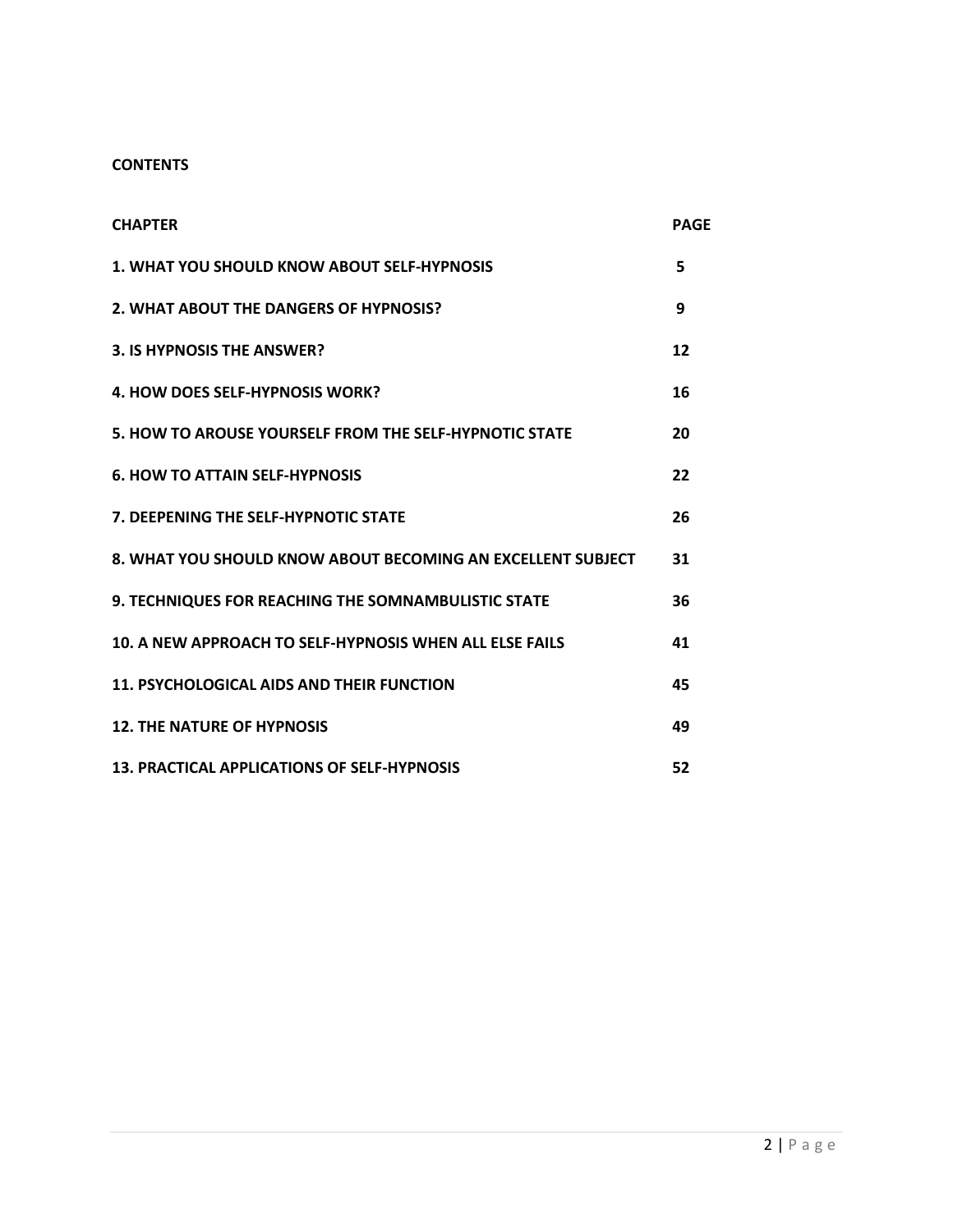#### **FOREWORD**

**All of us like to think that our actions and reactions are a result of logical thought processes, but the fact is that suggestion influences our thinking a great deal more than logic. Consciously or unconsciously, our feelings about almost everything are largely molded by ready-made opinions and attitudes fostered by our mass methods of communication. We cannot buy a bar of soap or a filtered cigarette without paying tribute to the impact of suggestion. Right or wrong, most of us place more confidence in what "they" say than we do in our own powers of reason. This is the basic reason why psychiatrists are in short supply. We distrust our own mental processes and want an expert to tell us what to think and feel.**

**Despite this tendency to adopt our attitudes from others, man has always been dimly aware that he can influence his own destiny by directing his thoughts and actions into constructive channels. He has always, to some extent, known that his mind exerts a powerful influence on his body, and that thoughts can have harmful or helpful effects on his emotional and physical health. The ancient Egyptian sleep temples and the attempts by early physicians to drive evil spirits out of the body were both attempts to influence the body through the mind.**

**The unprecedented sale of \_The Power of Positive Thinking\_ by Norman Vincent Peale and other inspirational literature proves that millions of modern people recognize the efficacy of constructive thoughts. What most of them do not recognize is that they are capable of implanting these beneficial thoughts in their own minds without reference to any outside agencies. This can be done through selfhypnosis.**

**In modern society we have many cults, religions and methodologies which have mental discipline as their goal. The best example of a methodology is psychosomatic medicine which deals with the interrelationship of the mind and body in the production of mental or physical illness. The rapid growth of hypnosis in the last few years is another example, and it is gratifying to see that the emphasis in this field is now shifting from hetero-hypnosis to self-hypnosis.**

**Self-hypnosis is a highly suggestible state wherein the individual can direct suggestions to himself. It is a powerful tool in any therapeutic process, and highly motivated subjects can parallel the success of hetero-hypnosis through their own efforts. Self-hypnosis can be used as a palliative agent and can even afford lasting results in many areas of the organism. Self-hypnosis can alleviate distressing symptoms, substitute strong responses for weak responses, help overcome bad habits, create good habits and help one's power of concentration. The total personality is eventually changed to the point where it can function adequately in an increasingly difficult environment.**

**In learning self-hypnosis, the subject does not relinquish control of himself as is commonly believed. Actually, more control is gained. Self-sufficiency and self-confidence are inevitable results. It is well to remember, however, that even good things may be overdone, and good judgment is necessary for favorable results. Neither hypnosis nor self-hypnosis should ever be used indiscriminately. The effectiveness of self-hypnosis depends upon many factors. Strong motivation, intelligent application of suggestions and diligence are prerequisites.**

**We are not suggesting that self-hypnosis can take the place of all forms of psychotherapy. We do recommend it as an adjunct to therapy when indicated. Used judiciously, it can contribute a great deal to the individual's physical and emotional well-being and happiness.**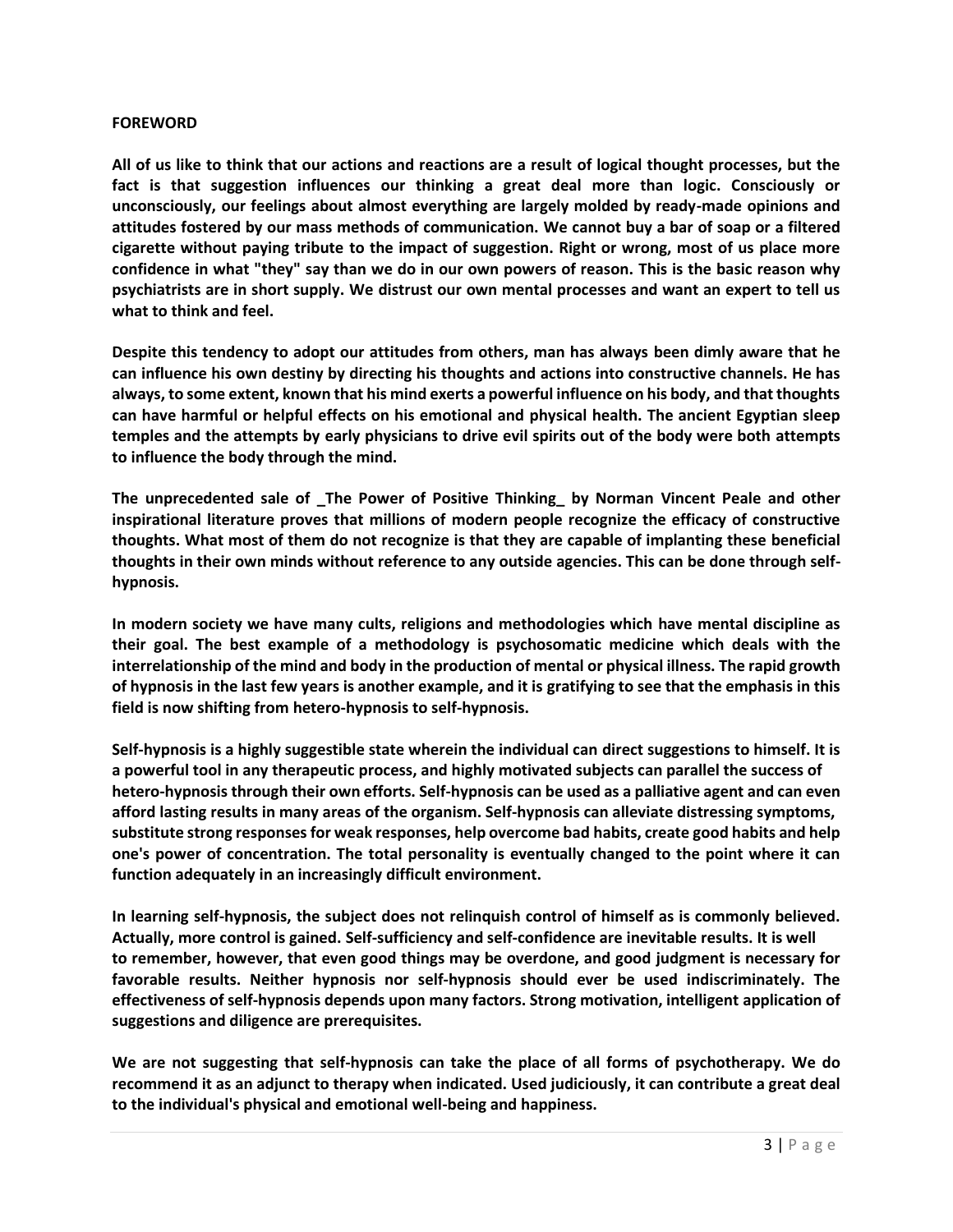**As a professional hypnotist for many years, I have seen astounding and apparently miraculous results by individuals using self-hypnosis. Many of these cases seem unbelievable to those not familiar with hypnotic phenomena. It should be remembered, though, that many individuals seek hypnosis only when all other forms of therapy have failed. This is so common that hypnosis has come to be known as a port of last call. Yet, despite the seeming hopelessness of such cases, medical literature lists thousands of remarkable recoveries.**

**There is nothing hit or miss about hypnosis. Used intelligently, the results are the same for all those who are properly motivated. Nor are the results singular to modern hypnotists alone. In reviewing the literature going back more than 100 years, the same gratifying results were obtained. The reader would do well to scan some out-of-print books on hypnosis at the library to understand the point further.**

**This book is written in terms that are comprehensible to the layman. The step-by-step instructions should afford the reader a means of acquiring self-hypnosis. The necessary material is here. The reader need only follow the instructions as they are given.**

**The author wishes to thank Robert S. Starrett, member of the American Medical Writers' Association, for his valuable help in the editorial preparation of this book.**

**It is the author's hope that you will, through the selective use of self-hypnosis, arrive at a more rewarding, well-adjusted and fuller life.**

**Author**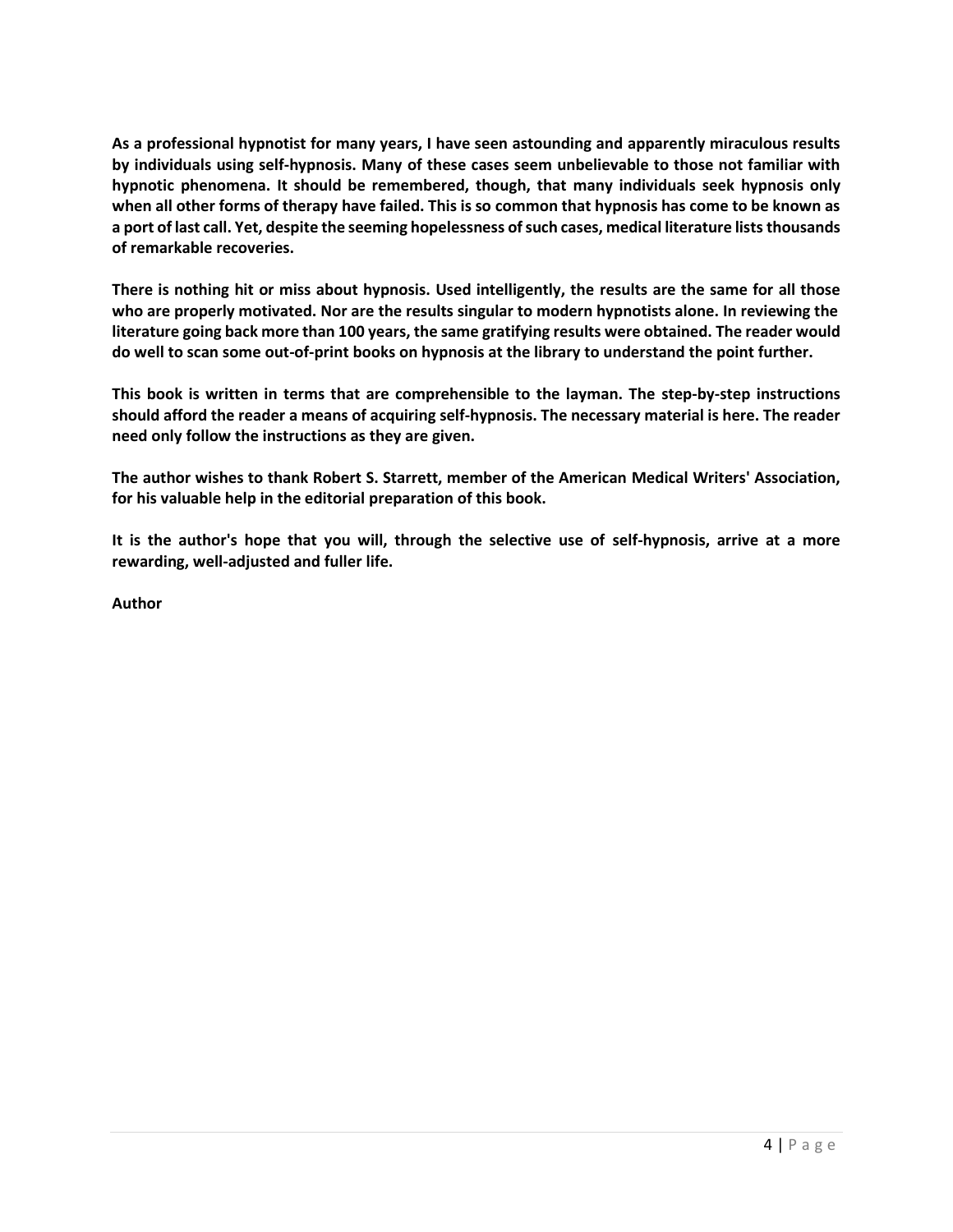**What You Should Know About Self-Hypnosis**

**Hypnosis has been defined as a state of heightened suggestibility in which the subject is able to uncritically accept ideas for self-improvement and act on them appropriately. When a hypnotist hypnotizes his subject, it is known as hetero-hypnosis. When an individual puts himself into a state of hypnosis, it is known as self-hypnosis. In both cases, the subject has achieved a heightened state of suggestibility. Even in hetero-hypnosis, the subject really controls the response to suggestions. Actually, all hypnosis is really a matter of self-hypnosis. The subject enters into the hypnotic state when he is completely ready to do so. This may require from one to many attempts before it is achieved. Even if the subject insists that he wants to be hypnotized immediately, he may be resisting hypnosis unconsciously.**

**In self-hypnosis the same thing usually takes place. The subject is anxious to achieve self-hypnosis, but somehow the state eludes him. What's wrong? It may be that he is unconsciously resisting it, hasn't conditioned himself sufficiently, or has achieved the hypnotic state and doesn't know he is in the state. This last statement may be surprising, but we will examine it in detail a little later on.**

**Most experts agree that about 90 percent of the population can be hypnotized. My own feeling is that probably 99 percent can be hypnotized. Who among us is not influenced by suggestion? Aren't we all, as we have seen, influenced by the suggestions of advertising? Don't we all have a tendency to believe what we read in the paper, hear on the radio or see on television? Aren't we all convinced that a namebrand article is better than one that is not so well-known?**

**Suggestion plays a tremendously important role in our daily lives. It begins from naming the baby with an appropriate name to securing a suitable place for interment. I would like to call the reader's attention to a fascinating book dealing with the unconscious reasons why we do many of the things that we do. You will be intrigued with every page of the book. It is called \_The Hidden Persuaders\_ by Vance Packard.**

**My contention is that we are all suggestible and, therefore, being hypnotized or hypnotizing ourselves is just a matter of increasing the suggestibility that we already possess. Doesn't the hypnotist begin by suggesting relaxation? Doesn't he usually begin by requesting the subject to fix his attention on a particular object? Next, he suggests to the subject that his eyes are becoming heavy and tired. As soon as the subject closes his eyes, he suggests that he will be in a deep hypnotic state. I am sure that you are familiar with this procedure. With each step, the hypnotist is guiding the subject along directed lines to get him to accept further suggestions without question or doubt. When the subject achieves the ultimate state in this procedure, he has been hypnotized. He then accepts suggestions without equivocation.**

**Let us continue with this same thought. Suppose I say to you, "I'm going to stick you with this pin. It won't hurt." Would you let me stick you with the pin? Obviously not. Let us suppose that you have been hypnotized and I repeat the same suggestion. What happens then? You readily accept the suggestion as being factual. Should I proceed to stick you with the pin, you do not even flinch. In fact, you do not**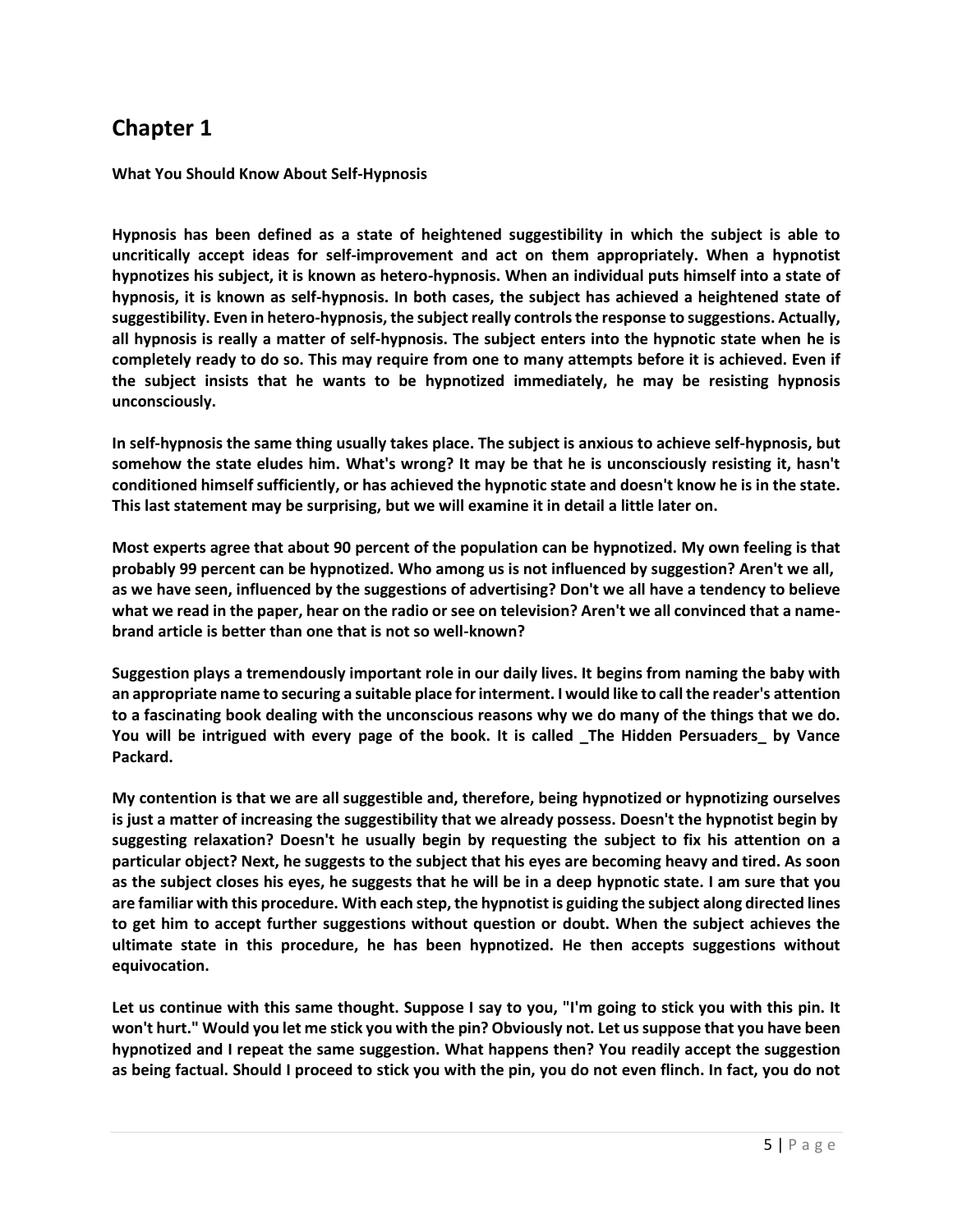**even feel the pain. Does this sound incredible? Isn't this exactly the same procedure that the dentist uses with his patient when he has hypnotized him for the purpose of painless dentistry?**

**Achieving hypnosis, therefore, is a matter of directing this suggestibility that we all possess into the channels that will finally produce the hypnotic state. It can be much more complicated than this explanation in many cases, but let us use this as a working premise.**

**Everyone can be hypnotized. The time required for achieving hypnosis will vary from subject to subject. We will discuss some of the reasons for this in a subsequent chapter, but for our discussion at this time we need to understand this point. I have encountered numerous individuals who were extremely disappointed because they did not respond to hypnosis immediately or after several attempts. They wanted to know "what was wrong." An explanation that nothing was wrong somehow did not satisfy these individuals. "After all," they argued, "didn't I go to a hypnotist especially to be hypnotized?" Some insinuated that perhaps the hypnotist wasn't too good.**

**Let me explain that most subjects need to be conditioned for hypnosis, and this conditioning is helped when the subject practices certain conditioning exercises that I shall discuss in detail in chapter six, titled "How To Attain Self-Hypnosis." In my teaching, I have found that about one out of ten subjects responds to the first attempt at hypnosis. One cannot make a definite statement as to the length of time necessary to learn self-hypnosis, but it is my experience that this usually takes about one month. I have had subjects learn self-hypnosis in about 30 minutes, but I must also relate that I have worked with subjects for one year before they achieved it.**

**For the most part, the laws of learning apply to self-hypnosis as with anything else that one would want to learn. It can be a relatively simple procedure, or it can be very perplexing. The answer lies not so much with the hypnotist as with the subject.**

**One question that arises is: "If I'm under hypnosis, how can I give myself suggestions?" During the hypnotic state, it must be remembered, the subject is always aware of what is going on. He hears what is said, follows directions and terminates the state when told to do so. In the self-hypnotic state, the subject is in full control. Therefore, he can think, reason, act, criticize, suggest or do whatever he desires. He can audibly give himself suggestions, or he can mentally give himself suggestions. In either case, he does not rouse from the hypnotic state until he gives himself specific suggestions to do so. Many feel if they audibly give themselves suggestions, they will "awaken." In hypno-analysis, the subject answers questions during the hypnotic state. Having the subject talk does not terminate the state. You can keep the talkative subject under hypnosis as long as you want. Furthermore, the subject can be sitting erect with his eyes open and still be under hypnosis. Carrying this further, the subject may not even be aware that he is under hypnosis. He can be given a cue not to remember when the therapist makes a certain motion or says a certain word that he will go back into the hypnotic state but still keep his eyes open. Only an experienced hypnotist could detect the change.**

**Another frequent question is: "How do I arouse myself from the self-hypnotic state?" You merely say to yourself that upon counting to five you will open your eyes and wake up feeling fine. Many times the subject falls asleep while giving himself posthypnotic suggestions. This is not undesirable since the suggestions will spill over into the subconscious mind as he goes from consciousness to unconsciousness.**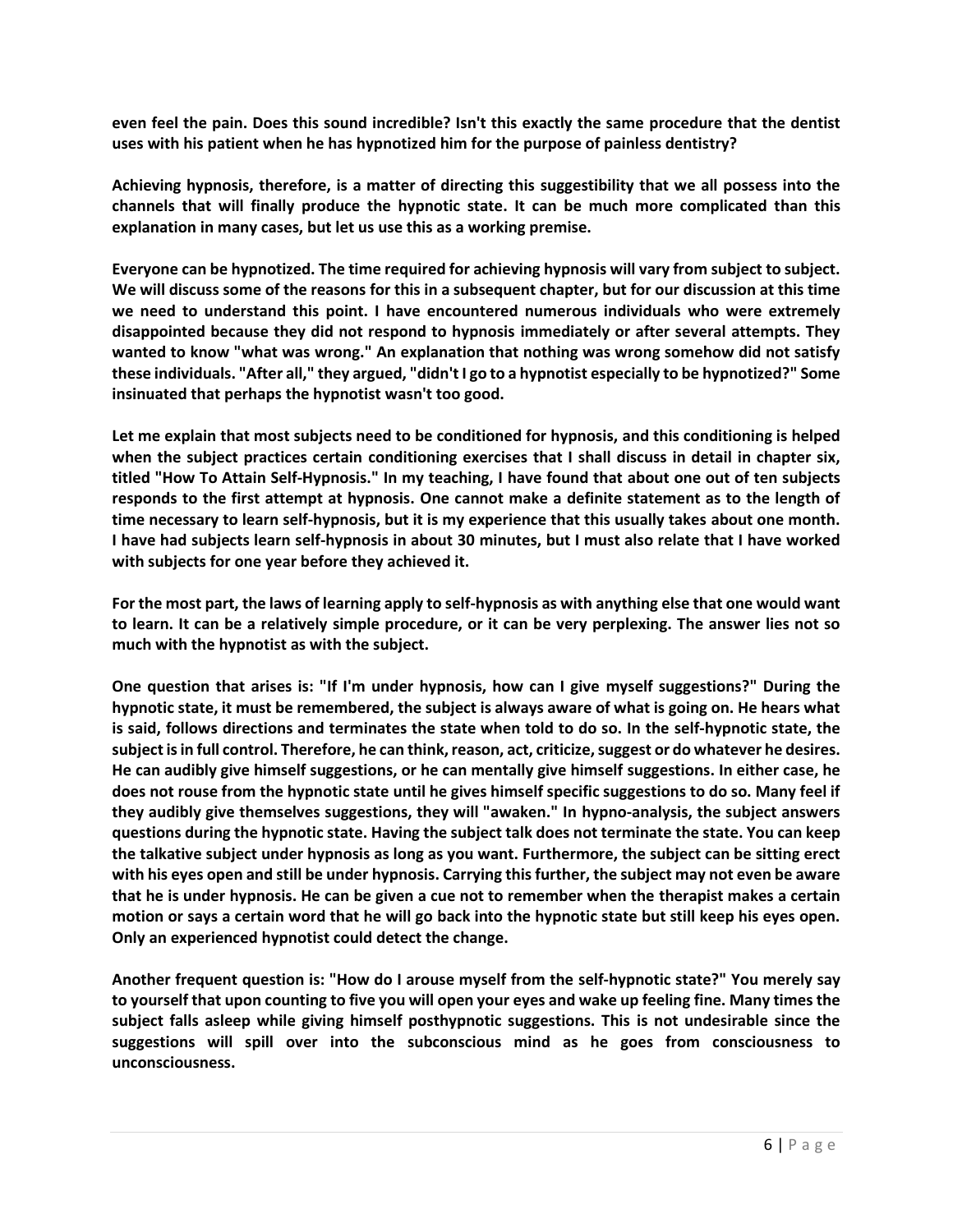**A popular opinion about hypnosis is that the subject surrenders his will to the hypnotist in the process of being hypnotized. Furthermore, many believe that once the subject is hypnotized, the hypnotist has complete control of the subject and the subject is powerless to resist suggestion. Both beliefs are erroneous. I believe the first misconception comes from seeing techniques where the hypnotist requests the subject to look into his eyes. The hypnotist suggests to the subject that as he continues to look into his eyes he will fall into a deep hypnotic state. This, then, becomes a matter of who can outstare whom. The subject usually begins to blink his eyes and the hypnotist follows this up with rapid suggestions that the subject's eyes are becoming watery and heavy and that the subject will fall into a deep hypnotic sleep just as soon as he (the subject) closes his eyes. This procedure gives the impression to the observer that the subject is "willed" to go under hypnosis. It appears that once the hypnotist concentrates or wills sufficiently, the subject succumbs. Actually, the hypnotist in this technique is not looking into the eyes of the subject. He fixes his attention on the bridge of the nose of the subject.**

**The concept that the subject is a helpless automaton stems from the weird movies where the "mad scientist" has hypnotized subjects into behaving like zombies. Naturally, there is usually a beautiful girl in the movie and she, too, has been hypnotized. Even though the audience is sophisticated enough to realize that this science-fiction drama is purely entertainment, the theme is repeated sufficiently in novels, comics, and television to make an indelible impression on the subconscious mind. It's the technique of telling the "big lie" so many times that it becomes believable. We are all influenced by this procedure. There is an excellent book explaining this very premise. It is called \_Battle For The Mind\_ by William Sargent. It describes in detail the technique by which evangelists, psychiatrists, politicians and advertising men can change your beliefs and behavior.**

**Following the reasoning that the subconscious mind can be affected, you can see that a problem could present itself even though the subject consciously wishes to be hypnotized. Unconsciously, there may be a poor interrelationship with the hypnotist which can create an unfavorable climate for hypnosis. When this is the case, the subject doesn't respond until such time that he relates well to the hypnotist. Even the most calculated procedures will fail until a positive transference relationship is established. I am sure that you sometimes have said, "For some reason I don't like that person." If pressed for an answer, you'll usually reply, "I can't explain it, but I just have a feeling about him." Actually, your subconscious reactions are influencing your thinking and you "feel" a certain way. The same thing takes place in business transactions. You either like or dislike the proposition presented to you. You may say, "I have a certain feeling about this deal." You may not be conscious of the reasons, but your subconscious has reacted automatically because of previous experience along similar lines.**

**In giving you some insight into the hypnotic procedure, I am trying to point out certain problems in regard to acquiring self-hypnosis. For the most part, it is not a simple procedure that is accomplished immediately. You can't just will it. It requires working toward a specific goal and following definite procedures which eventually lead to success.**

**The hypnotist is usually endowed by the subject with an omniscience and infallibility which logically is unjustified. The subject is naturally extremely disappointed if he doesn't respond immediately. If he loses confidence in the hypnotist, he may never achieve hypnosis with this particular hypnotist. I have hypnotized subjects who have been to several other hypnotists without success, and I have had some of my unsuccessful subjects hypnotized by other hypnotists. How and why does it happen? I believe that some of the reasons are so intangible that it would be impossible to explain all of them with any degree of exactitude.**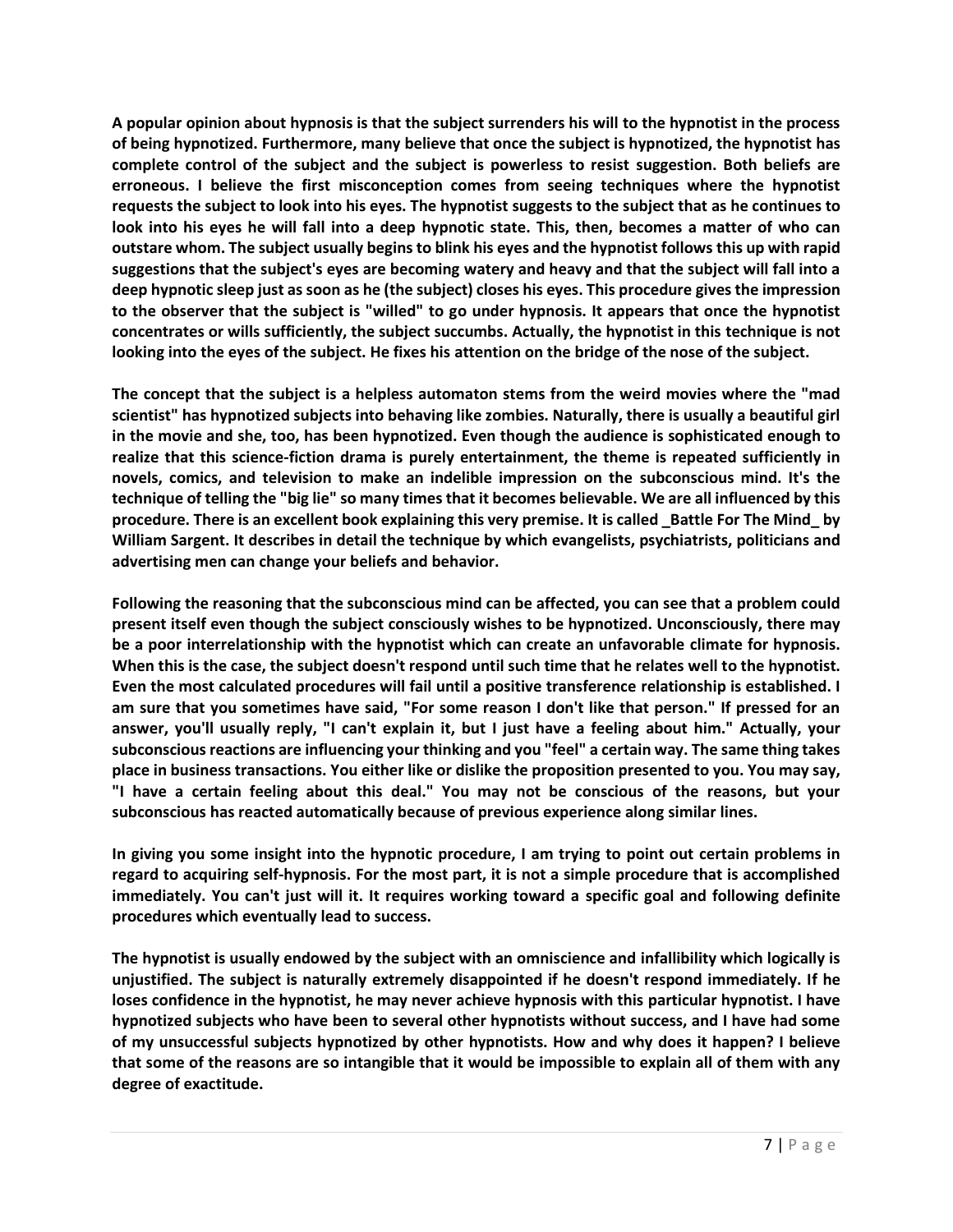**I once saw an individual about 12 times who wanted to learn self-hypnosis and had been unsuccessful in every approach. I asked him if he would volunteer as a subject for a class in techniques of hypnosis that I was teaching for nurses. He readily volunteered and showed up at the designated time. Much to my amazement as well as his own, he responded within a relatively short time as one of the nurses hypnotized him before the group. She had used a standard eye closure technique, requesting him to look at a spinning hypnodisc that I had previously used with him every time he was in the office. Her manner was extremely affable, she had used the identical technique I had used unsuccessfully, and the subject responded excellently to cap the climax. He was the first subject the nurse had ever hypnotized, since this was only her third lesson.**

**How would you account for it? Here was one of my students with two weeks' experience hypnotizing a subject where I had failed while using every procedure that I felt would work. Was it because she was a better hypnotist? Perhaps! However, I'd like to recall at this time our discussion about subconscious responses. I'm inclined to feel that being hypnotized by a middle-aged female nurse created certain favorable unconscious responses which accounted for his going under hypnosis at that time. It created the initial break-through which was needed. I was able to hypnotize him easily at his next appointment, and he acquired self-hypnosis readily from that time on.**

**I have tried the same approach with other subjects who did not respond favorably and have failed to attain the success that I did in the above case. Why the impasse? It is one of the difficulties that we encounter in hypnosis, and as yet it has not been resolved.**

**We know that the easiest way to achieve self-hypnosis is to be hypnotized and given a posthypnotic suggestion that you will respond to hypnosis by a key word, phrase or gesture. I have tried to point out some problems that can arise. Needless to say, these problems do not always arise, and the attainment of self-hypnosis can be a relatively simple procedure. There is usually some way of reaching a subject who does not respond in a reasonable length of time.**

**Now we come to the point where the subject wishes to hypnotize himself. What happens in this situation? It would appear that the subject would go under hypnosis immediately. After all, isn't he controlling the hypnotic session? Of course, this does happen time and time again, and the results seem miraculous. I receive mail constantly from readers of several of my other books on hypnosis telling me how they were able to achieve certain goals that they never dreamed possible. They write that they have achieved self-confidence and complete self-mastery and have been able to overcome problems that have plagued them for many years. These problems not only include strictly psychological troubles but many psychosomatic symptoms as well. Many have remarked at the ease in which they were able to achieve self-hypnosis and the results they wanted. For them it was as simple as following a do-ityourself book.**

**Others write about the difficulty they encounter and ask what to do about it. It is my hope that this book will shed some light for those who have experienced difficulty in learning self-hypnosis. We shall discuss many phases of hypnosis with the emphasis on self-hypnosis. We'll discuss its many ramifications and try not to leave out anything helpful in our discussion.**

**If you follow the instructions and exercises that I give you assiduously, you should be able to achieve a depth of self-hypnosis suitable for solving many of your personal problems.**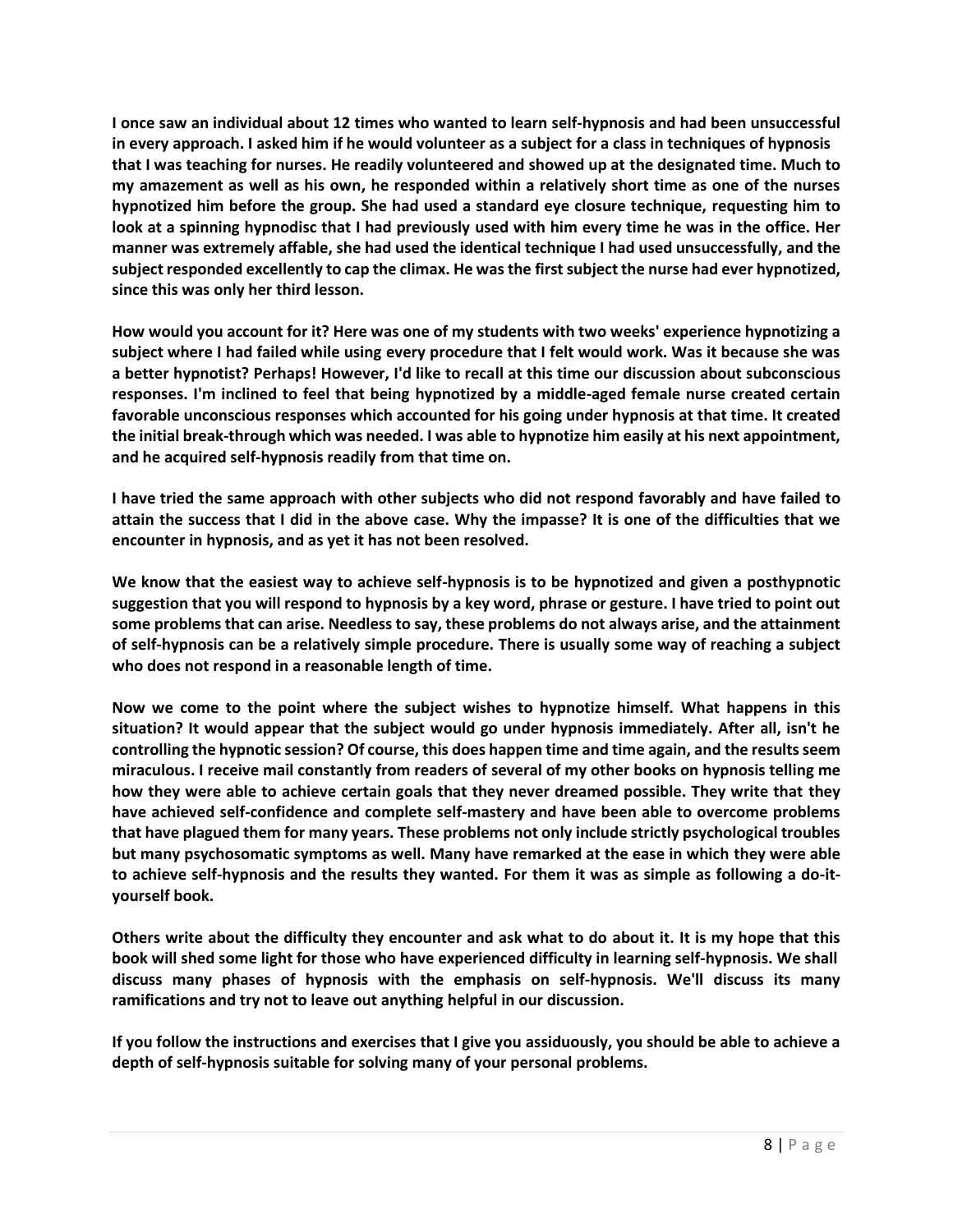**What about the Dangers of Hypnosis?**

**One of the objections that you hear to hypnosis is that it can be dangerous in the hands of those not trained in the psychodynamics of human behavior. Inasmuch as psychiatrists and clinical psychologists are the only ones who are thoroughly trained in the analysis of human behavior, this objection, if valid, could limit hypnosis to a comparative handful of therapists. Fortunately, it is not valid. This was proved several years ago when the "Bridey Murphy" craze gripped the country. Despite the fact that thousands of amateur hypnotists were practicing hypnosis, little or no harm resulted. I have personally instructed several thousand medical and non-medical individuals and have yet to hear of a single case where a crisis was precipitated or anything of a dangerous or detrimental nature occurred as a result of hypnosis. I have also taught several thousand persons self-hypnosis and can report the same findings.**

**Many patients who seek treatment from competent psychiatrists, psychoanalysts and psychologists do not always obtain satisfactory results. This doesn't mean that everyone should stop seeking help from these specialists. Even a specialist doesn't have a perfect record of successful therapy.**

**What then is the objection to hypnosis? The theory that if you get rid of one symptom another symptom will take its place really holds no truth and is usually advanced by those who have had little or no experience in the hypnosis field. However, a difference of opinion does exist even with those practicing hypnosis in this area. Some hypnotists "trade down" symptoms by replacing a serious symptom with a minor one, while others just remove the symptom. The latter is what a doctor does when he recommends aspirin for arthritis. He knows the aspirin will not cure the arthritis, but he wants to alleviate the symptom. To say that another symptom will replace the pain is unscientific--and untrue. The same is true of hypnosis.**

**Lewis R. Wolberg, M.D., clinical professor of psychiatry, New York Medical College, recently canvassed 30 experts in the field of hypnosis and found a few who felt symptom removal was "irrational, temporary—or outright dangerous." The large majority, however, "employed symptom removal where indicated, and minimized or ridiculed any possible bad effects."**

**A further objection to hypnosis is that the results are temporary as well as symptomatic. It is well to remember that most medical therapy is specifically directed to symptom removal. How permanent is most medical treatment? Once you couple hetero-hypnosis with self-hypnosis, you afford the patient the opportunity of utilizing suggestions for his own benefit any time they are needed. This, of course, can make symptom relief permanent. As an example, I would see no harm in teaching a patient selfhypnosis for symptomatic relief from a problem of insomnia. It would certainly be better than physically depressing the higher brain centers with sleeping pills to produce unconsciousness every night. I needn't tell you that millions of dollars are spent every year on sleeping pills and patients become dependent upon them, needing more and more pills in order to produce sleep. Many accidental suicides stem from an overdose of sleeping pills. Yet, despite the inherent dangers of sleeping pills which are glaringly apparent, they are prescribed by the millions, to say nothing of those that reach the market through illegal channels. Furthermore, how much effort is really made to get the patient off the sleeping pills? There are also more voluntary suicides by sleeping pills than by any other method. Perhaps if these drugs weren'tso readily available, many of these unfortunate individuals would be with us today.**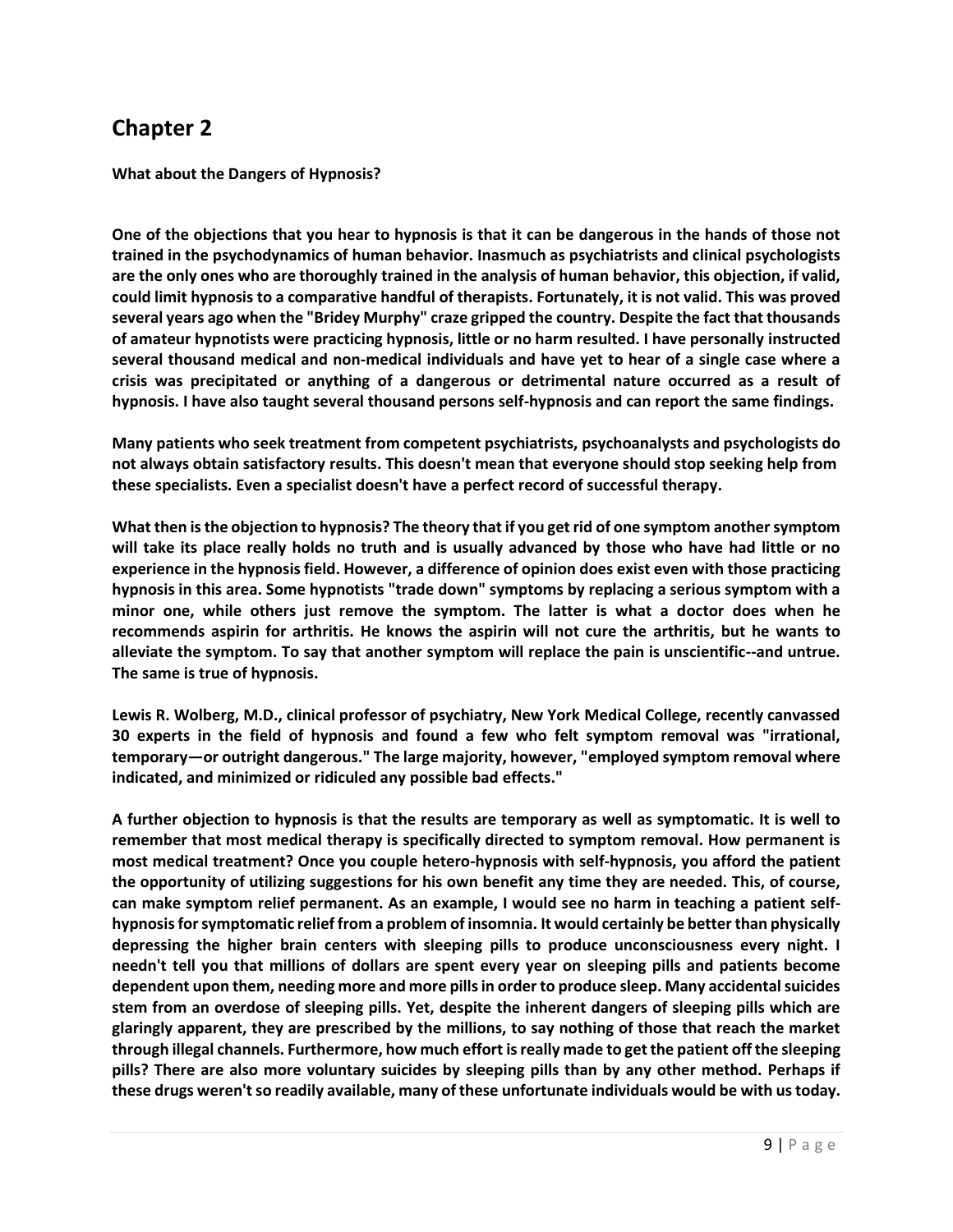**What about the often-quoted statement that "you might do some damage"? Let's explore this area. I assume that the reader is somewhat familiar with the work of Emile Coué or at least has heard of his famous autosuggestion formula of "Day by day, in every way, I'm getting better and better." During our time, thousands upon thousands of seemingly helpless and hopeless cases have been cured by repeating this affirmation over and over again, day after day, as the individual falls asleep.**

**I think we should make it clear that whether we call it autosuggestion, positive thinking, meditation, yoga, affirmations or self-hypnosis, we are, in reality, talking about the same thing. All require certain basic prerequisites before they will work effectively for the individual. We'll discuss these prerequisites in the next chapter.**

**What should be remembered is that the suggestions are being filtered into the subconscious mind which does not question, doubt, analyze or dispute the efficacy of these beneficial thoughts. You can be sure that the constant repetition will have its effect. Hasn't the mind, in the past, accepted the individual's diagnosis when he said, "I'm sick," "I have an inferiority complex," "I can't stop smoking," "I can't lose weight," "I can't concentrate," "I can remember a person's face, but I can't remember names," "I have a difficult time falling asleep," "I just can't seem to relax." Isn't such an individual, in effect, using self-hypnosis? And hasn't the person convinced himself of the validity of his present state? This is truly dangerous. It is negative hypnosis.**

**The question that I raise is: "Why shouldn't the subconscious mind be even more convinced and respond strongly to suggestions which are in conformity with the natural desire to be of sound body and mind?" I have never been able to find a logical answer.**

**I think this is what happens many times. A person seeks help with a problem which, in reality, has nothing to do with hypnosis. His cure is not contingent on being hypnotized or on suggestions he or the hypnotist feel are indicated. You will read in nearly every book and article dealing with hypnosis that "hypnotism is not a cure-all." No one has suggested or implied that it should be used exclusively for all emotional problems. You may read a newspaper article warning about the "dangers" of hypnosis. It may tell of a person who rid himself of one symptom and developed another in its place. You usually get a grossly distorted picture of what happened, with many aspects of the case not included. It's a matter of taking what you want to prove out of context. Propagandists use this technique all the time to get across their message. It's the old story of telling a half truth.**

**Honest criticism and a sincere difference of opinion are always welcome. But criticism must be wellfounded from a scientific point of view and not stem from an emotional reaction. You have probably heard the remark, "I won't let anyone hypnotize me." What are they really saying, and what does hypnosis represent to such an individual? To them, hypnosis represents some sort of "magic spell" which invokes a state of complete helplessness and dependency upon the hypnotist. We previously discussed how this erroneous conception can take place because of the manner in which hypnosis is usually interwoven with bizarre fictional stories.**

**For many, the hypnotic state represents a period in which the conscious guard is dropped. They feel they may compulsively reveal the darker side of their nature, confess their hostility or relate information they would never voluntarily divulge to anyone. This is the real danger they see in hypnosis. To protect themselves from it, they attack it. It is much like the fanatic vice crusader who militantly attacks sin in order to alleviate his own feelings of guilt stemming from the fact that vice actually**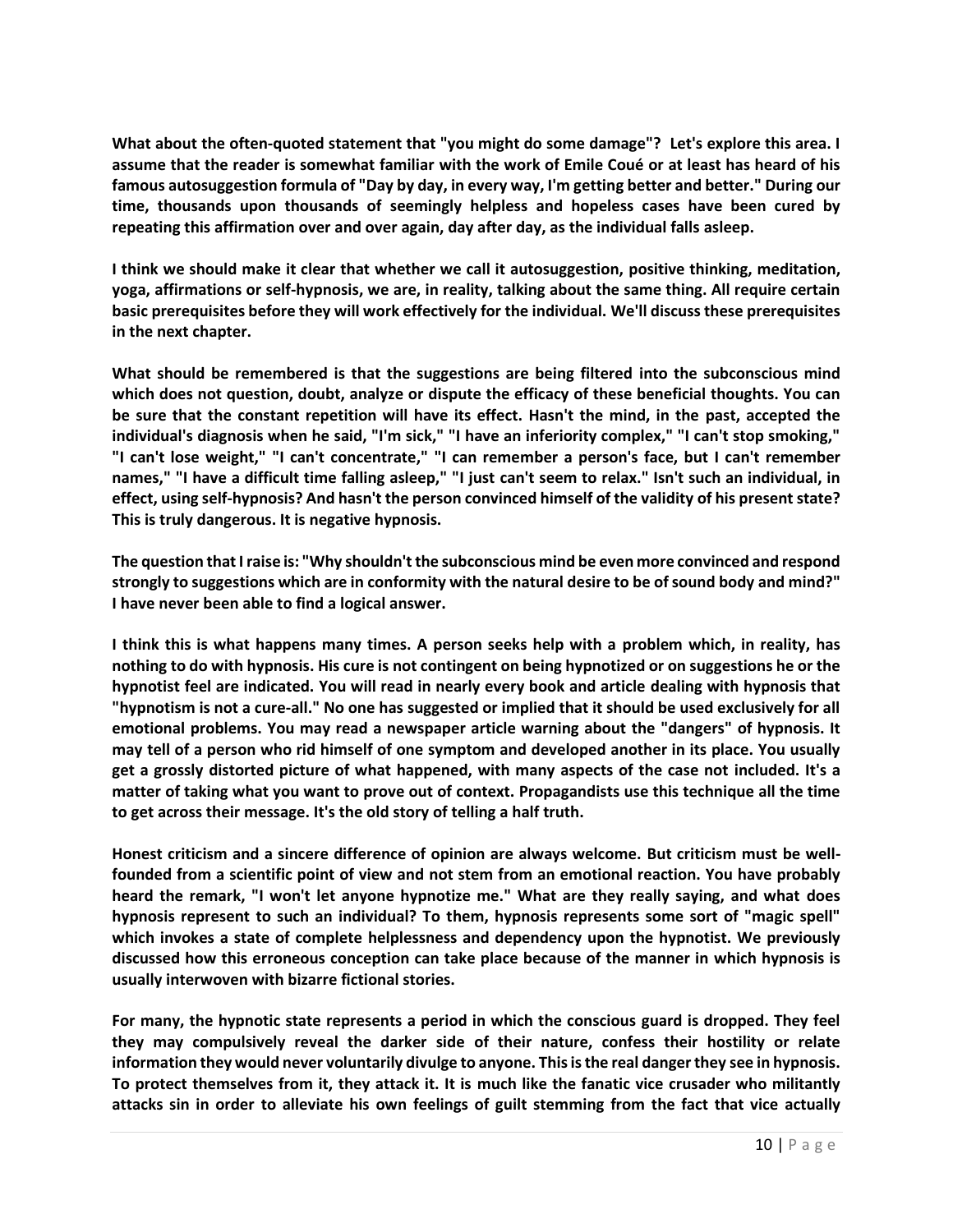**attracts him. Fear of hypnosis takes different forms, but basically it is the fear of revealing one's true feelings. An employee, for instance, at a gathering which included the employer he dislikes, would never volunteer as a subject for hypnosis if the occasion arose. He would be afraid he would do or say something which might endanger his position. Hypnosis for him would be "dangerous" because he would be afraid to take the chance. The truth is, however, that this individual would be taking no chance. The hypnotic state is not a confessional period. The subject is aware at all times of what he is saying. If the subject does not wish to pursue a line of questioning, he tells the hypnotist. If the hypnotist persisted further along this line, the subject would shake off the hypnotic state.**

**Another misconception about hypnosis is the widely held belief that the subject is unconscious. This represents a threat to the security of the individual. Actually, the hypnotic state is a period of extreme awareness in which the subject is hyperacute. Furthermore, the subject is not asleep, nor is he in a trance state in the correct meaning of that term. He is in an altered state of awareness with his faculties and reasoning ability intact. Inducing hypnosis merely creates a mood or state in which the powers of suggestibility are heightened.**

**When the general public and the medical profession become familiar with the true nature of hypnosis, we shall have a greater acceptance and utilization of this power. It is a slow process but one which will finally evolve. In the final analysis, I believe the only danger that exists is in the mind of the individual who fears hypnosis because of whatever subjective qualms he has about his own emotional involvement in the hypnotic process.**

**Of course, all persons using hypnosis for the alleviation of pain should consult their family physician. Pain is nature's way of indicating that something is wrong with the organism. It would be foolish to suggest that a pain in the stomach will disappear when this may be a sign of a needed appendix operation. The same may be said of constant migraine headaches. It must be determined that the headache is not a symptom of a brain tumor or some other pathological condition. It may be of interest to know that hypnosis is presently being used to relieve pain in terminal cancer patients. There is an excellent article on this subject, and I recommend it to doctors reading this book. It is called "The Use of Hypnosis in the Case of the Cancer Patient" which appeared in the January 1954 issue of \_Cancer\_.[1]**

**[1] At the same time, I would highly recommend the booklet, \_Helping the Dying Patient and His Family\_, published by the National Association of Social Workers.**

**There are at present several thousand dentists throughout the country using hypnosis. They have formed their own society and publish a quarterly journal, \_The Journal of the American Society of Psychosomatic Dentistry\_. One of the best books in this field is called \_Dental Hypnosis Handbook\_ by Jacob Stolzenberg, D.D.S.**

**An excellent article is "Danger! Hypnotherapist at Work" by M. Abramson.[2] The author reviews briefly the pros and cons regarding the medical use of hypnosis. He concludes: "It is the author's opinion, based on an extensive personal experience of over 15 years, that the use of hypnotherapy by a physician or dentist who has been properly trained and who uses this technique strictly within his field of competence carries with it no more (and probably less) 'danger' than the use of many other techniques of treatment used in medicine today." [2] Bull. Hennepin Co. Med. Soc., 1960, 31:101-106**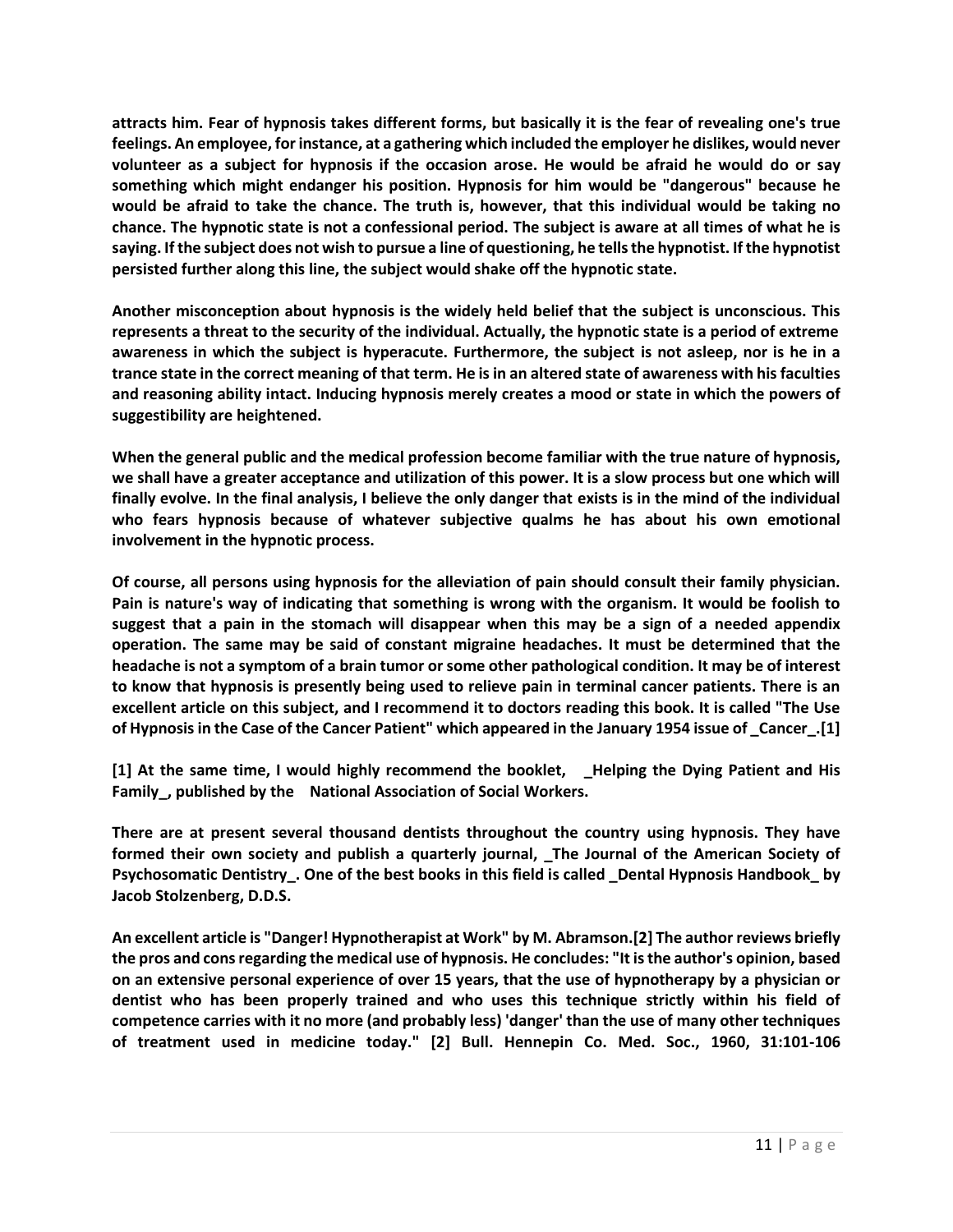**Is Hypnosis the Answer?**

**Dr. George Estabrooks, professor of psychology at Colgate University and author of the book, \_Hypnotism\_, made the following two statements in a paper called "The Future of Hypnosis" given as part of a program on "The Nature of Hypnosis" at the annual meeting of the American Psychological Association in 1959:**

**"It would be well to sound a word of caution against certain attitudes which have become prevalent and which can be well illustrated in the field of medicine. In this respect, direct suggestion is under the ban. For example, a dictum, 'Never remove the symptom unless the cause is understood,' is much emphasized. Its validity is greatly open to question, since much of medical practice is direct symptom removal, as only a little thought makes apparent.**

**"Another dictum generally followed is that the unconscious background of symptom-complexes must necessarily be made conscious to effect a cure. Reasonable and thoughtful consideration of the extensive role of the unconscious in daily living and functioning renders this dictum much less creditable."**

**I should like to discuss both of these statements in some detail as they invariably arise in the mind of the individual seeking help through hypnosis.**

**The first thought that comes to mind is that all the religious healings cited in the Bible involve direct symptom removal. The cures that are effected by religious devotees traveling to sacred shrines are also in the realm of direct symptom removal. I have yet to hear a criticism of this type of treatment directed at religious leaders or condemnation of the religious shrines. These cures are accepted as evidence of the power of faith or attributed to the super-natural. In these cases, nothing is ever done to make the person cured understand the nature of the unconscious mechanisms which contributed to his problem.**

**Religious healing cannot be dismissed by merely saying, "It isn't scientific." A methodology is only scientific when it works. It is of no value if it doesn't help the individual seeking help. We must face the fact that not all people can be helped by the same psychological treatment. We can readily see this in the following extreme example: An aborigine suffering from a psychological problem certainly wouldn't be a candidate for psychoanalysis as we know it. He could, no doubt, be helped much more readily by a witch doctor. It also stands to reason that the sophisticated Westerner would not be influenced by the incantations of a tribal medicine man.**

**Going further, we find there are many schools of psychotherapy and many approaches to solving man's emotional problems. The cure rate for all of them, however, is approximately the same. I think we must accept the fact that there is no \_one\_ sound, logical, scientific approach. I believe that so long as the end result is achieved, the methodology was scientific for that individual's needs. The goal of all therapies is to help the patient free himself from whatever emotional problems beset him.**

**This approach, to some readers, may seem an oversimplification of a very complex problem, but I think it's time that we had a simple, workable formula devoid of technical jargon. Too often, complex**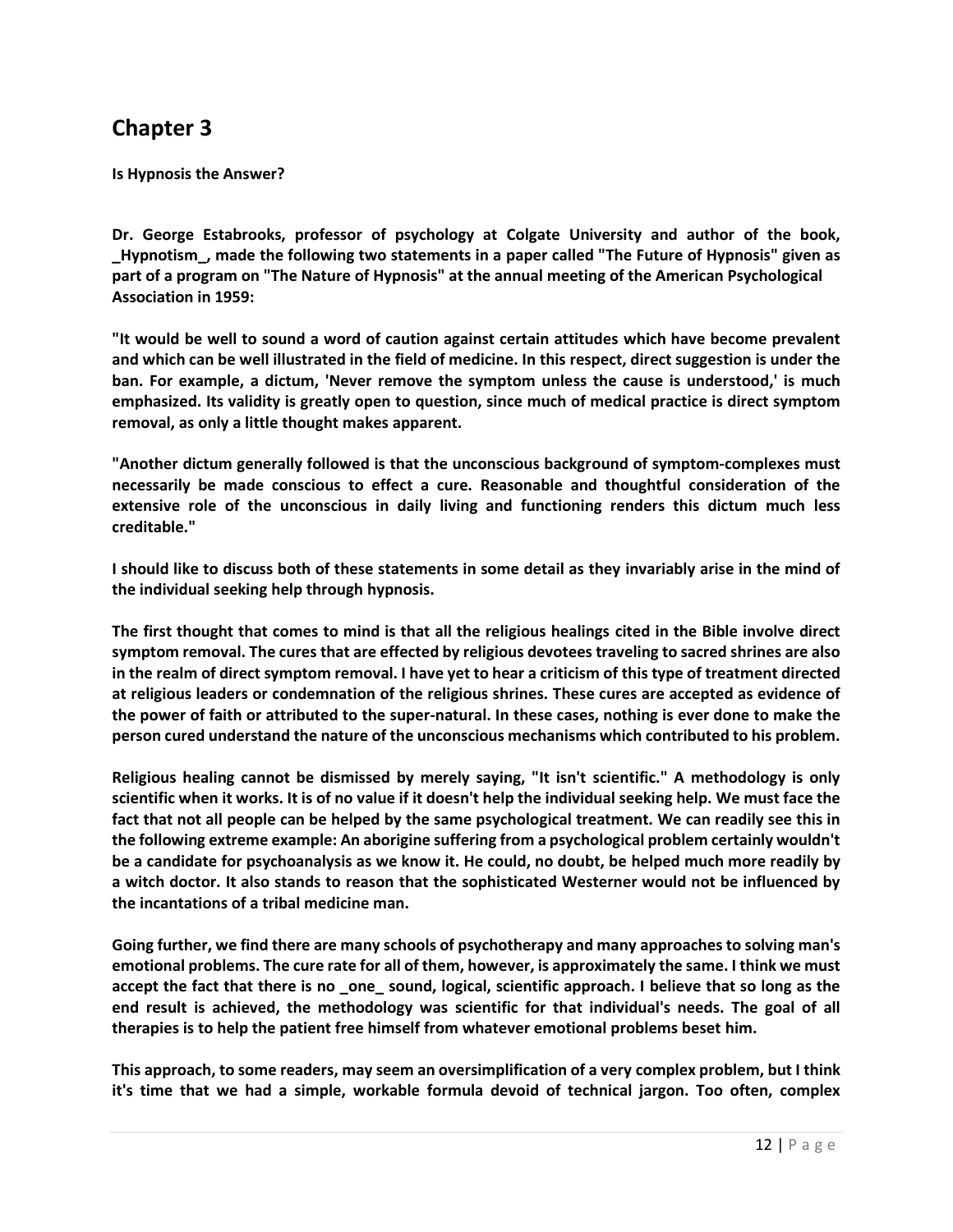**technical terms and theories have been glibly used to explain away failures. I believe we need more and more emphasis on measures to make the patient feel better rather than spending most of the time trying to find out why he doesn't feel well. This, of course, is symptom removal again.**

**I should like to point out an interesting fact pertaining to Biblical healers. So long as the fame of the healer preceded his arrival in any country, he was able to heal the sick. However, where his fame as a healer was either unknown or discredited, he found no faith and subsequently no cure. The earliest reference to hypnosis is in the Bible, Genesis ii, 21. "And the Lord God caused a deep sleep to fall upon Adam, and he slept ..."**

**Dr. William Malamud, 86th president of the American Psychiatric Association, in an address delivered at the annual meeting in 1960, stated the following in a paper called "Psychiatric Research: Setting and Motivation":**

**"During the last few years we have witnessed a growing trend of overemphasizing the value of 'exact' methodology and uniformity of standards. This trend, which could be characterized as a 'cult of objectivity,' has already had an important influence on psychiatric research. It is true that in its emphasis on critical judgment and valid criteria, it has helped to curb unrestrained flights of imagination and sloppy methodology. But the over glorification of objectivity and the insistence on rigidly single standards of acceptable methods have resulted in a concentration on certain phases of the science of human behavior at the expense of other very important ones."**

**I believe that most individuals have a fairly good understanding of how they came to have the problem that they have. I have yet to encounter the person who protests he has no idea why he doesn't function as he would like to in a certain area. From a practical standpoint, not many have the time nor money required to delve into the unconscious background of the problem. The high cost of treatment is a very real objection and cannot be discounted lightly. People suffering from emotional problems usually suffer financial reverses as well. Who is to help these people? There are very few places in the country where they can receive competent psychiatric help at a reasonable fee. Is there this type of help in your own community? It is only when the individual is destitute that the state provides whatever help it can. However, at this point it's a long hard struggle back to good emotional health.**

**The National Association for Mental Health and its affiliates issue about 10 million copies of 200 different pamphlets on various aspects of mental health. To assess the value of these pamphlets, 47 mental hygiene experts held a conference at Cornell University. A report on this outstanding conference has been published. It is called "Mental Health Education: A Critique." A feature by Ernest Havemann in the August 8, 1960 issue of \_Life\_ contains a very worthwhile article on this conference called "Who's Normal? Nobody, But We All Keep On Trying. In Dissent From 'Mental Health' Approach, Experts Decry Futile Search For An Unreal Goal." The following paragraph is taken from the \_Life\_article:**

**"What about psychiatry and psychoanalysis? This is a different matter. Many unhappy and problemridden people, though by no means all who have tried it, have profited from psychotherapy. Indeed, all the mental health pamphlets, as a postscript to the self-help methods they advocate, wind up by advising the reader to seek professional care if his problems are serious enough. But the skeptics at Cornell cited statistics which to them show that psychiatric treatment is as remote for the average person as a trip to the moon. Aside from the expense, which most people would find prohibitive, there simply are not enough therapists to go around. The U. S. has around 11,000 psychiatrists and 10,000**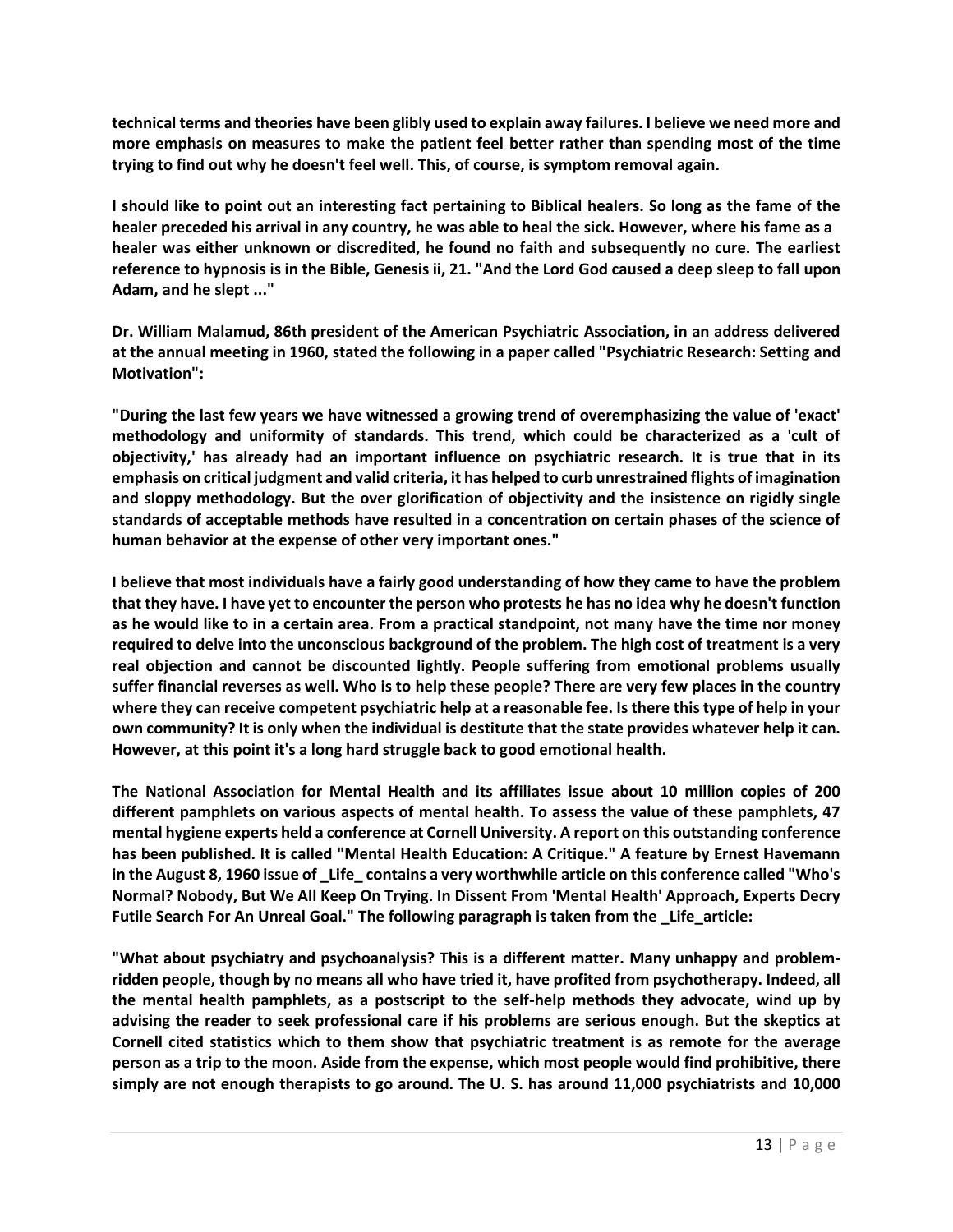**clinical psychologists--in all, about one for every 8,500 citizens. If everybody with emotional problems decided to see a psychiatrist, the lines at the doctors' offices would stretch for miles."**

**I assume that most readers of this book know that state hospitals are understaffed and unable to provide proper care for the mentally ill. Mike Gorman, executive director of the National Mental Health Committee, has written a crusading report on this very theme called \_Every Other Bed\_. In this book he tells us that every other hospital bed in the United States is occupied by a mental case. Mental illness costs the country two and a half billion dollars a year besides the more important untold human suffering that can never be equated in dollars. The book is a shocking story of how we have let this happen; are still letting it happen; and of how little, for the most part, we, the general public as well as the medical and psychological professions, are doing to correct this deplorable situation.**

**It is time that we re-examined the dictums that say a symptom can never be removed unless the cause is understood and the unconscious background of symptom-complexes must be made conscious and understood before a cure is effected.**

**There are many positive thinking groups functioning in the religious field. Many of these religious groups are in existence primarily because of the dynamic philosophy or psychology they offer for every day living. Couple this with a strong faith in God, and you have a combination which approaches infallibility. Recently we have had a series of best-selling books which expound this very theme. Does it work? Of course it does when used properly.**

**You can be sure that there has been criticism of this religious psychology. The criticism is that the basic causes of the problem are never dealt with and the unconscious conflict is not resolved. It's the same argument over and over again. What about the people helped? They seem to have made tremendous strides and are leading lives as well adjusted as anyone else. Once imbued with this spirit or feeling of well-being, it permeates every phase of their relationships in a constructive manner. The only reason that there isn't more criticism isthat this type of psychotherapy is incorporated into the religious tenets of these groups, and criticizing another man's religion makes the detractor's entire philosophy unacceptable. I am strongly in favor of these groups because I would prefer having a religion that keeps pointing out the positive side of life and that "life can be beautiful" if you put your faith in God and practice positive thinking. It is certainly better than the cynical philosophy of its detractors or the grim religions which stress punishment. Think of the guilt feelings involved in the latter. No one can live up to such a formidable creed.**

**Of course, if you suggest to positive thinking, religious individuals that they are using a form of selfhypnosis, they will emphatically deny and debate the issue. Since we are primarily interested in mental hygiene and not in winning a debate, it is well to leave the matter as it stands. The point to keep in mind is that so long as a person feels that this methodology is the answer to his needs and so long as no one is being hurt by his belief, I feel he should cling to his conviction. He should not allow it to be destroyed by those who are thinking in different semantic terms.**

**I would like to bring up another common example pertaining to the two basic concepts that we have been discussing. It is the example of the many individuals who have taken public speaking courses to overcome stage fright. In most cases, the person involved hasn't had too much opportunity to be a public speaker. Because of this, he suddenly feels he may not say the right thing or forget what he wants to say. This anxiety can create the very situation or block that he fears. What is the solution? Certainly not psychoanalysis to find out why he functions the way he does. You could use this approach, but I**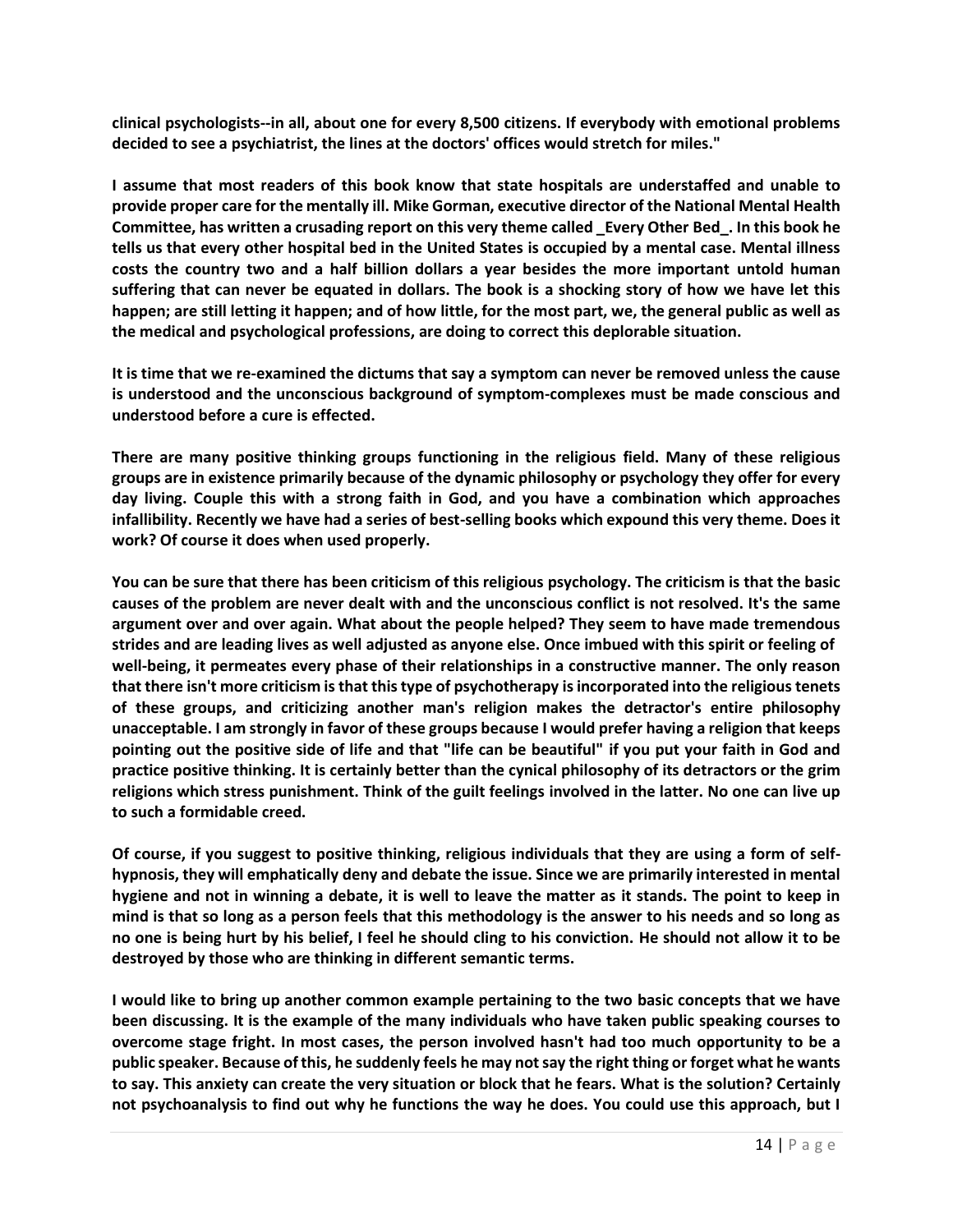**don't think it's the most constructive one. It is like asking, "What am I doing that's wrong?" instead of "What can I do that's right?" The most constructive approach is to take a course of instruction to get the actual practice and experience in the techniques of public speaking.**

**Before proceeding further, I believe it is necessary to point out that I am not just being critical of the convictions of other sincere and dedicated individuals engaged in the field of mental hygiene. It is always good to re-evaluate our present thinking on any subject, no matter how sincere or convinced we may be that what we are doing is correct. At times, we can become so immersed in our convictions that we cannot take criticism and respond emotionally to ideas or interpretations that do not coincide with logical thinking.**

**What, then, is the answer to mental health problems? There is no single answer. It is a very complex situation. There are many promising drugs and treatments which, if adequately developed and widely used, could do a great deal toward promoting good mental health. Fundamentally, the problem will always be that of trying to understand human behavior and helping those in distress with an efficacious formula.**

**What is that formula? I believe hypnosis can contribute in part to the answer. Needless to say, hypnosis is contraindicated in many emotional problems because of the very nature of the problem itself. Some emotional difficulties must first be worked out on a conscious level. After this, hypnosis can be instrumental in achieving the final goal.**

**Dr. Frank S. Caprio, a prominent psychiatrist, in his book, \_Helping Yourself with Psychiatry\_, states the following: "A whole new world of self-confidence and positive living is open to every person, young and old, through hypnosis, self-hypnosis and self-suggestion or auto-hypnosis."**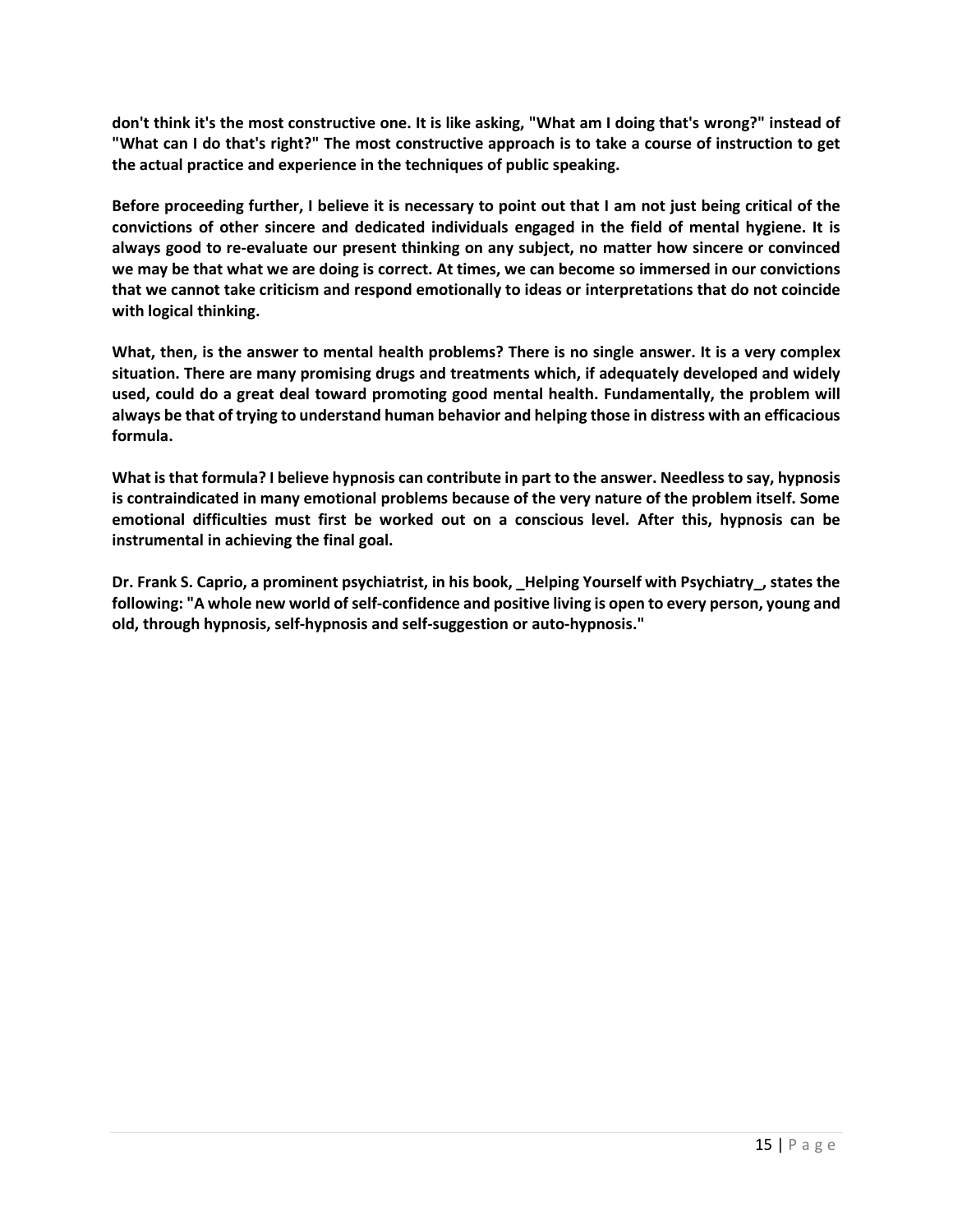**How Does Self-Hypnosis Work?**

**There's an old Chinese proverb that states: "One picture is worth a thousand words." In conveying suggestions to the subconscious, we have found that picture images are more effective than the words that are implanted. For example, it isn't sufficient to say, "I will be confident." The words must be augmented by a picture of yourself as the confident person you want to be. If you say, "I can't visualize myself as a confident person because I have never been that way," you can "borrow" those personality traits that you want for yourself. Imagine yourself endowed with the characteristics of some confident person that you know. The qualities that you seek may even be borrowed from a famous person. If this isn't possible, make up a personality which is a composite of all the things you want to be. See yourself walking, talking and carrying on activities. Keep fortifying this image with the mental suggestions that are needed. It won't be long before these mental impressions give rise to the confident feelings that you seek. As you keep implanting these images, they will become a natural part of your conscious personality.**

**Dr. S. J. Van Pelt, president of the British Society of Medical Hypnotists and editor of the \_British Journal of Medical Hypnotism\_, writes about this technique in his book, \_Secrets of Hypnotism\_. He calls it "'3- D' Technique in Medical Hypnotherapy." As you read the following paragraph, it would be well to remember that it contains the essence of making the self-hypnosis technique work once you have achieved the hypnotic state, per se. Incidentally, the same procedure can be used in attaining the hypnotic state itself. You see yourself entering the state of hypnosis in your initial attempts. This, in turn, sets up a conditioned response and a favorable emotional reaction which is necessary.**

**"The writer has found (visualization) of the greatest value in the re-education of the patient, which is an essential part of hypnotherapy. In this method, after the cause of the trouble has been discovered and as a part of his re-education, the patient is instructed while under only light hypnosis to 'form a picture' in his mind. He is asked to imagine a movie screen and to see himself 'just like an actor' on this screen playing a part. He is told that the picture looks 'very real'--'3-D' in fact--and that he can see himself acting and looking the way he really wants to look and act. Various scenes are suggested such as ... the patient will have to face in real life. In each he is instructed to see himself--'as in real life'- always succeeding. For instance, the stammerer might be asked to picture himself speaking easily to people, and feeling perfectly at ease. The patient is also instructed how to form these 'success pictures' for himself, and it isstressed that he will only be able to see himself as he wants to be--successful. Since the pictures give rise to the appropriate feelings, it is not long before the patient begins to show the benefit of his private '3-D' film shows."**

**After explaining this technique to students, many have inquired, "Is that all there is to it? It seems so simple." Of course, there is more to it in that the individual must follow through with the instruction. This is one of the difficult aspects of this type of program. Let me enumerate some of the problems I have encountered in teaching self-hypnosis.**

**As mentioned, one of the difficulties is that the technique seems too simple. Students become skeptical. They feel it should be more complicated and involved in order to get results. I suppose people better appreciate something that comes only after a hard struggle. This procedure is devoid of this. Of course,**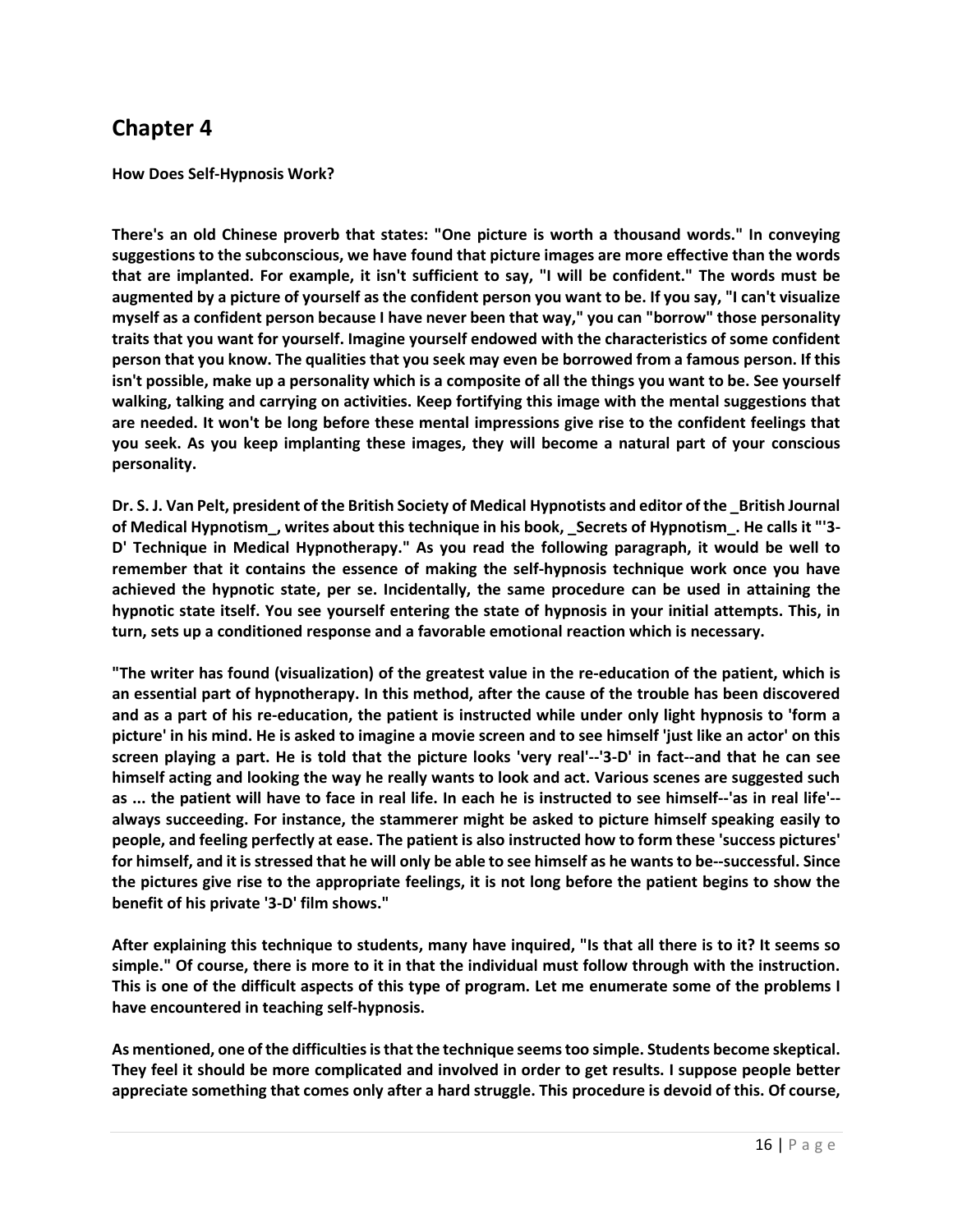**I am not saying that once a person begins to use this technique his problems will automatically vanish and his life will be cheery forever after. We have been conditioned to think that success in anything can only come after a long, hard struggle. This is the basic theme of the American way of life. We have been accustomed to believe that conflict and struggle are part of life and large doses of it are necessary before we achieve success in any field. I can only reiterate that the information contained in this book is all you need to get results. It is necessary that you follow through and not give up after you have tried the program for a short while and have obtained no appreciable results. This brings us to another point.**

**Many persons expect immediate results when they begin to use self-hypnosis. If they don't get the results they anticipated immediately, they want to know "what's wrong?" My answer is usually that "nothing is wrong" and that they need only keep steadily applying the instructions. Certainly, one doesn't become a proficient typist, musician, actor or sportsman because he has mastered the basic techniques. It takes time to acquire proficiency.**

**Let me assure you that anyone using and applying this technique can benefit from it. One of the troubles in dealing with any problem is routing defeatism and hopelessness. You can incorporate posthypnotic corrective measures in the suggestions that you give yourself. However, I believe that they must be dealt with on a conscious level as well. You must believe that you can conquer your difficulties no matter how long you have had them. If you are prepared to work with self-hypnosis in an unremitting manner, you will achieve the self-help that you seek. Now and then, you can anticipate a setback in your progress, but this needn't discourage you from your overall task. Recount the progress already made. If you have a "let-down" because you expected quicker and more dramatic results, remember that this is a common feeling shared by many with emotional problems. Remember, also, how long you have had the problem.**

**No doubt, you have tried other methods and became discouraged because you weren't making the progress you had anticipated. You dropped the idea and landed back where you started. Make up your mind, consciously, that you will work with untiring sincerity and a perseverance that will not falter because your chosen goal is not achieved immediately. I know of no therapy that leads straight to positive results without obstacles and intermittent failure. Success comes in spite of intervening failures because the ultimate direction has been clearly thought out and charted. Self-hypnosis will finally work because you are constantly conditioning your subconscious to react in a positive, constructive manner. The program must, of necessity, become automatic in nature. When it does, you will suddenly find yourself feeling the way you wanted to and doing the things that you set out to do with the aid of selfhypnosis. You actually cultivate those feelings that you want.**

**Hypnosis will not work with skeptics. Every so often such a person comes to my office seeking help. He tells me that his family physician or hisspouse feels he should take my course in self-hypnosis. I inquire if he feels he might benefit from the course. If his answer is not positive, and if after talking to him at length about the benefits of hypnosis, I still feel he is not ready for the course, I suggest another mode of treatment for him. The reason for this is that unless the person is optimistic and enthusiastic about self-hypnosis, it just isn't going to work as effectively as it would otherwise. The very nature of a skeptical attitude limits the constructive forces that we wish to harness.**

**Occasionally, individuals want indisputable proof that hypnosis is going to help them. It is impossible to give them the proof and unqualified reassurance that they seek. Yet, these same people do not require proof from their physicians. No one can guarantee success. However, I do point out that the**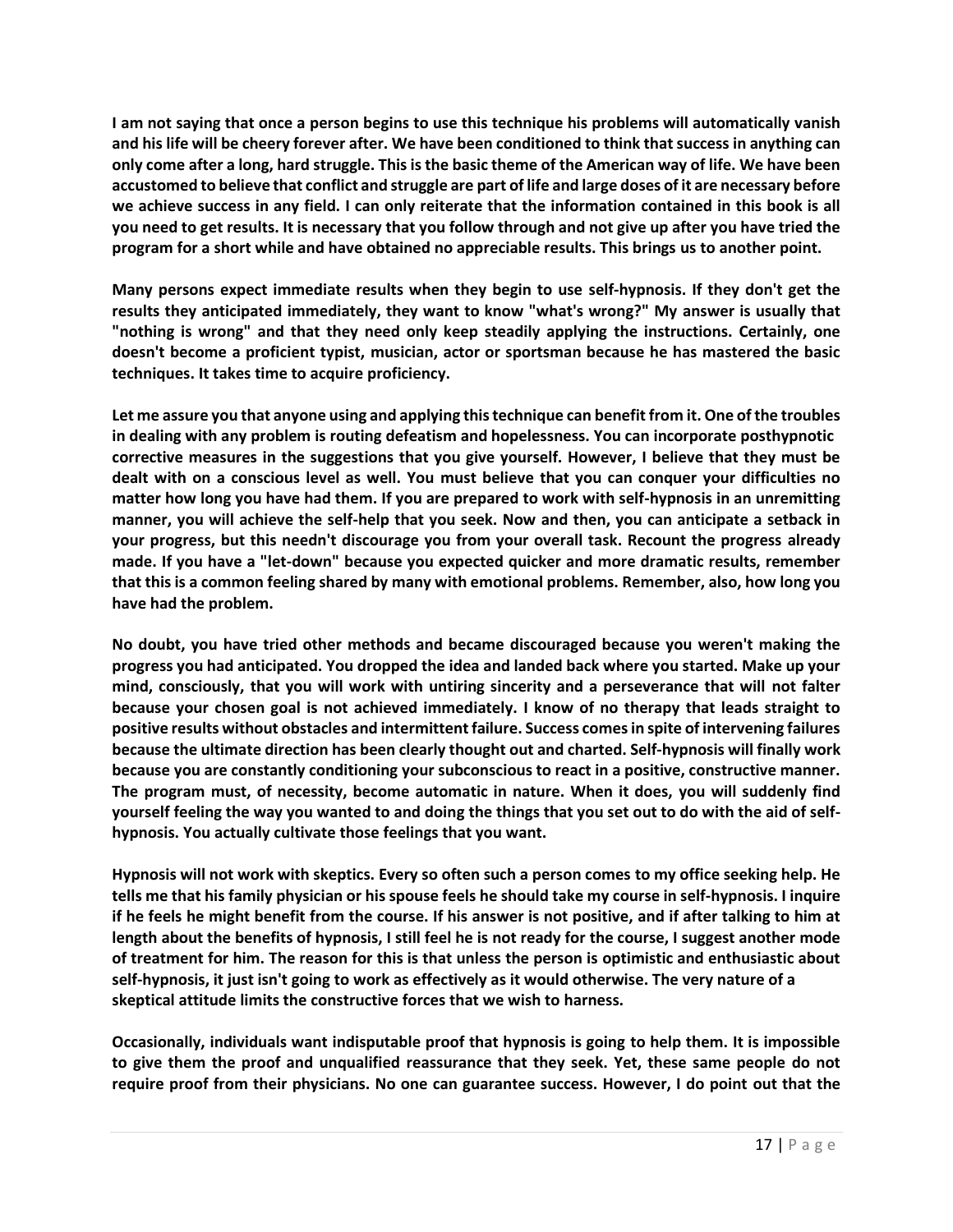**continued and intelligent use of self-hypnosis can be instrumental in directing the healing, curative, constructive forces of nature.**

**Many times, a metaphysical rather than a scientific approach isrequired. It's a matter of trying to satisfy the patient's needs. At times, it is helpful to allow the patient to attend a class in self-hypnosis. Being able to communicate and identify with other individuals seeking self-hypnosis often is enough to change his attitude. This is especially true when one or more of the students relates dramatic changes.**

**Self-hypnosis works because we are able to condition ourselves to various stimuli. We condition ourselves consciously and unconsciously to many activities. When we experience anxiety, it stems from a conditioning process which could have been conscious or unconscious. In self-hypnosis, the individual consciously works toward implementing and strengthening his own inherent strength and resources. These objectives, when attained, result in feelings of confidence, relaxation, self-mastery and wellbeing.**

**Furthermore, hypnosis utilizes a natural mental process. We all know that placebos work admirably in numerous cases. The dictionary defines the word placebo as, "an inactive substance or preparation, administered to please or gratify a patient, also used in controlled studies to determine the efficiency of medicinal substances." Many controlled experiments have shown that people achieve similar results whether they take a placebo (which they think is the real medication) or real medication that was prescribed. Several years ago many such tests were carried out with antihistamines to prevent colds. The results were always the same.**

**We are interested in what makes the placebo act as effectively as the true medication. It stands to reason that a chain reaction is set up, actually causing a physiological result from a psychological reaction. The unsuspecting patient declares, "I've never felt so good in my life." Yet, this would never have happened if he didn't think he was taking the marvelous new medicine. A recent scientific study by one of the leading pharmaceutical houses concluded that one third of the effectiveness of any medication depends upon the faith and trust that the patient has in the prescribing physician.**

**I am sure that the placebo results and the patient's faith in the physician as contributing factors to the effectiveness of medications do not come as a revelation. We are all aware of such information. Our problem is how to harness this unconscious process for constructive goals. The answer is through selfhypnosis.**

**Self-hypnosis, as we have explained it, uses a technique called visual-imagery. This has been referred to by many different names, but for our purposes we'll call it visual-imagery. Within this technique lies one of the keys for achieving the goals that you want. There have been many famous books written incorporating this technique as a basisfor achievement. Perhaps the most famous of all is called \_Think and Grow Rich\_ by Napoleon Hill. In recent years, \_The Magic of Believing by Claude M. Bristol and \_The Power of Positive Thinking\_, already mentioned, have become well-known. The book which gives direction to most of the books in this field is called \_Self-Mastery Through Conscious Auto-Suggestion\_ by Dr. Emile Coué. I am sure the older readers of this book have heard of his famous saying, which I will repeat here for emphasis. "Day by day, in every way, I am getting better and better." Invariably, in all these books, there is reference to the Biblical quotation, "As a man thinketh in his heart, so is he."**

**As the reader can deduce, we are not theorizing about a startling new discovery. The technique is as ancient as man himself and his dream of a better tomorrow. All books using the visual-imagery**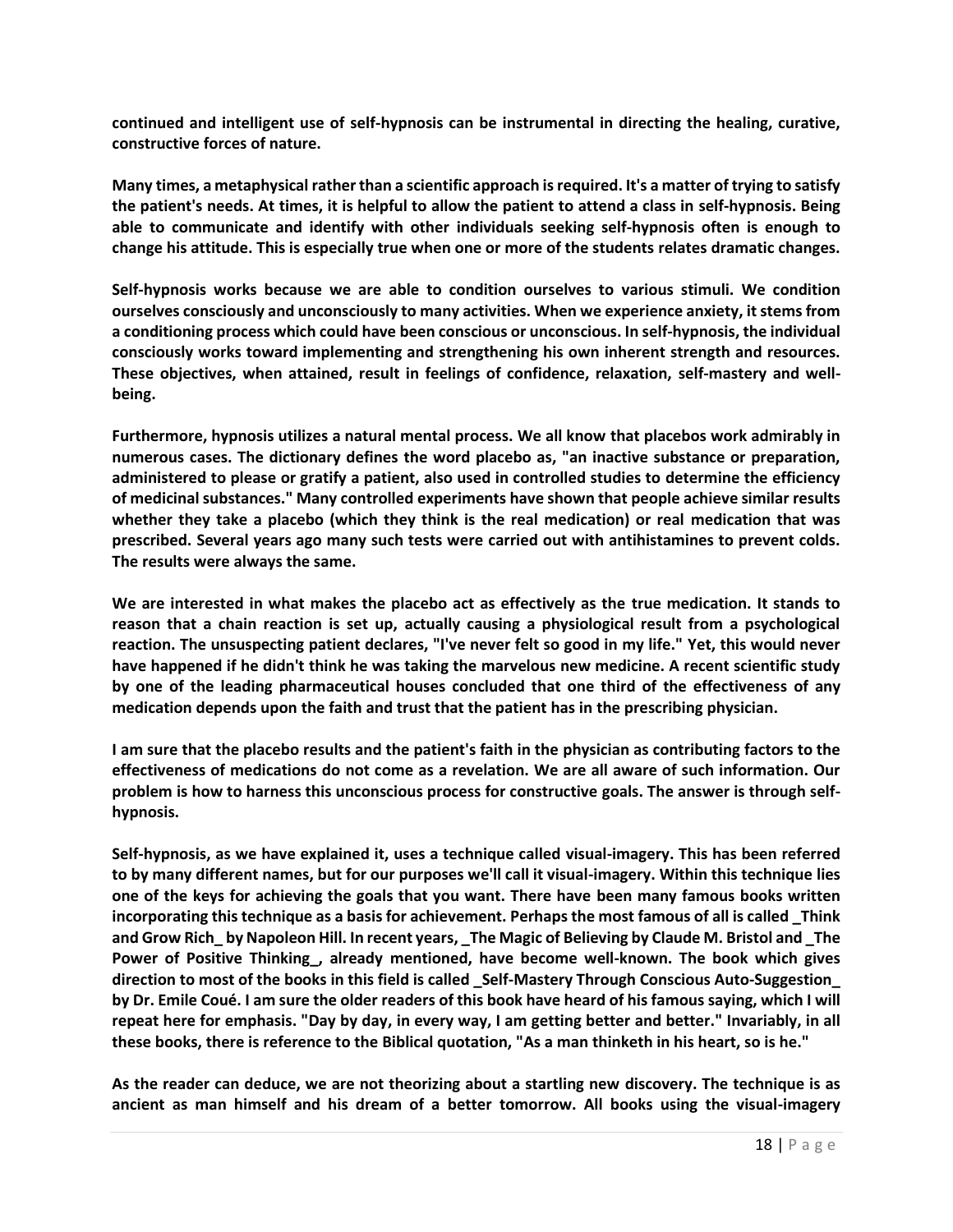**technique tell you to paint a vivid, mental picture of the material things you wish to acquire, if it is a case of material wealth. For personal improvement, they tell you to paint a vivid picture of the individual you want to be. In most cases, you are told to do this in a relaxed or meditative state with as few distractions as possible. The next two requirements are constant repetition (conditioning) and a "burning desire" (motivation) to achieve what you set out to do.**

**Aren't these books really talking about self-hypnosis? Aren't they describing precisely the techniques of self-hypnosis? The terminology is different, but the approach is the same. With these techniques there is an aim to direct thinking, picturization, positive thinking, suggestions and constructive thoughts or images to the "inner self" or "real self." Aren't they once again really talking about the subconscious mind? I have no argument with any workable approach to emotional maturity, but in many cases we are actually becoming involved with the meaning of words (semantics). The quickest way to the subconscious is through self-hypnosis. In this self-hypnotic state, you are able to consciously direct suggestions to your subconscious mind.**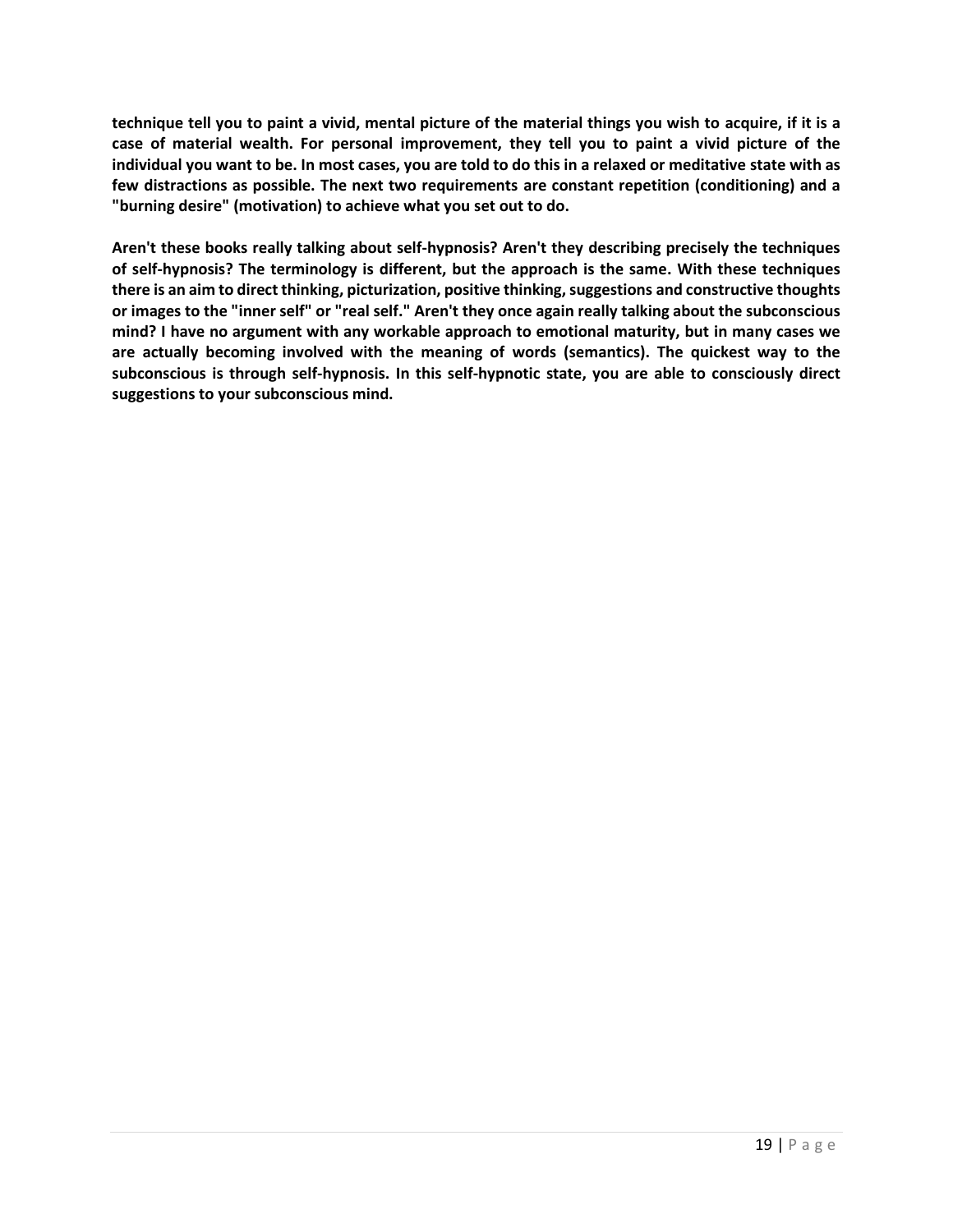**How to Arouse Yourself from the Self-Hypnotic State**

**You will note that this chapter precedes instruction on how to attain self-hypnosis. The reason for this is to alleviate whatever anxiety you may have in regard to the question, "If I'm hypnotized, how do I awaken myself?" It is important to understand that even though you are hypnotized, you are in control, are aware of your surroundings, what is going on about you, can think clearly and can arouse yourself very easily. It is only necessary to say or think, "I shall now open my eyes and wake up feeling fine." You could also give yourself a specific count and say, "As I count to five, I'll open my eyes and wake up feeling wonderfully well and refreshed. One ... two ... three ... four ... five."**

**It should be remembered that while we sometimes use the word "sleep" to describe the hypnotic state, we are not actually referring to true sleep. This accounts for much of the confusion. The individual thinks, "If I'm asleep, how can I awaken myself?" If the subject were asleep in the true sense of the word, this would be impossible. Actually, the subject is in a special or heightened state of awareness. In self-hypnosis, he is extremely conscious although his general physical appearance is one of passiveness. In the self-hypnotic state, the individual consciously gives himself whatever suggestions he desires. This proves he \_is\_ conscious and, therefore, can awaken himself with the appropriate suggestions.**

**Occasionally, the subject falls asleep while giving himself suggestions or while relaxing to get into the right psychological mood. Naturally, in this case, the subject will awaken in due course. If the subject practices hypnosis when he is normally set to fall asleep in bed, he would awaken refreshed in the morning at his usual time.**

**Before beginning to give yourself therapeutic suggestions, you could give yourself the following suggestions which give you a \_specific length of time\_ that you will work with self-hypnosis:**

**"I shall work with self-hypnosis for 15 minutes. At the end of that time, I shall open my eyes and wake up feeling wonderfully well, wide awake, confident, cheerful and optimistic. The moment I open my eyes, I'll feel refreshed. In case of any outside danger, I'll be able to awaken immediately, be fully alert and act accordingly."**

**You will notice that these suggestions take into consideration the possibility of something happening of danger to the individual, such as fire, etc. These points arise in the minds of most individuals attempting self-hypnosis and are well taken. You could also set an alarm clock to awaken you at a designated time.**

**Let us assume to arouse yourself you gave yourself a suggestion to open your eyes and be wide awake at the count of five. You count to five and for some reason you are unable to open your eyes. First of all, DON'T WORRY. Remain relaxed and give yourself the suggestions over again, emphasizing to yourself that at the count of five you will absolutely, positively be able to open your eyes very easily and will feel fine. You then begin the count again reiterating between each number that you will positively open your eyes at the count of five and be wide awake. This should do it. Should this not do**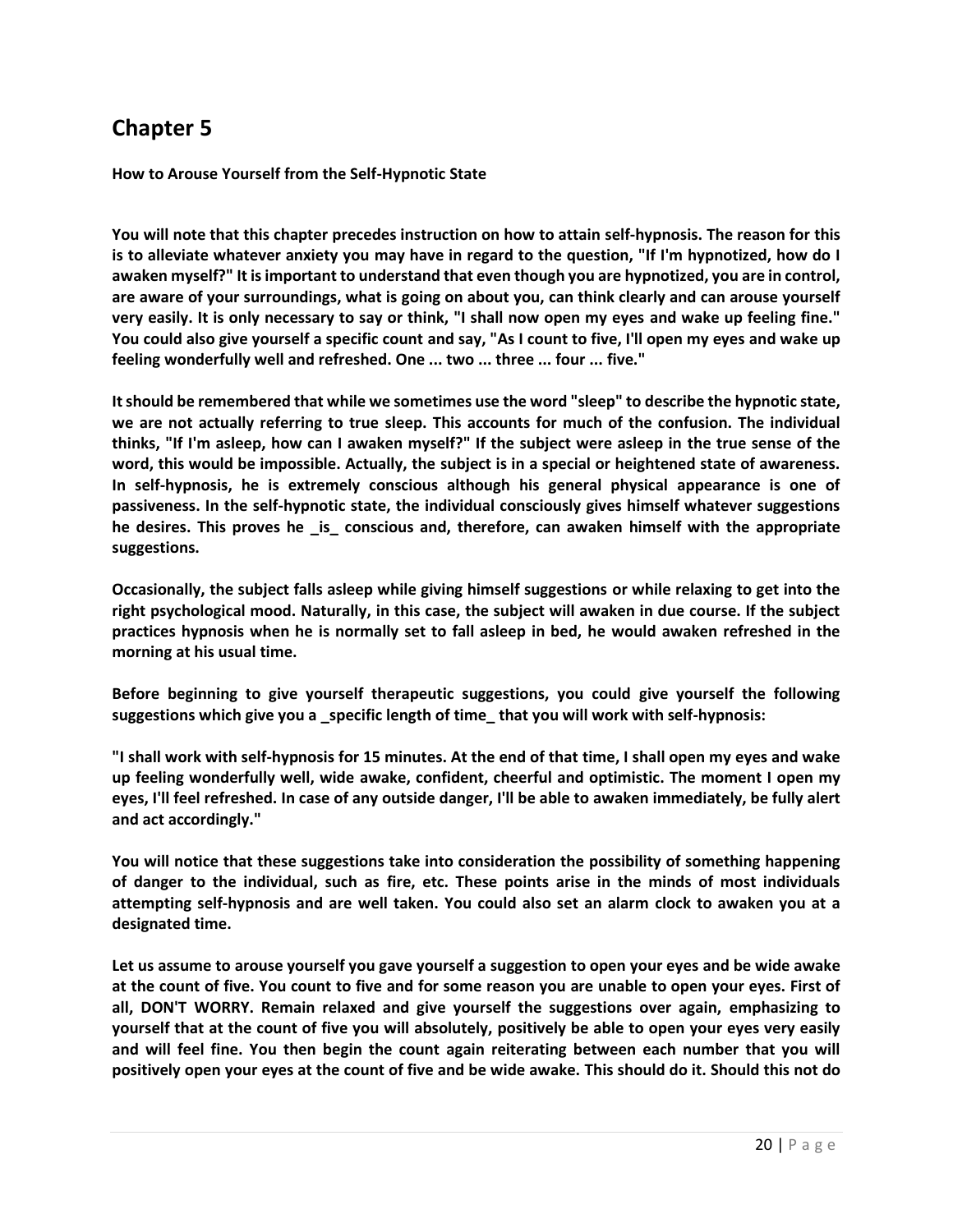**it, may I reassure you again, DON'T BECOME ALARMED. Relax for a few minutes and try again. You'll be able to open your eyes and wake up.**

**I hope I haven't frightened you with the prospect of not being able to awaken. I bring this up only to acquaint you with the procedure to use. Actually, the problem of dehypnotization is a rare one. I should point out a very important fact. \_I have never had a subject practicing or using self-hypnosis tell me he had the least bit of difficulty in awakening himself from the self-induced hypnotic state.\_**

**I have had persons tell me that they heard or read of a case where the hypnotist could not bring the subject out of the hypnotic state, and, as a result, the subject slept for so many days. Not one of the stories could be documented. Years ago, for publicity purposes, stage hypnotists would have a subject sleep in a store window for several days. This was on a voluntary basis, though, and should not be confused with what we are discussing.**

**In working with subjects, I have \_very rarely\_ had a subject who did not awaken at a specific count, but I have had this experience. I have usually found that the subject is so relaxed that he just didn't want to awaken for fear of losing this pleasant sensation. When the subject doesn't awaken, I merely ask him in a calm manner, "Why don't you wish to wake up? You can answer me without awakening from the hypnotic state." He usually replies he'd like to remain in this state for another five minutes or so. I agree to this extended period while getting a firm commitment from him that he will awaken after this period. This is usually sufficient to bring the subject out of the hypnotic state.**

**Occasionally, the instructions to wake up are not clear to the subject. If this is the case, clearer instructions should be given. You could also deepen the hypnotic state and then give suggestions to awaken at a specific count in a very authoritarian manner. Every so often, I have found that the subject has fallen into a natural sleep and just hasn't heard the instructions. In this case I raise my voice which is usually sufficient or gently shake the subject awakening him as you would any sleeping person.**

**I would like to relate a rather interesting experience that I had with a male subject. I had worked with this particular subject six times previous to this occasion. He was a good hypnotic subject, and he failed to awaken in the usual manner. Since he had carried out several posthypnotic suggestions, it was rather perplexing to analyze what had happened. After about ten minutes, he finally agreed while he was under hypnosis to awaken at a given count. I asked him what was the nature of the difficulty. He replied, "I wanted to see how you would react."**

**In conclusion, having difficulty in dehypnotizing yourself is extremely rare. Should it happen, \_keep calm\_, and repeat the suggestions with emphasis. Even in hetero-hypnosis, where the hypnotist hypnotizes a subject, it is extremely rare. There are explainable psychodynamic factors for this. However, they can be met adequately while the subject is under hypnosis.**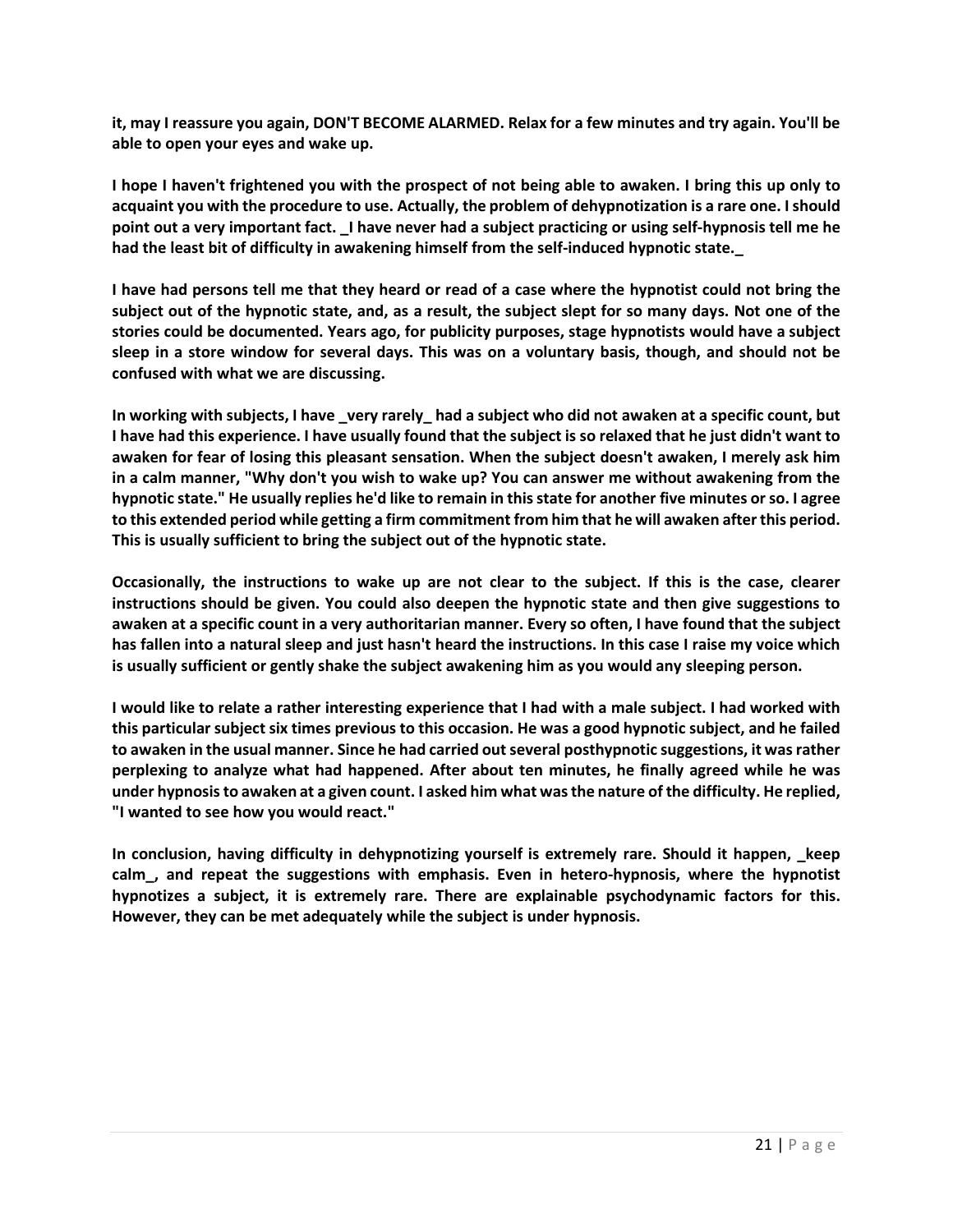**How to Attain Self-Hypnosis**

**Let us begin with the hypothesis that anyone can learn and practice, to some degree, the science of selfhypnosis. We shall assume that you have carefully thought out what you want to accomplish. You have, through self-analysis, come up with reasonable goals of therapy and self-improvement. The next step is the acquisition of the hypnotic state, per se.**

**Before giving you the specific instructions, I would like to clarify a question which invariably arises in teaching a student self-hypnosis. It is: "Are the suggestions that I give myself as effective as the ones you would give me in hetero-hypnosis?"**

**It is natural to assume that the suggestions of the hypnotist would be more effective than those given by the subject himself, but both have the same intrinsic value. It is well to remember that all hypnosis is really self-hypnosis, and all hetero-suggestions are transposed into self-suggestions. If the hypnotist firmly suggests, "From this moment, you will feel very confident in all life situations," the subject automatically and unconsciously rephrases the statement, "From this moment, I will feel very confident in all life situations." The subject, ordinarily, mentally or aloud, repeats all suggestions using the pronoun "I" instead of "you".**

**The easiest and quickest way to learn self-hypnosis is to be hypnotized and given a posthypnotic suggestion to the effect that you will be able to put yourself into the hypnotic state at a given stimulus whenever you desire to do so. The hypnotist need not be a professional. Anyone understanding the rudiments of hypnosis can do this. However, let us assume you want to learn self-hypnosis and cannot find help. If you understand and consciously practice the instructions that I shall outline, you will attain your goal.**

**Sit in an easy chair or recline on a sofa or bed. Next, choose a point of eye fixation on the ceiling, preferably a spot behind you which would normally cause eye fatigue or strain. Now, breathe very slowly and deeply. As you do this, repeat, aloud or mentally, the word "sleep" as you inhale and "deep sleep" as you exhale. Do this for several minutes in a very monotonous manner until such time as you find yourself getting drowsy. Next, suggest to yourself that your eyelids are becoming heavy and tired. The goal is to acquire eye closure using this method. You want to reach a state where it is uncomfortable to keep the eyes open. Once you get your eyes closing, seemingly of their own volition, you have reached the first step in achieving self-hypnosis.**

**You can repeat to yourself such suggestions as, "My eyelids are becoming very heavy and tired ... My eyes are becoming very watery ... My eyelids are blinking ... I just want to close my eyes ... The moment I close my eyelids, I shall fall into a deep, sound, hypnotic sleep ... Even though in a deep state of hypnosis, I shall be aware of my surroundings and be able to direct posthypnotic suggestions to my subconscious mind."**

**When your eyelids actually become heavy or when your eyes actually begin to water, you intensify these feelings by repeating affirmative suggestions along these very lines. This is known as "the feed-**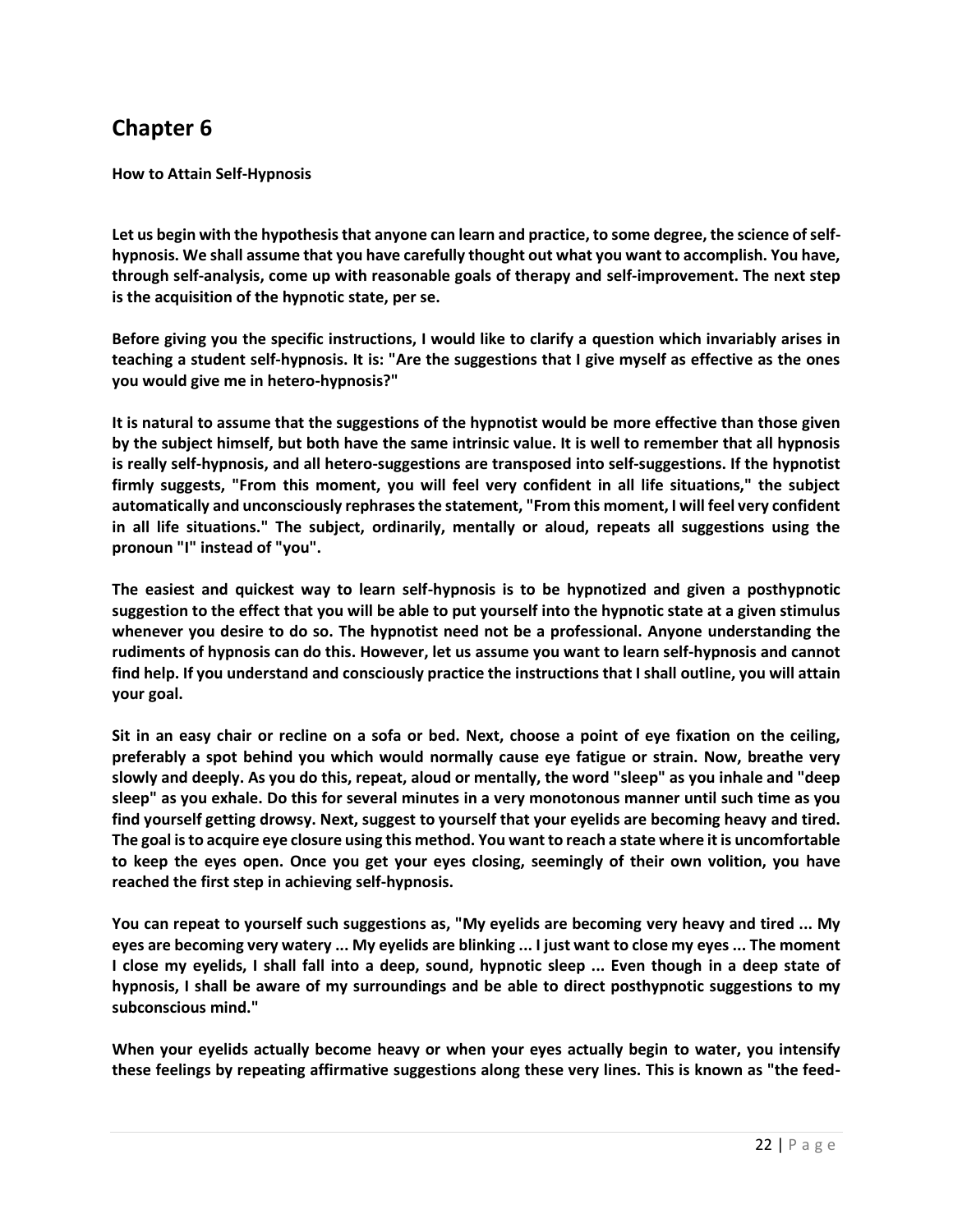**back technique" and helps to reinforce the actual condition that exists. Proceeding in this way hastens the actual closing of the eyes and attainment of the hypnotic state, per se.**

**Let us assume that you practice this procedure and seemingly nothing happens. Continue to practice it again and again until such time as you are able to achieve an eye closure. You will eventually be able to do this within a relatively short period of time.**

**One of the best times to practice the technique just given is when you are falling asleep at night. The lights are out and you are lying in bed. Choose an imaginary spot above and behind your eye level so there is some strain on the eye muscles. Now begin giving yourself suggestions that your eyelids are becoming heavy, etc.**

**The reason this period is such an excellent time to practice self-hypnosis is that the suggestions you give yourself spill over into your subconscious as you drift from consciousness to unconsciousness. It's like telling yourself to wake up at a certain time in the morning. The suggestion reaches your subconscious and activates you consciously to waken. Using this approach, you can give yourself dynamic, constructive suggestions at this time as well as giving yourself the posthypnotic suggestion that the next time you practice self-hypnosis, you will fall into a deeper, sound, hypnotic state at the count of three. You also emphasize that your eyelids will close involuntarily whenever you relax for five minutes and afterwards count to three. This conditioning process will be augmented by the use of the sleep period. The suggestions will tend to work unconsciously during this period and hasten your attainment of the constructive goals as well as the self-hypnotic goal itself.**

**Once you have achieved eye closure, deepen the hypnotic state by the following suggestions: "As I count to three, I shall go deeper and deeper into a profound, hypnotic state. As I count to three, I shall find myself becoming more and more relaxed. As I count to three, I shall fall into a deep, hypnotic sleep." You repeat these suggestions many times, actually trying on a conscious level to feel sleepier, more relaxed, more at ease. In doing this, you take on the characteristics of a deeply hypnotized subject.**

**Part of the difficulty in learning self-hypnosis is that the subject is aiming at a state of mind in which he has no experience. If I say, "Act happy" or "Act sad," there is an immediate reaction from your experiential background, and you can react accordingly. If you have never seen anyone hypnotized and I say, "Act as though you were hypnotized," you must, of necessity, act in a manner that you would assume approximated that of hypnosis. If you had actually seen someone hypnotized, you would naturally take on the characteristics you had observed. This would either be done consciously or unconsciously.**

**Some individuals describe the hypnotic state as a state of "complete relaxation." Many get a feeling of "detachment;" others a feeling of "disassociation," as though their entire being was only thought. Some get a "floating" or "drifting" feeling, likening the experience to lying on deep clouds. Others experience a heavy, pleasant, "sinking" feeling. Still others get a feeling of "peace and serenity." Many describe the hypnotic state as being akin to the state just prior to falling asleep or like daydreaming, and they experience the same reactions. Yet, there are some who do not feel a definite change. They describe it by saying, "I just felt that I had my eyes closed. I heard everything and was completely aware at all times." Since it is possible to direct your feelings (reactions), I would suggest that you aim for a completely relaxed, comfortable state.**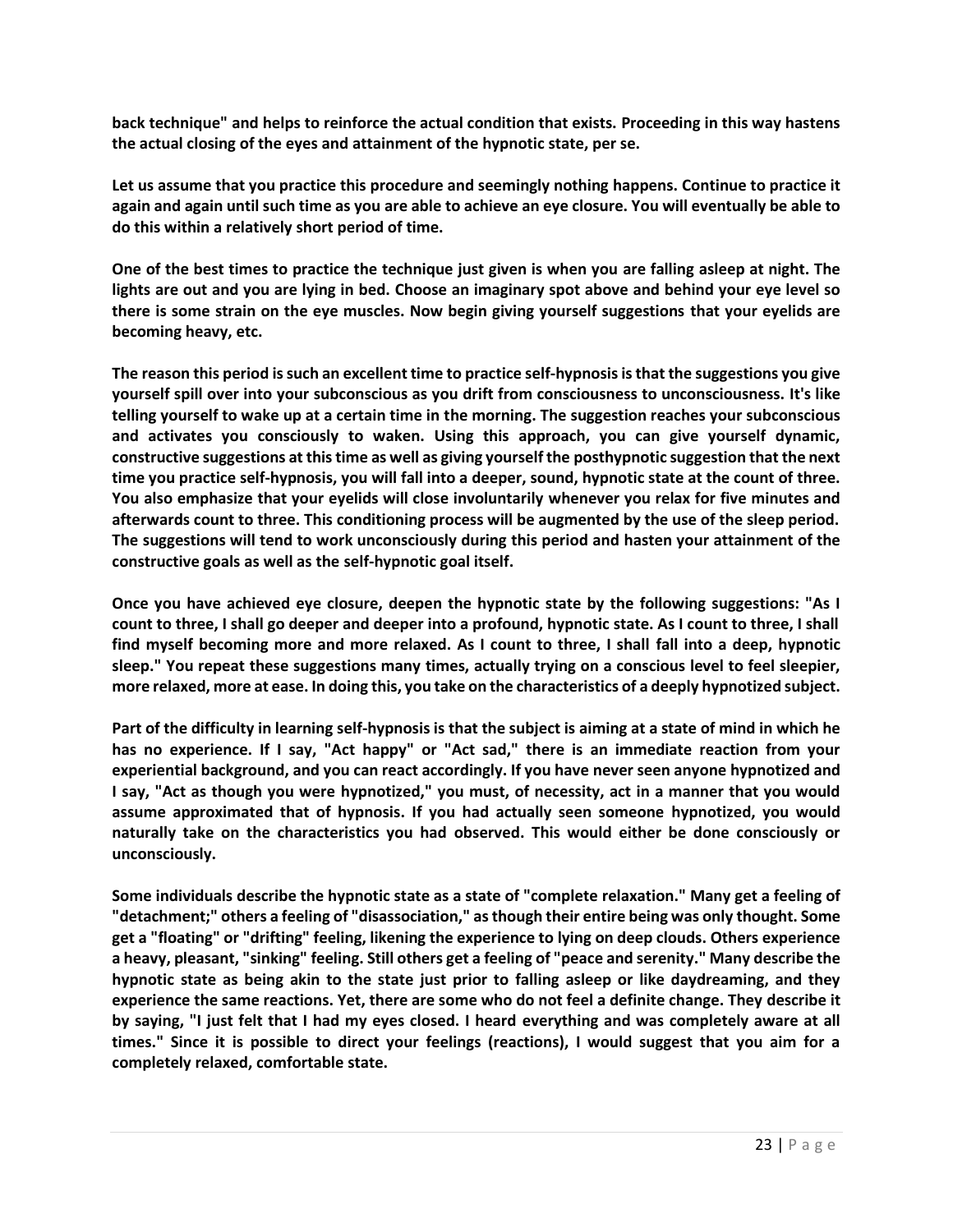**You have now reached the point where your eyes are closed, and you have given yourself further suggestions to deepen the state of hypnosis. This has taken from about six to ten minutes. You are not sure, though, that you are under hypnosis. There are many ways to test this, and I shall outline one of these tests later in this chapter; however, for your initial attempts, it isn't too important whether or not you are under hypnosis. You are still to give yourself the posthypnotic suggestion that the next time you attempt to hypnotize yourself you will fall into a deeper and sounder state after you have relaxed for about five minutes and counted to three.**

**In your initial attempts, you will be trying to establish a conditioned response to the count of three which will subsequently cause your eyes to close and put you under hypnosis. Eventually, you should react instantly to the count of three or any other cue you may use to trigger the response. The key words or stimulus become associated with the action that you seek. Through repetition, just thinking about the stimulus can bring on the response. This is known as ideomotor action and is present in the waking as well as the hypnotic state. Pavlov'sfamous experiments which induced dogs to salivate when a bell was rung after previously having had food fed to them at the same time are examples of this type of conditioning. Don't we generally become hungry if someone tells us it's noon and time for lunch when, in fact, it's only 11 o'clock?**

**I had a common experience recently that I am sure many readers have shared. One of my neighbors, seeing my car was parked in front of my house and knowing I was home, called to say he was dropping in to see me. While working on the manuscript of this book, I thought I heard the doorbell as I was typing. I went to the front door and no one was there. I even walked around the house looking for him because I was so certain I heard the bell. This is another example of an ideomotor action. I told my friend about it when he arrived approximately 30 minutes later. He looked at me rather whimsically, and we both shared a laugh. Haven't you thought you heard the phone ring when you were waiting for a call?**

**In the chapter, "How Does Self-Hypnosis Work," stress was laid on the importance of the visual-imagery technique. During every attempt to achieve self-hypnosis, you attempt to visualize yourself going into the hypnotic state. Once you have deepened the state, you begin the process of visualizing yourself exactly the way you want to be. You may experience difficulty at first, but as you keep at it, you will be able to picture yourself the way you want. \_You use the visual-imagery technique whether you think you are under hypnosis or not.\_ These images become clear as you constantly hammer home these suggestions. This is the exact procedure necessary, and you needn't complicate it.**

**Let us suppose that you are getting your eyelids to close at the count of three and have achieved a good state of relaxation. With these prerequisites, you can anticipate going deeper into the hypnotic state. Actually, being able to get the eyes to close at a specific count is the first test in determining if the subject has gone under hypnosis. If you have conditioned yourself this far, then you can go to the next step. The next test is called the "swallowing" test. You mentally give yourself suggestions that as you slowly, to yourself, count to 10, you will get an irresistible urge to swallow one time. You further suggest that this will happen even before you reach the count of 10. You then begin the count. "One ... My throat is parched, and I feel an irresistible urge to swallow one time. Two ... My lips are becoming very dry, and I feel an irresistible urge to swallow. Three ... My throat feels very dry, and I feel an irresistible urge to swallow one time. Four ... Before I reach the count of 10, the urge to swallow one time will become irresistible because my lips and throat are so dry. Five ... Once I swallow, I shall no longer have the urge to swallow again, and as I swallow one time, I shall fall into a deeper and sounder state of hypnosis." Continue with similar suggestions, repeating and affirming the suggestions about**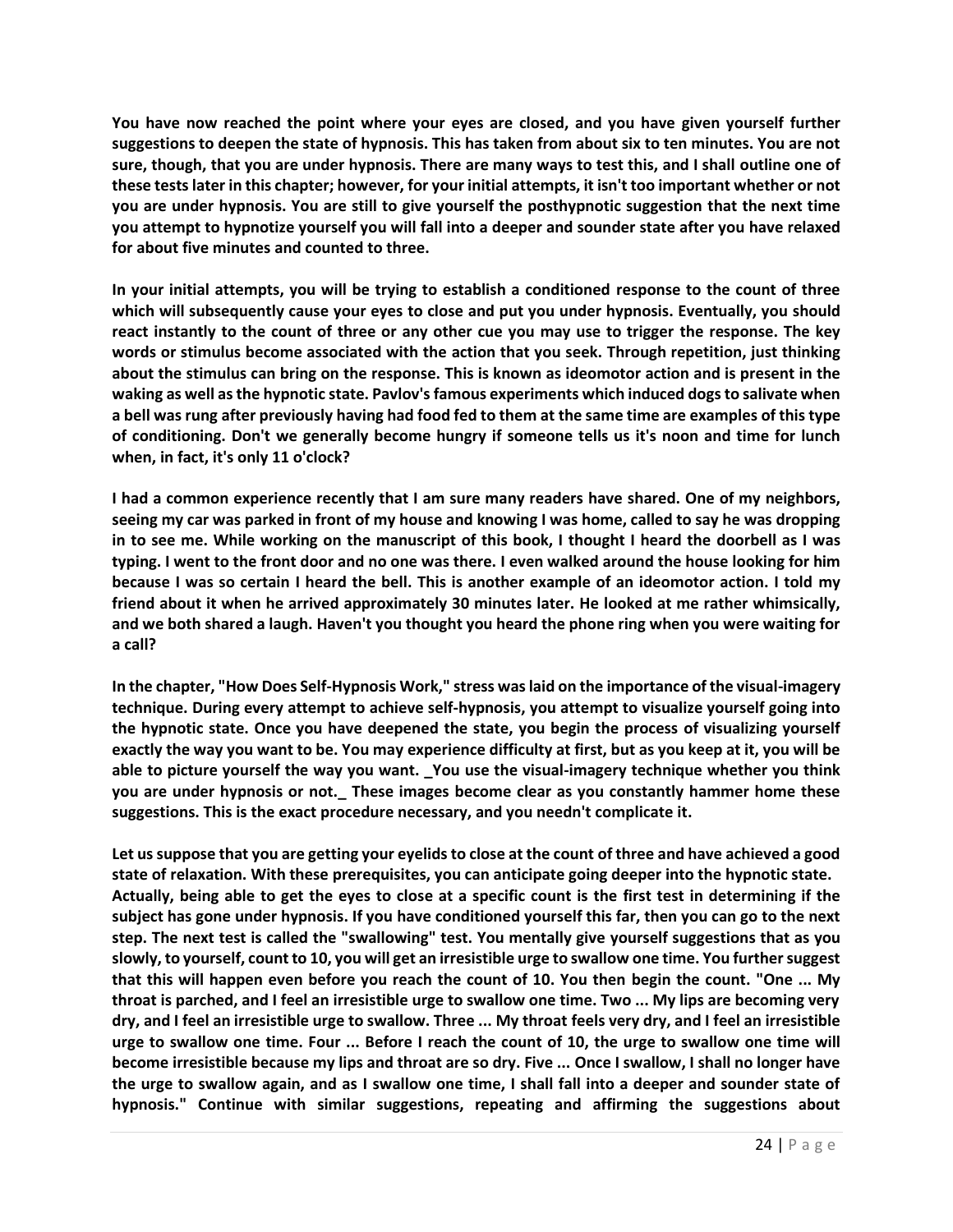**swallowing. Once you actually swallow, you discontinue the suggestions and, instead, give yourself suggestions that you are falling deeper and deeper into a sound hypnotic state and that the constructive suggestions you now give yourself will work for you. Once again you practice visual-imagery, seeing yourself the way you want to be, while fortifying this image with forceful, positive suggestions. You close by giving yourself suggestions that you will enter the hypnotic state whenever you relax for five minutes and count to three.**

**The suggestions are just as effective whether given aloud or mentally. Many subjects report that they are reluctant when it comes to giving suggestions to themselves. I can only say that as you continue to work with yourself, you will develop confidence in giving yourself suggestions. In order for the suggestions to be effective, they cannot be given in a reticent or hesitant manner. They must be given with enthusiasm and anticipation. If you assiduously follow these instructions, you will derive the benefits you seek in the shortest possible time and witness the positive, tangible results of your suggestions and efforts. In the next chapter, you'll learn how to deepen the self-hypnotic state.**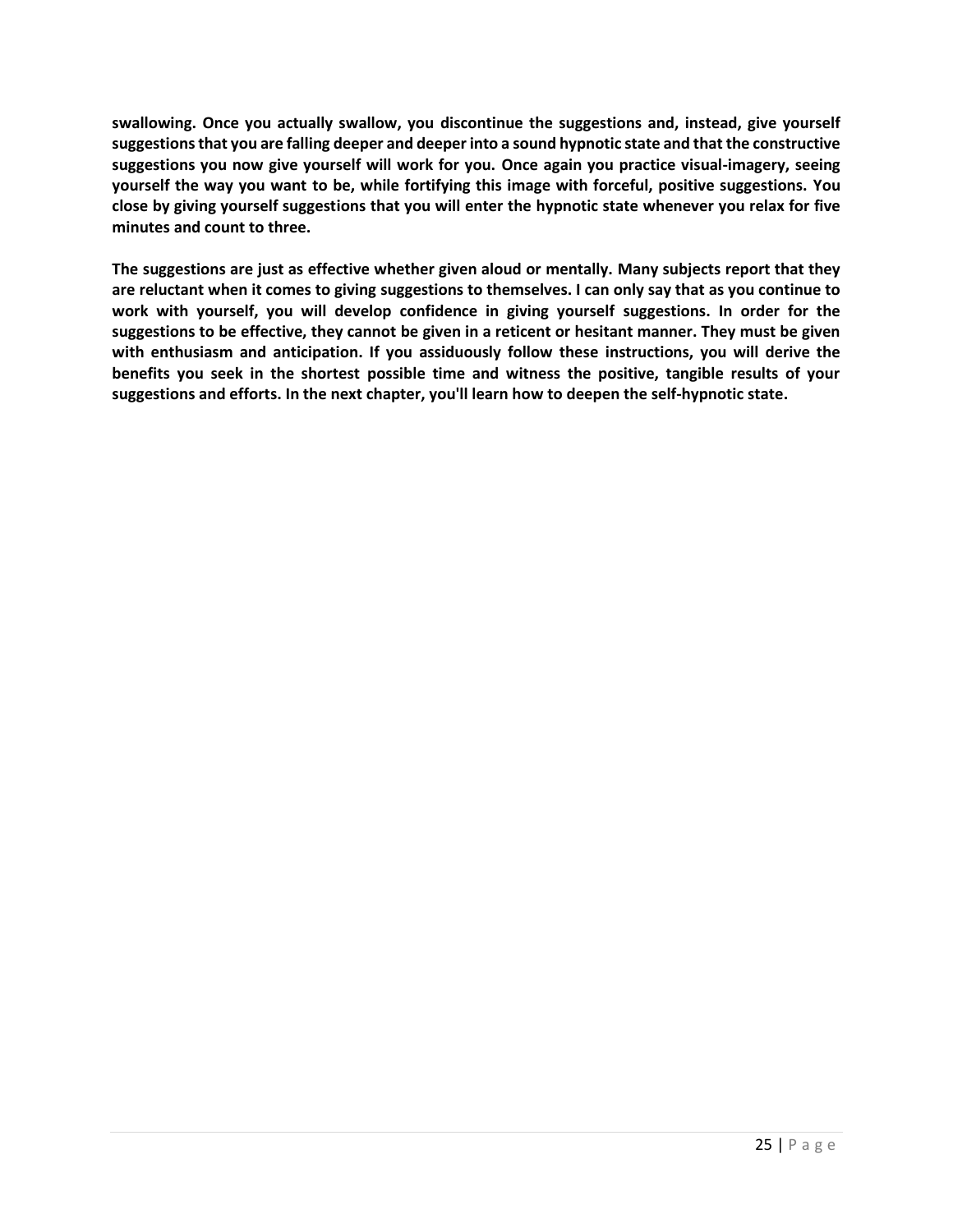**Deepening the Self-Hypnotic State**

**For each progressive test, it is usually necessary to have accomplished the preceding tests. However, this is not an absolute rule. Frequently, a subject responds to tests at the beginning of the depth scale and then to others at the end of the depth scale. Certain tests in between do not work. I have had the following experience more than once while teaching one of my classes in self-hypnosis. In testing the depth of hypnosis, I run the gamut of all of the tests from light to deep. In this way, the subject can ascertain how far he has progressed. One frequent test for the deep state is to give the subject a posthypnotic suggestion to the effect that the next cigarette he smokes will have a vile taste and it will be absolutely impossible for him to take more than three puffs. It is further suggested that after the third puff, the cigarette taste will be so unbearable it will become necessary for him to extinguish the cigarette.**

**We can expect an excellent hypnotic subject to comply with these posthypnotic suggestions, but a subject who hasn't even passed the eye closure test (test No. 1) or any other test may unexpectedly react perfectly to the cigarette test which we know is a standard test for determining if the subject has entered into a deep state of hypnosis. How can you account for it? There is no simple or positive answer. If we hadn't given him this particular test, he would have felt that he wasn't making progress in his determination to become a good hypnotic subject. Because of this, he might not have given himself therapeutic suggestions because he would feel he hadn't reached a state of hypnosis which would benefit him. Remember, follow the instructions of giving yourself whatever therapeutic suggestions you want, regardless of the fact that you feel that "nothing has happened." I have seen many subjects who were bewildered because certain tests did not work, yet were pleased because of very gratifying overall results from using self-hypnosis. They were baffled because of their inability to pass certain tests which they felt were a prerequisite to the success of constructive suggestions they gave themselves.**

**It is commonly felt that the deeper the state of hypnosis, the better the results. In actual practice, I have not found this to be so. I have had excellent results in a relatively short period of time with subjects who only achieved a light state, and it has been necessary to work with others who achieved a deep state of hypnosis for a longer period before lasting results were in evidence. Naturally, each individual presents a different set of needs and even though the symptoms may be basically the same, each will respond favorably when his requirements are met. This happens on a conscious as well as unconscious level. For example, the mere assurance by a physician that the patient is all right and has nothing to worry about is often sufficient to bring about desirable results. Another example is the mother who stops the sobbing of her hurt child by a loving kiss. A logical approach, pointing out to the child that he really didn't hurt himself, would never have worked. We have all heard stories of primitive tribesmen who have died because they knew they were the objects of "death wishes" by another member of the tribe.**

**The key to achieving a greater depth of self-hypnosis lies in the use of the visual-imagery technique. You "see" yourself going into the hypnotic state deeper and deeper. You even picture yourself, using this technique, passing various progressive hypnotic tests. The second part of the key lies in giving yourself a posthypnotic suggestion that each succeeding attempt will put you into a deeper state as a result of a given stimulus--such as the count of three.**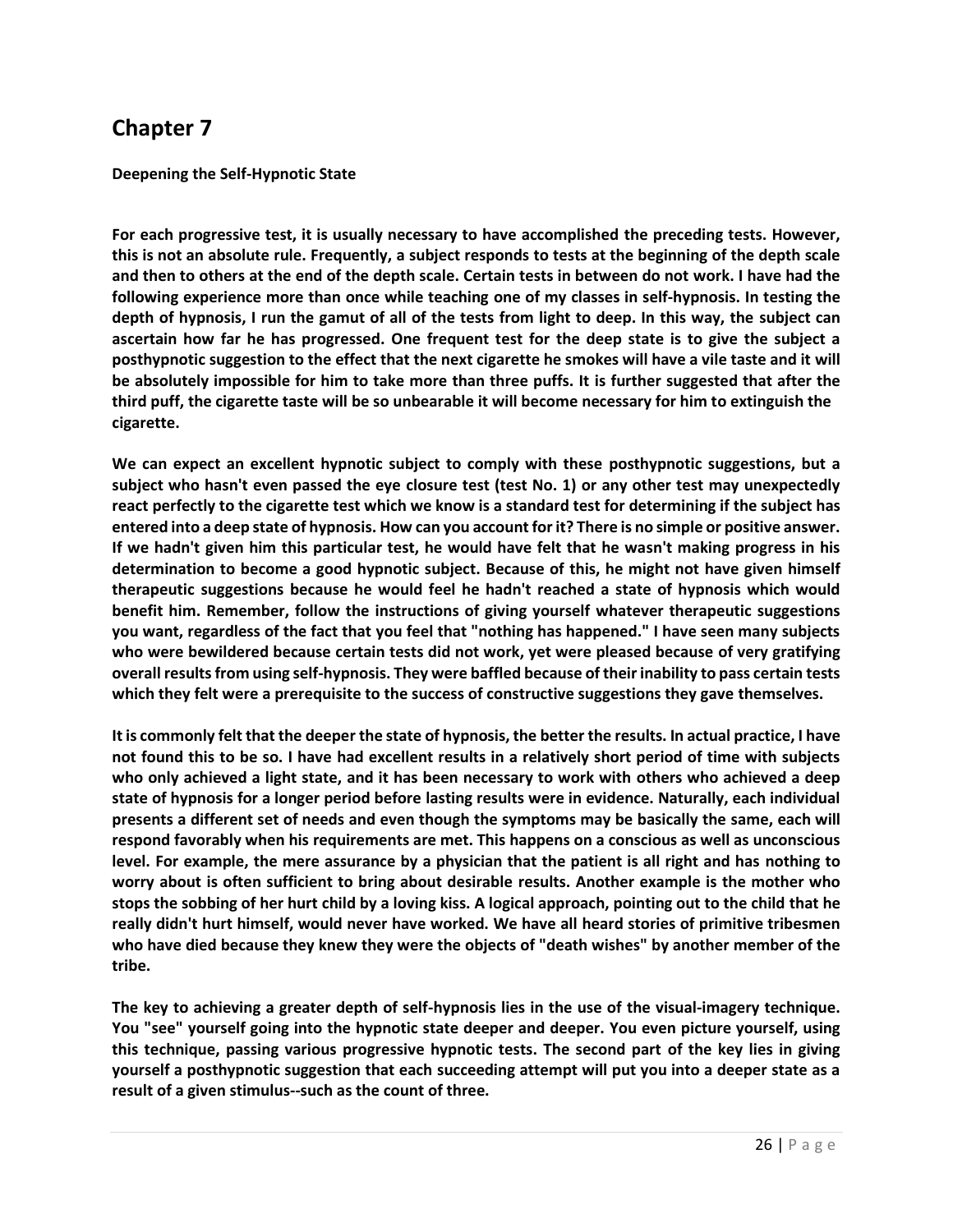**The following instructions should not be attempted usually unless you have been successful in achieving the two basic tests--the eye closure as well as the uncontrollable urge to swallow followed by the physical act of swallowing at a specific count. If the conditioning process works for these two tests, you have achieved the lethargic state of hypnosis. This is the first state of hypnosis and is generally referred to as the "light" state. Therapeutic suggestions can work admirably in this state. The next stage of hypnosis is known as the cataleptic state and is referred to as the "medium" state. Generally, hypnosis is divided into three states: the lethargic (light state); the cataleptic (medium state); and the somnambulistic (deep state).**

**As you deepen the hypnotic state, you can accomplish the progressive tests that I shall outline for you. I'll also number these tests for the convenience of having a reference. Deepening the hypnotic state requires the same type of practice or conditioning as the first two steps. Let us call eye closure--No. 1, and swallowing--No. 2. We are now ready to proceed to the "hand tingling" test--No. 3.**

**You have just completed tests No. 1 and 2; you are in a completely relaxed state. Now give yourself the following suggestions: "As I count to ten and even before I reach the count of ten, I shall feel a light tingling or numb feeling in my right hand." As you slowly begin the count of ten, you keep repeating suggestions to the effect that your right hand is beginning to tingle. Once again, you practice the technique of visual-imagery, tapping your experiential background for this feeling. You can recall how it feels when your hand goes to sleep. Once you get an initial feeling of lightness, tingling or numbness, reinforce this feeling by the feed-back technique as you did with the eye closure test. As you practice this procedure, it will work with greater effectiveness. The following is a very important point to remember. Be sure that you give yourself a posthypnotic suggestion that the tingling, light or numb sensation will disappear as you continue to count to 15. For example, "As I count to 15, the tingling feeling in my right hand will disappear, and I shall experience only normal sensations. Eleven ... The tingling feeling is leaving. Twelve ... Now it is leaving faster. Thirteen ... I can feel my hand returning to normal. Fourteen ... The tingling feeling has left. Fifteen ... My right hand feels perfectly normal." You could try a variation of this test by saying your nose or one of your toes will itch at a specific count. Once this test is accomplished, you are ready for the "foot" test--No. 4.**

**You will remember that the key to achieving a greater depth of hypnosis lies in visualizing yourself going deeper with each attempt and accomplishing progressive hypnotic tests. Keep this in mind. For a moment, let us go back to the hand tingling test--No. 3. Once you have been successful in accomplishing this test, use the visual-imagery technique to see yourself successfully responding to the foot test. When you have actually accomplished test No. 4, you see yourself accomplishing the "hand levitation" test-- No. 5. In other words, you use each step to enhance a greater receptivity for the following progressive test. As you couple this approach with posthypnotic suggestions that you will go deeper and deeper into the hypnotic state at a given stimulus, you set into motion a conditioned response mechanism which must ultimately guide you into a profound state of hypnosis.**

**The foot test can be accomplished while sitting or lying down. The idea of this test is to imagine that your feet are stuck to the floor or that your legs are so heavy that they are impossible to raise until you reach a certain count. It is best to begin this test by trying to capture a heavy, relaxed feeling in your legs. You give yourself specific suggestions along these lines: "As I count to five, I shall notice a very heavy, relaxed, pleasant feeling in both legs. It will be a very comfortable feeling; a feeling of complete relaxation." You then begin the count of ten, following out the idea of the other tests you have successfully accomplished. You should remember that there is no time limit and you take as much time**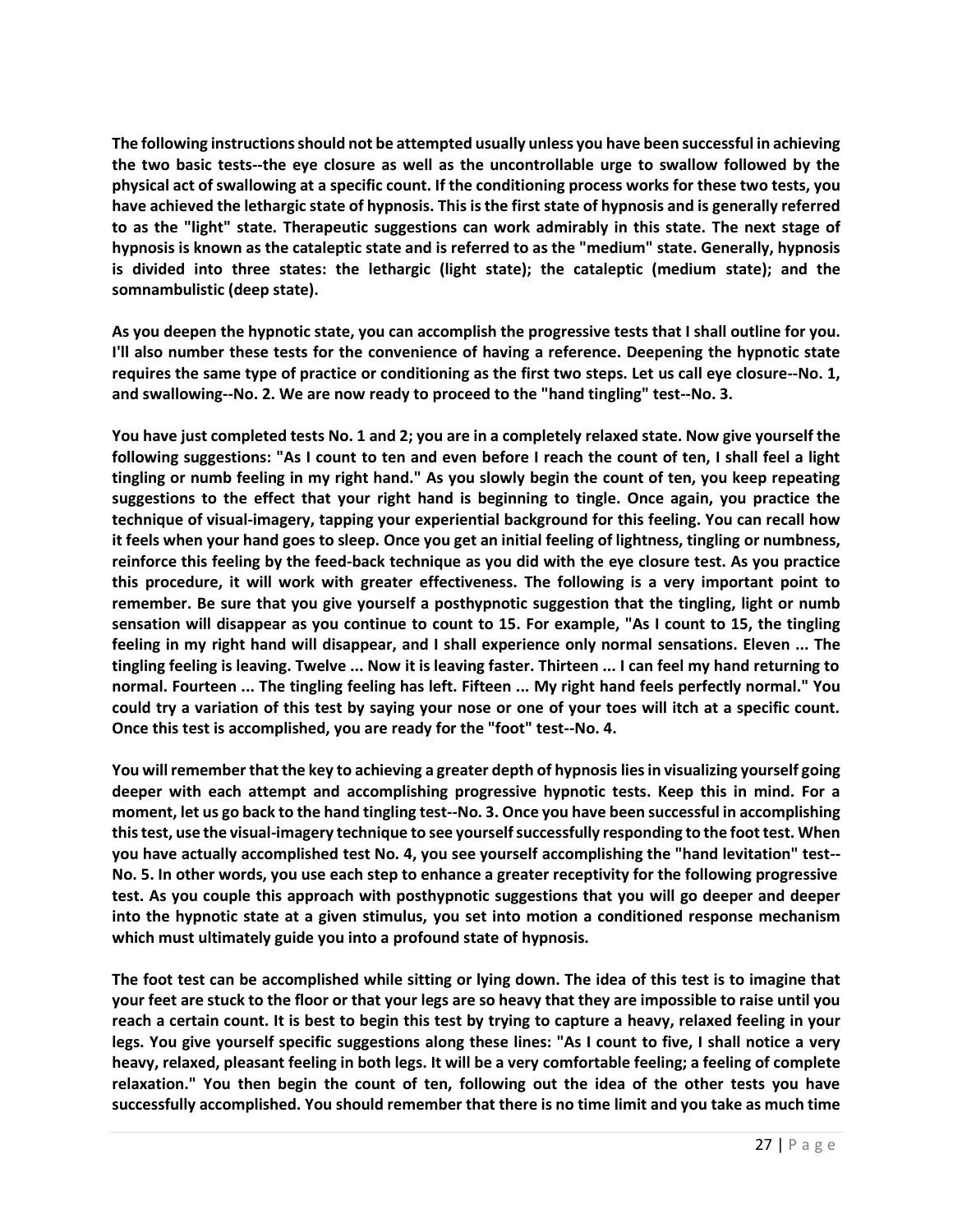**as you need in order to get the relaxed, heavy feeling. Once you get the relaxed, heavy feeling, you use the visual-imagery technique to try to picture your legs stuck to the floor. If you are lying down, imagine you are covered by a heavy blanket which is tightly tucked under the mattress, making it impossible for you to raise your legs. If sitting up, I tell the subject to imagine that his shoes are stuck to the floor with "iron glue," and since his feet are in the shoes, it is impossible to lift them until the specific count which will enable him to do so.**

**Here are the suggestions you can use for the second part of this test. "As I continue to count to ten, I shall find that it will be impossible for me to raise my legs. I shall try at the count of ten, but it will be absolutely impossible to raise my legs until I count to 15. At that time, I shall be able to raise my legs easily, and the heavy feeling will leave as well." You then continue with the count, giving yourself appropriate suggestions. Once this test is accomplished, you use the visual-imagery technique to see yourself accomplishing the hand levitation test--No. 5. Be sure you give yourself the posthypnotic suggestion that the next time you hypnotize yourself, you will fall into a deeper and sounder state.**

**I'll assume that you have been able to get a relaxed, heavy feeling in your legs. You have reached the count of five and are ready to proceed further. Here are sample suggestions you can use: "Six ... My legs are becoming extremely heavy. Seven ... I'll be unable to lift them until I count to 15. Eight ... I feel very comfortable; my legs are becoming heavier and heavier. Nine ... My entire body is completely relaxed, and my legs are so heavy that they are impossible to lift. Ten ... I'm in a very deep hypnotic state, and it is absolutely impossible for me to move my legs until I count to 15." At this point, you actually try to raise your legs. If you can't do it, you have reached the cataleptic stage.**

**Should you not be able to raise your legs, don't become frightened. All you need to say is: "I can now move my legs." You could also say: "As I count to three, I'll be able to move my legs." However, since we have elected originally to be able to move the legs at the count of 15, it would be best to follow out this pattern. You could at this time merely continue to count to 15, at which time you would be able to move your legs. I prefer giving suggestions between each count as follows: "Eleven ... The heavy feeling is leaving, and I shall be able to raise my legs at the count of 15. Twelve ... I can feel the heavy, relaxed feeling leaving. Thirteen ... I am beginning to move my legs. Fourteen ... I am lifting my legs more and more. Fifteen ... I have perfect control over my bodily functions and legs; I am lifting and moving my legs; the heavy feeling is dissipating; I am in complete control; I can now give myself posthypnotic suggestions that will be very effective and beneficial." Give yourself whatever suggestions you want at this time.**

**Let us suppose that you tried the foot test for some time and were unsuccessful. Perhaps this puzzles you, and you wonder why it didn't work. Perhaps you were able to get a heavy feeling in the legs, but the second part of the test didn't work. The following information will help you to understand why you were unable to complete this cataleptic test. Either you had not conditioned yourself sufficiently, or you weren't really "letting go" enough to enter into a deeper state of hypnosis. Most subjects need to test themselves and feel secure every step of the way. They don't just plunge into the cataleptic or somnambulistic stages immediately. In this connection, I believe it can be compared with the bather who goes into the water one step at a time. Even the playful splashing directed at him by friends does not compel him to duck under the water. Instead, he continues to slowly go deeper and deeper until he is completely submerged. Wouldn't it have been easier to duck under all at once? Perhaps, but I'm sure you have either experienced the same thing yourself or seen it happen.**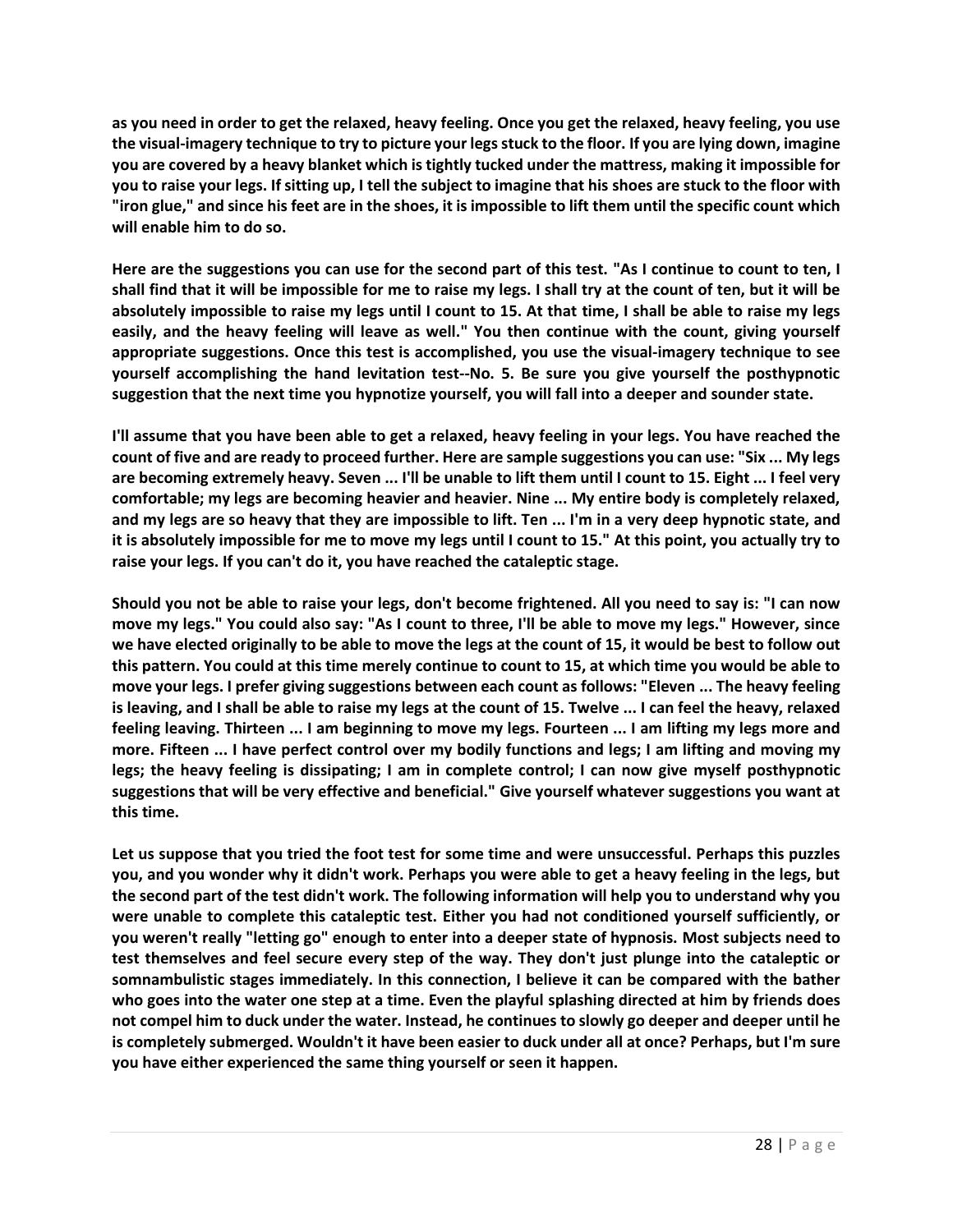**The analogy should be clear. The subject is reluctant to do what he considers as "giving up his control" when, in reality, he is really more and more in control of himself as he penetrates the deeper levels of hypnosis.**

**In reality, the subject who does not or cannot raise his feet really could move in case of emergency, even without counting to 15. He has, in effect, entered into a state in which it is too much bother to lift his feet. A common example of this frame of mind is when you remain in bed in the morning even though you know you will be late to work. You are just too comfortable to move, and your initiative seems paralyzed.**

**Let us assume, at this point, that you have finally succeeded in getting the foot test to work. You are now ready for the hand levitation test--No. 5. In this test, the goal is to get your hand to slowly rise and touch your chin. Once it touches your chin, you enter into a still deeper state and lower your hand slowly to your side. This test is actually combined with the hand tingling test--No. 3. Since you have been successful with test No. 3, the rest is rather simple. This time as you work test No. 3, aim for a light, pleasant feeling in your right hand. Once you get this reaction, you give yourself suggestions that your right hand will now rise and touch your chin. As soon as it does, you will fall into a deeper state and lower your hand. Here are the suggestions that you can use: "As I count to ten and even before I reach the count of ten, I shall have an irresistible impulse to slowly raise my hand to my chin. As I progress with the counting, my hand will slowly rise, and the impulse will become stronger and stronger. As soon as my hand touches my chin, the impulse will leave. I will then lower my hand and fall into a very deep hypnotic state. I shall be fully aware of what is happening, my surroundings, and will be able to give myself beneficial posthypnotic suggestions."**

**At this point you start counting to ten, giving yourself suggestions that your right hand which already has a light feeling will begin to slowly rise to your chin. Time the counting to coincide with the actual physical act of raising your hand. You are trying to feel an involuntary urge to raise your hand. The movement itself should also be of an unconscious rather than conscious nature. A conscious raising of your hand to your chin is not what you are looking for in this test. Should you experience difficulty in attaining the first movement of your hand, you can give yourself assistance by consciously and slowly raising your hand just to get it started. The rest of the movement, as mentioned, must be automatic. Should you find it necessary to start your hand rising, use the feed-back technique to continue the movement. You can give yourself the following suggestions:**

**"One ... My right hand is beginning to rise. Two ... My right hand is very, very light, and I am getting an irresistible urge to slowly raise it. Three ... This feeling is getting stronger and stronger. Four ... My right hand is rising more and more. Five ... My hand is rising toward my chin. Six ... As soon as my hand touches my chin, I shall fall into a deeper and sounder state of hypnosis. Seven ... My hand is rising closer and closer toward my chin. Eight ... The feeling of lightness is becoming stronger and stronger. Nine ... My right hand is about to touch my chin; as soon as it does, I'll fall into a very deep hypnotic state. Ten ... My right hand is touching my chin; I'm falling deeper and deeper into a sound hypnotic state; I'll now slowly lower my hand and continue falling into a deep, sound, pleasant state of hypnosis. The light feeling has left my hand."**

**You should not attempt to memorize the exact phraseology for any of the tests. You are to merely use the suggestions that have been written out for you as a guide. The timing of the suggestions is the paramount consideration in attaining successful results. Don't be impatient. Take as much time as you**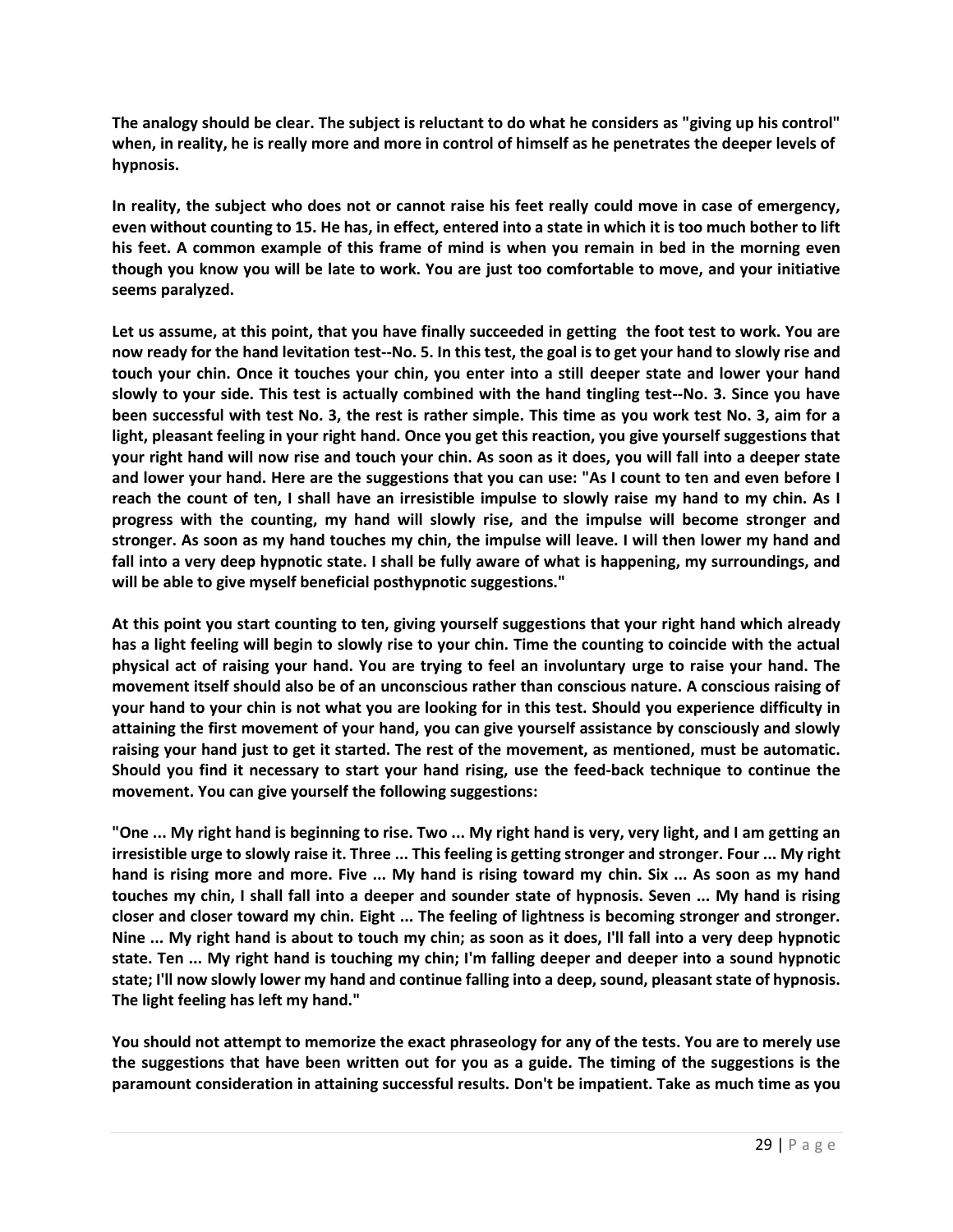**need. Should you find yourself unsuccessful after ten or fifteen minutes, drop the test and come back to it another day. I haven't found that working at a specific test all day long accomplishes the end result.**

**It is best to work for a specific period every day. In this way, the conditioned response pattern is established for the success of the tests as well as the success of the posthypnotic suggestions that you have given yourself. You should bear in mind that if you have been successful in achieving the first five tests, you have reached a medium state of hypnosis, and posthypnotic suggestions will be extremely effective. In the next chapter, you'll learn, psychologically, how to go even deeper into hypnosis. You'll learn those psychological factors that are important to know and that can contribute to your development into an excellent hypnotic subject. Following this, the subsequent chapter will give you further tests and instructions for developing into a somnambulistic subject.**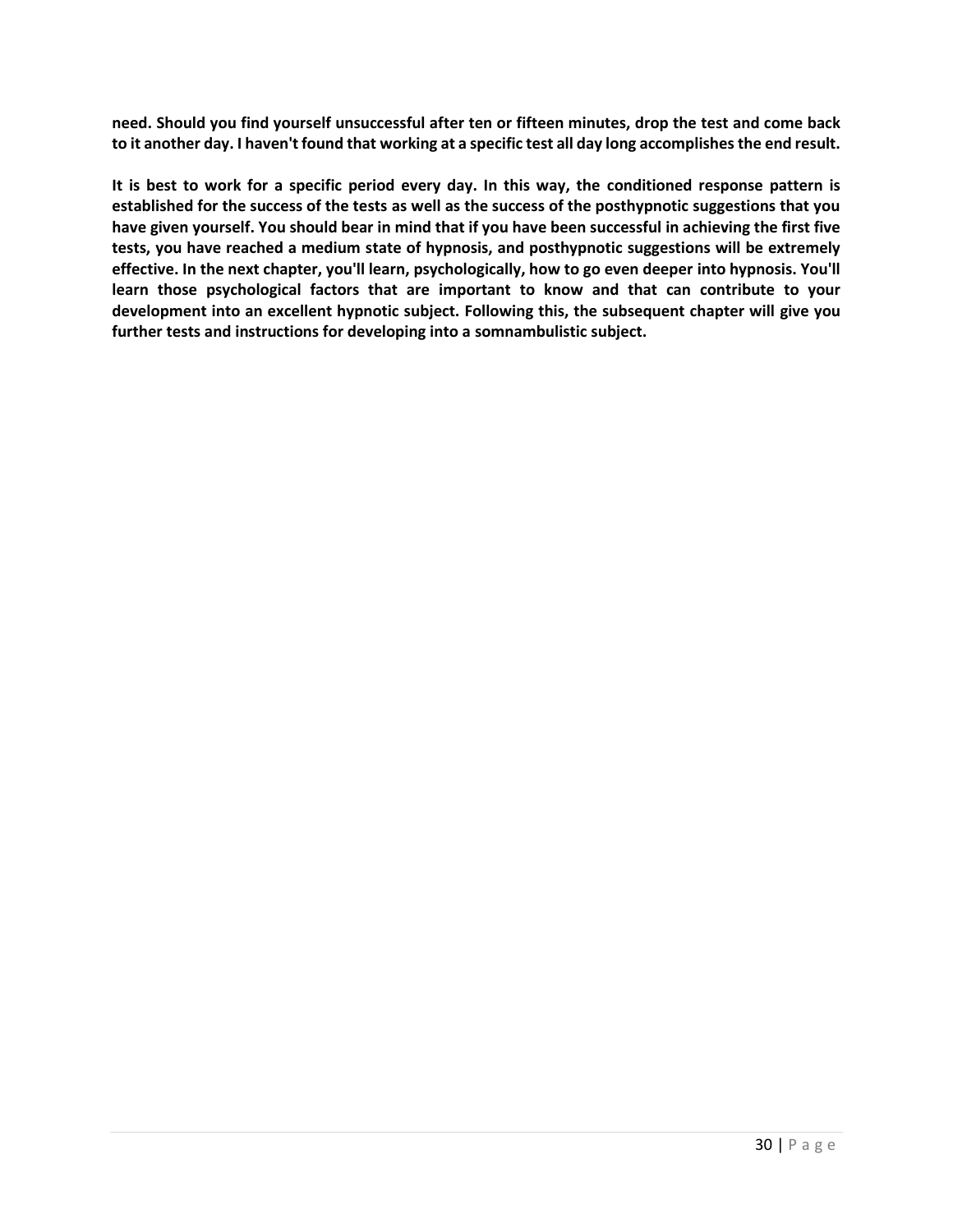**What You Should Know About Becoming an Excellent Subject**

**Becoming an excellent subject follows the same general rules for becoming proficient in any other endeavor. It depends upon your motivation, persistence and willingness to devote time and study to the subject. Let us agree that most individuals can learn to play a musical instrument to some degree. This degree is usually sufficient for their own needs. To become a virtuoso, however, it is necessary to study the instrument and devote a great deal of energy and time to practice. The same example could be given for most undertakings. Anyone can learn to hit a golf ball, but being able to control the direction and distance and become a skilled golfer is quite another matter.**

**If you have been successful in accomplishing the first five tests, you can consider yourself a good hypnotic subject. Becoming an excellent subject entails following the same procedure used in accomplishing the first five tests. Some may proceed very easily into the somnambulistic state, and others may have a difficult time reaching this deepest stage. Understanding some of the psychology involved and assuming the right psychological frame of mind for the attainment of the somnambulistic state is more important than just working blindly in an attempt to get the somnambulistic tests to work. Being irritable, disgusted and despondent because of your inability to go further into hypnosis is not the answer and will only lead to frustration and failure. The reader is not to assume he will be a difficult subject. If you have come this far, you'll be able to continue in the same manner. The topic under discussion now is brought up to prepare readers for any contingency that may arise. It's like having a life preserver on a boat. You hope you never need it, but you should be prepared to use it in case of an emergency.**

**It is natural to assume that if you are willing and trying to go into the lethargic, cataleptic or somnambulistic state, you will be able to do so in a relatively short period of time. Unfortunately, this is by no means the case. Many of the principles of learning and conditioning can be applied to hypnosis, but with many subjects these laws do not seem applicable. Let us assume you wanted to learn to become an excellent typist. This is a reasonable goal and all that is necessary is to continue practicing until you have reached the proficiency you set out to achieve. This proficiency would, as a rule, follow application of the laws of learning and conditioning.**

**This isn't always so in a subject's attempt to become somnambulistic. When the subject progresses from one stage to another in a classical manner, the theory works admirably, but what happens when a subject cannot seem to progress any further? He has reached a plateau and is unable to climb higher. He seems to have reached a psychological impasse or stalemate. It is easy to say that the subject is thwarted by a subconscious block and let it go at that. This, however, doesn't help him in his dilemma. It's like telling the stranded motorist that the reason his car has stalled is because the motor isn't running. The following information will be helpful to those who haven't been able to reach the first stages of hypnosis, as well as those who apparently can go only so far. Actually, the same principles are involved.**

**If the subject doesn't respond or responds to a limited degree, there evidently is a cause or reason for this poor response. In order to continue this discussion, it will be necessary for us to agree that the**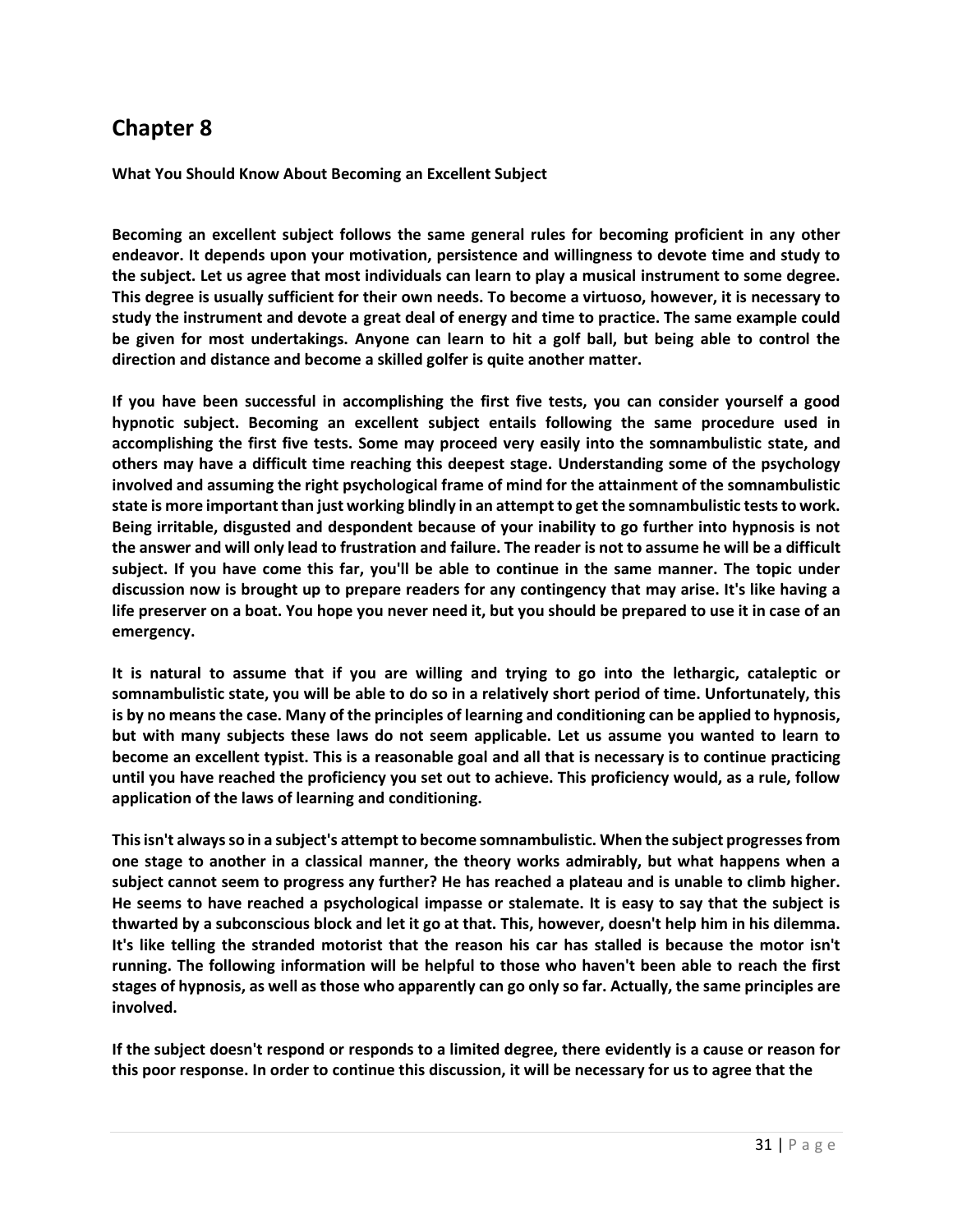**resistance can be either conscious or unconscious. If the subject insists that he is trying to "let go," has nothing to hide, is not afraid of hypnosis, understands what is involved and has strong motivation, we can only assume that the resistance must be unconscious. Usually, it will be necessary to work through this unconscious resistance before the subject responds. If the subject is conditioning himself, this will involve a great deal of introspection, and even then it is an extremely difficult job. One doesn't usually have proper insight into one's own emotional make-up. The end result is that one can only rationalize about his behavior.**

**Let us explore some interesting aspects of hypnosis with a view toward helping you if you are having difficulty responding the way you desire. I have had the following paradoxical situation happen many times. A subject calls my office, requesting to be conditioned for self-hypnosis. He further requests that he be allowed to bring along a member of his family or a friend for the hypnotic session. These individuals usually ask if I object to this procedure. I interpreted this request as a sign of distrust during my early career as a professional hypnotist. I was affronted by the idea of the unspoken insinuation verbalized by this request. Didn't they trust me? Between trying to defend myself and assuring them that there was no need for another person being present, since my secretary could observe the procedure, I usually "won" the argument but lost the client. As I developed understanding into the needs of these persons, I began to realize that the request was not directed at my integrity, but was a safeguard for their ego.**

**Here is an interesting sidelight that has happened frequently in regard to the foregoing situation. I would request the subject to sit near my desk and tell the onlooker to sit in back and to the side of the subject, away from the subject's view so as not to distract him. In this situation, I invariably place the hypnodisc on a spinning, portable phonograph turntable and turn it upright for the subject to look at. The hypnodisc, which is made of stiff cardboard, looks like a 12-inch phonograph record and has concentric heavy lines drawn on it. As it spins, the subject feels he is being pulled toward the center. At the same time, it causes his eyes to become very tired. I have included a drawing of it on this page for those who are not familiar with this hypnotic device. The revolving hypnodisc causes a physiological reaction and must work with everyone. You feedback certain known physiological responses for the successful attainment of hypnosis.**

**The onlooker has no choice but to look at the hypnodisc as well. As I suggest to the subject that his eyes are becoming heavy and tired and that soon he'll have an irresistible impulse to close them, the onlooker is naturally hearing the same suggestion. Because this person feels apart from the hypnotic situation, there can be no conscious resistance. Since these defenses are not hampering the attainment of hypnosis, the onlooker may readily fall under hypnosis. More than once, the onlooker has confided to me that he was getting a better night's sleep, was feeling wonderfully well or had derived other benefits since coming to my office as an "observer." The exact situation happens when the stage hypnotist is hypnotizing subjects on the stage. Many times a person in the audience who had no intention of becoming hypnotized becomes influenced in the same manner. Incidentally, these individuals make the best subjects.**

**There are interesting theories as to why a subject responds or does not respond to hypnosis. I think the reader would find some of these theories interesting and perhaps gain some insight into his own hypnotic behavior. These theories are based primarily on a psychoanalytical approach to hypnosis.**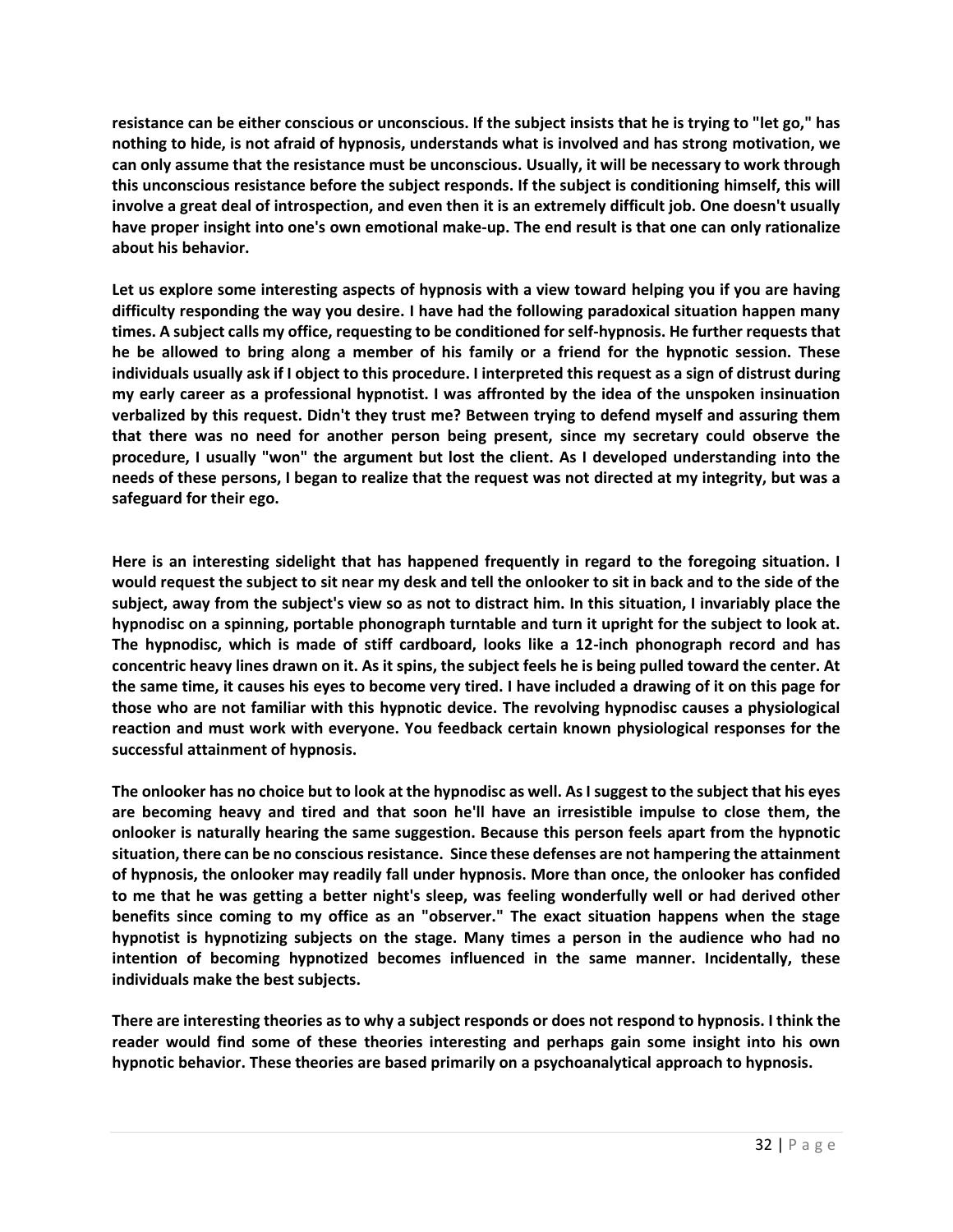**The most prevalent theory is that the hypnotist represents either the father image (paternal or fear hypnosis) or the mother image (maternal or love hypnosis). The father usually represents an authoritarian figure. The subject's identification can be on a conscious or subconscious level. Let us suppose the subject has ambivalent feelings toward his father. Because of this, he may not respond. Here is an opportunity to frustrate the authoritative (father) figure. The only trouble with this theory is that if there is an excellent relationship between the father and subject, it doesn't necessarily mean that the subject will respond easily. The stage hypnotist invariably uses a strong, authoritative approach with a great deal of success, but this approach generally does not work best in private practice.**

**I have found that for the majority of subjects the maternal approach works best. Perhaps the process of hypnosis awakens early unconscious memories of being put to sleep as a child. Some techniques that are used in hypnosis are quite similar to this. The subject, who is lying down, is told to close his eyes and is spoken to in a quiet, reassuring, monotonous tone of voice. The hypnotist is seated near him. The hypnotist even uses the same words that the subject has heard as a child: "Sleep. Go to sleep. When you awaken, you'll feel wonderfully well." In fact, I use some special music that I had recorded for inducing hypnosis. The first musical selection is Brahms' "Lullaby." Children's music boxes invariably contain this selection, and the melody cannot help but activate a pleasant nostalgia. It is a memory associated with love and tenderness. This brings us to the fact that hypnosis may offer the subject a chance to escape from the reality of pressing problems into a state of complete irresponsibility. In fact, one theory of hypnosis equates the hypnotic state as a form of unconscious regression and need for submission.**

**The male subject may have a strong, positive identification with his mother rather than his father. It is part of the unresolved Oedipus complex. He sees his mother as a kind, loving individual, always ready to help. Even if the mother did something socially unacceptable, the individual would defend her vehemently. The father who might do something wrong would rarely be excused. Just the opposite is true with the female subject. When asking the female child, "Whose girl are you?", the answer is invariably, "Daddy's girl." When asking the male child, "Whose boy are you?", the answer is invariably, "Momma's boy." We accept this transference of identification as a normal process of growing up. When it isn't normally resolved, it can account for severe personality problems. One might assume, therefore, that a woman hypnotist could better hypnotize a male subject, and a male hypnotist could better hypnotize a female subject, but this is not true except for cases such as we have just mentioned.**

**One school of thought feels that there is a strong submissive tendency in all of us and hypnosis gratifies this wish. The individual's need for dependence is also met. In this case, the hypnotist becomes omnipotent, being able to alter feelings that ordinarily distress the individual. Normally, adults, when confronted by a particularly upsetting experience, might want to be held closely by an intimate friend or member of the family. Don't we frequently put our arm around a friend in grief trying to comfort him? The inner strength which is created by hypnosis within the total personality structure of the subject lessens dependency upon the hypnotist, much in the same fashion that we need the doctor less as we start to recover from an illness. Self-hypnosis further lessens dependency for no authoritarian figure is used.**

**The subject's attitude towards authority is important to know. It is well-known that officers in the army are more difficult to hypnotize than noncommissioned men. The enlisted man, by a process of indoctrination and conditioning, is taught to obey and follow orders without reasoning. The transference of authority to the hypnotist is readily accomplished because of this conditioning process.**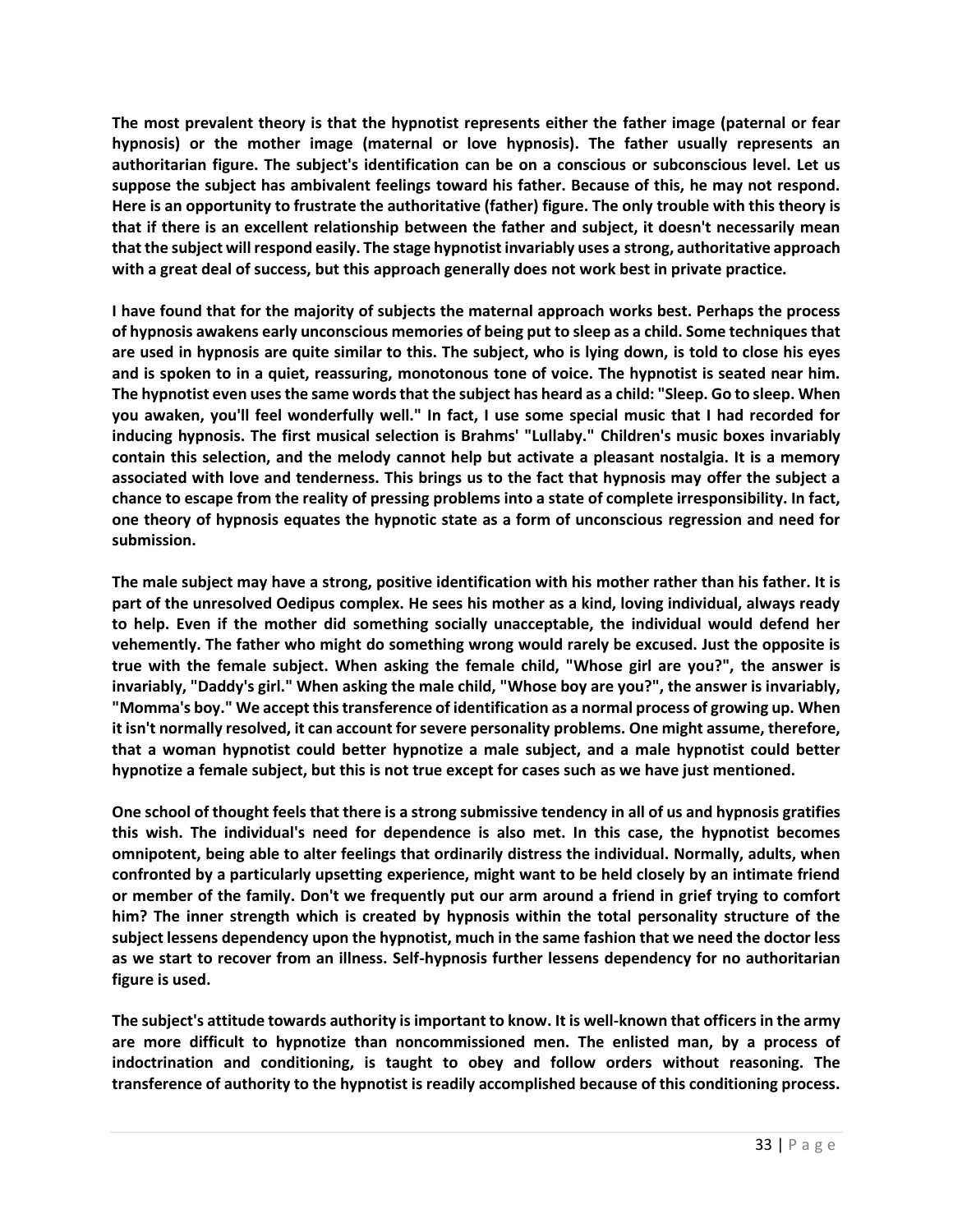**The army doctor, when treating patients psychologically, replaces his army jacket with a regular white medical jacket to increase rapport.**

**One interesting theory is that the subject responds as he thinks the hypnotist would like him to. This is termed "role playing." When asking a subject under hypnosis his name, you usually get a very slow, deliberate answer, as though the subject were in a trance. You tell him that he can answer in a normal speaking voice and tempo and his further replies are to be in the same manner as his waking state.**

**Another theory along these lines is that the subject acts as he believes a hypnotized person would act. This, too, is role playing, but it does not explain analgesia, such as when the dentist hypnotizes the patient and proceeds to drill a tooth. No one (with the possible exception of a highly neurotic psychic masochist) is going to endure excruciating pain just to please the doctor.**

**One theory about hypnosis states that it allows the subject an opportunity of identifying with the hypnotist, whom he sees as a powerful figure. Through this identification, the subject is able to gain inner strength. On the other hand, the subject might rebel against the submissive nature of the hypnotic setting. This could easily create anxiety which, in turn, could create hostility resulting in resistance of various kinds. As a result of this, the subject might begin to criticize the hypnotist, find fault with the way he (the subject) is being handled, question the judgment of the hypnotist, or doubt the effectiveness of the hypnotic procedure.**

**Many investigators assert that the "rapport," meaning the relationship between the subject and hypnotist, is all important. This is true and the relationship can and does have many ramifications. In psychotherapy, the term "transference" is used to denote this relationship. The relationship is further described as a good or bad transference. There is also a countertransference which indicates the reaction of the therapist to the patient. Naturally, in order for the subject to respond, there must be good rapport.**

**I have tried to indicate that there are complexities that may arise in the hypnotic setting. There are many conflicting theories as to why a subject does or does not respond. There are no set rules to follow, and one's intuition, experience and judgment help solve any problem that arises.**

**Let me relate another frequent incident. I have had subjects come to me after they were unable to be hypnotized by several other professional hypnotists. They have complained that the hypnotists weren't "good hypnotists" because they couldn't hypnotize them. After all, they ask, hadn't they been willing subjects? My usual answer is that the fault, if there is one, is not with the hypnotists and really not with the subjects. It is a matter of exploring what has happened and then deciding on a course of action to insure success.**

**I am firmly convinced that the subject responds when he is positively, without equivocation, ready to do so. He keeps testing the response to make sure he is in control. He fears a reduction in his voluntary level of reality attachment and control. Unresponsiveness proves to him that he has this control. As long as he does this, which is a natural response, he never lets go sufficiently to attain hypnosis. Hypnosis, as we know, is a very sensitive state. It requires complete faith and trust in the hypnotist. If it is lacking, the subject never does respond. The phenomenon of hypnosis is entirely subjective in nature, and its success lies within the total personality structure of the subject. If there is resistance to hypnosis itself or to deepening the state, the subject by his own honest evaluation and verbalization of hisresistance can do much to become a better subject. Hypnosis must begin with the acceptance by the**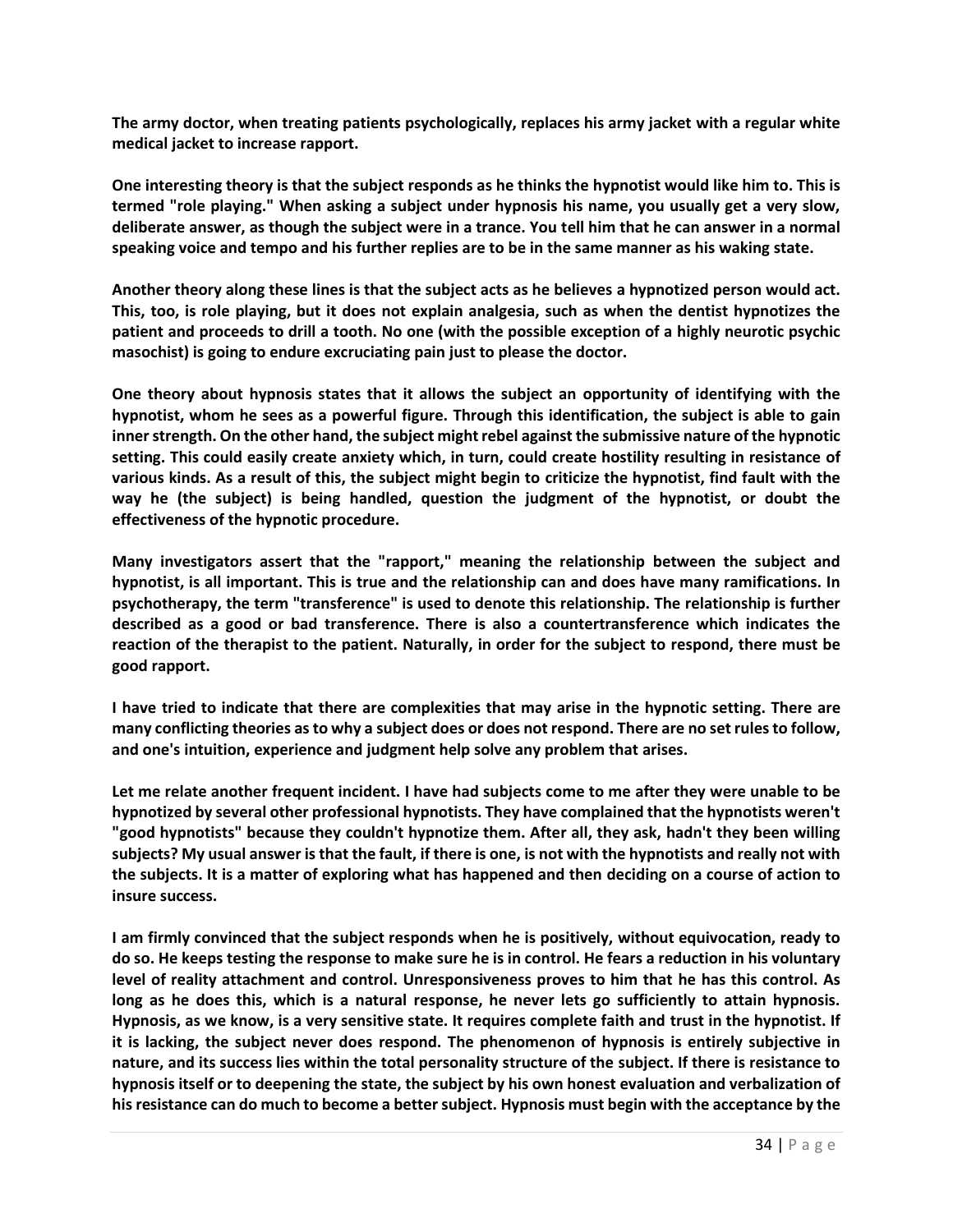**subject of certain basic fundamentals that we have already discussed rather than of the forcefulness of the hypnotist. The deepening of the hypnotic state lies in the intensification of the conditioned response mechanism once it has been initiated.**

**You should not expect to achieve immediate results although sometimes this does happen. As you continue to work with perseverance, intelligence and enthusiasm, you will definitely achieve the goals that you have set for yourself. It is well to remember that you guide yourself toward the somnambulistic state, depending upon your belief and acceptance of those principles that have been outlined for you.**

**I have attempted to point out some of the salient points and theories to keep in mind in your attempt to develop into an excellent hypnotic subject. Some of these only pertain to the situations where the hypnotist works with the subject. Many of the problems inherent in this setting are not applicable to the situation where the subject is hypnotizing himself. Both settings have their advantages and disadvantages. As long as you proceed to follow the instructions given you, you can feel assured that you will finally achieve self-hypnosis.**

**It should be emphasized that it is vital to adopt the right frame of mind in your attempt to achieve selfhypnosis, particularly a deep state. If you approach hypnosis with a "prove-it-to-me" attitude, nothing is going to happen. Self-hypnosis requires practicing a set of mental exercises or mental gymnastics. To acquire the ultimate from this training requires systematic conditioning. The word "training" is used quite extensively in hypnotic literature. The use of the word implies that hypnosis can be attained by a training period. The literature speaks frequently of a subject being trained to respond in a certain way. Obviously, this means over a certain period of time. It also means you train yourself to become a good hypnotic subject. It is a skill that all can acquire.**

**There are four books dealing specifically with self-hypnosis that I would recommend to you for further reading. They are: \_What is Hypnosis\_ by Andrew Salter, \_Hypnosis and Self-Hypnosis\_ by Bernard Hollander, M.D., \_Autogenic Training\_ by Johannes H. Schultz, M.D.**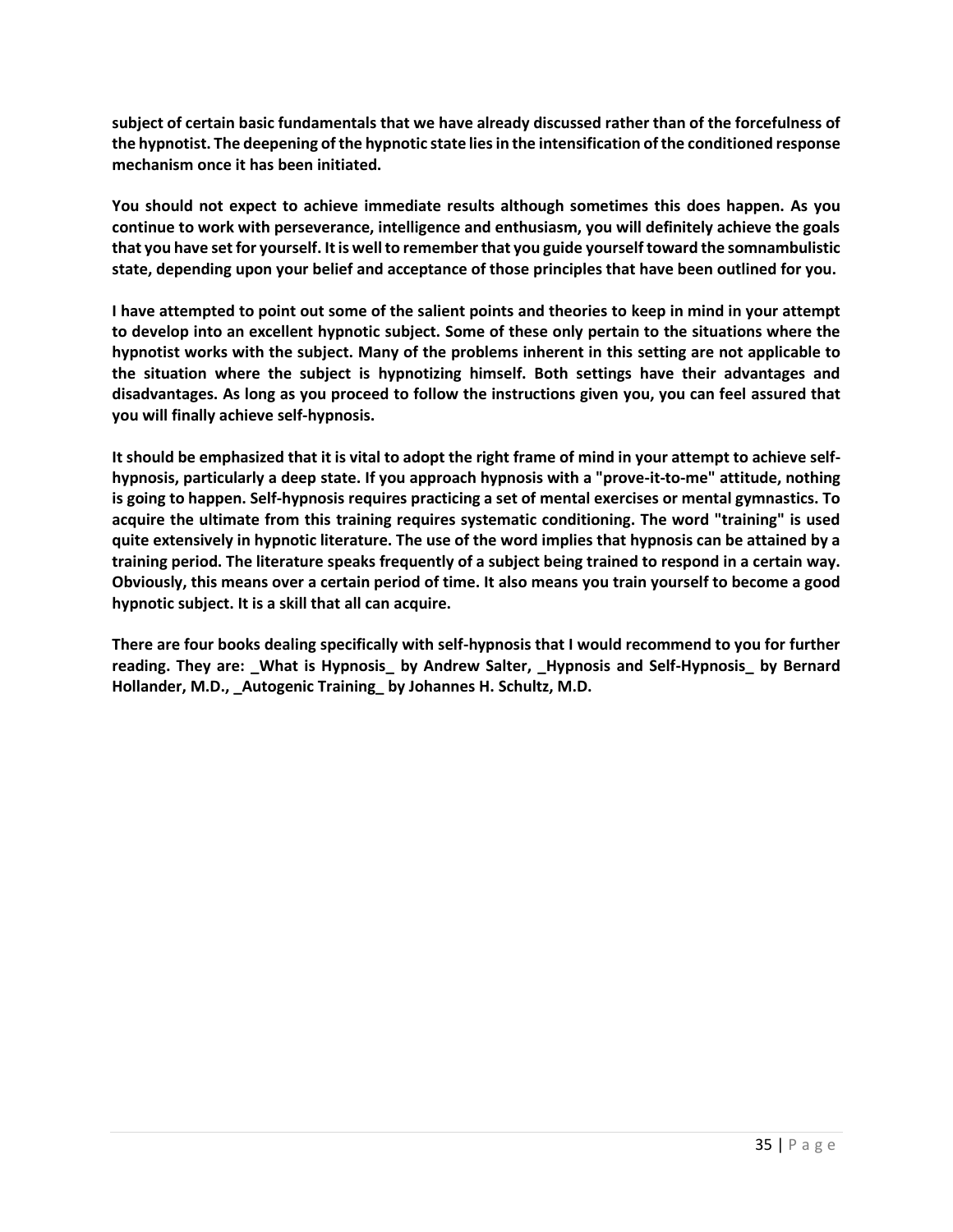**Techniques for Reaching the Somnambulistic State**

**As indicated in the last chapter, the attainment of the somnambulistic stage of hypnosis can represent an extremely intricate procedure. Because of certain inherent characteristics of this stage, it is easier to attain by hetero-hypnosis. However, this does not preclude the fact that it can be reached without the aid of a hypnotist. More important than the testing and deepening procedures that I shall outline for you in this chapter are an \_understanding\_ and an \_awareness\_ of some of the complexities involved, first in achieving the hypnotic state, then deepening, and, finally, reaching somnambulism. There are no absolute or final answers to many of the problems that can arise. You can become entangled with rationalization so easily when you want the facts to fit a particular theory. I point this out to the reader because, as the subject goes deeper, the procedure can become more complicated.**

**There are many interesting phenomena which can be elicited in the somnambulistic state. They are of interest for the most part, to students of abnormal behavior and are pertinent from an academic viewpoint. They do not fall within the province of this book or of hypnosis for therapeutic purposes and might lead the reader astray. Should readers be interested in further hypnotic phenomena, I refer them to \_Modern Hypnosis\_ by Leslie Kuhn and Salvadore Russo, Ph.D., \_Experimental Hypnosis\_ by Leslie LeCron, \_Time Distortion in Hypnosis\_ by Milton Erickson, M.D. and Lynn F. Cooper, M.D., and \_Hypnotism—An Objective Study in Suggestibility\_ by André M. Weitzenhoffer, Ph.D.**

**As discussed previously, some individuals experience difficulty in attaining the deeper hypnotic states. My advice is to be patient and to continue working with yourself. It is not imperative or vital to reach the somnambulistic stage for therapeutic results. It is a misconception on the part of many students that they must go into the deepest state possible to obtain results. Dramatic changes can come about at all levels of hypnosis. The somnambulistic state is necessary in hypnotherapy when there is a need for the patient to relive some traumatic episode. It is also useful when the patient is reluctant to consciously discuss certain aspects of his problem. Many hypnotherapeutic techniques such as amnesia, hypermnesia, progression, paramnesia, automatic writing, dream induction, regression, production of experimental conflicts and crystal or mirror gazing require a somnambulistic state. For those of you interested in hypnotherapy, I can recommend no finer book than \_Hypnotherapy of War Neuroses\_ by John G. Watkins, Ph.D. In this book, the theory of hypnotherapy has been diagramatically presented for easy comprehension and shown to be an amalgamation of concepts and practices from various schools of thought.**

**Most students of hypnosis equate the phenomenon of amnesia with the somnambulistic state. The mistake they make is in trying to achieve amnesia. It's similar to the dog trying to catch his tail. It is impossible for the subject to effectively suggest amnesia to himself. If he remembers what he was supposed to forget, he has failed. If he truly doesn't remember what he was supposed to forget, he doesn't even remember the amnesia suggestion and can take no satisfaction from his success because he is not aware that he has accomplished the posthypnotic suggestion. Unless an elaborate set of posthypnotic suggestions are worked out, it is an impossible test for self-hypnosis.**

**I know the reader is anxious to begin his conditioning for the somnambulistic state, but there are still a few pertinent remarks which should be remembered before proceeding further. The reader should not**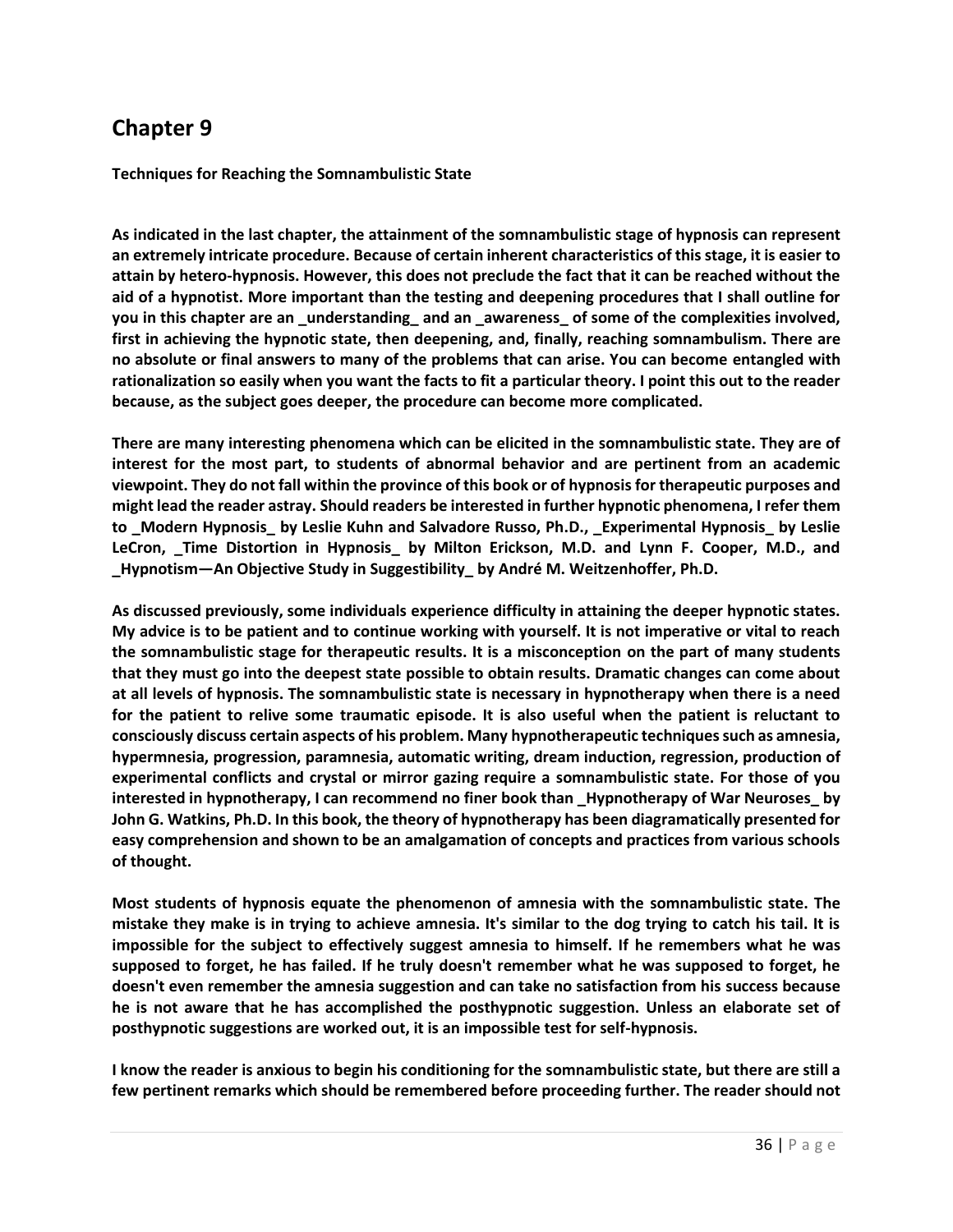**memorize verbatim any of the tests involved in proving the somnambulistic state. All that is necessary to remember is the general form and the goal you seek. The goal is to increase your suggestibility which, in turn, means deepening of the hypnotic state. After each step, you are to give yourself suggestions that you will go still deeper the next time. You should also designate a specific length of time to work with self-hypnosis. The suggestions are as follows: "I shall work with self-hypnosis for 15 minutes. At the end of that time, I shall open my eyes and wake up feeling wonderfully well. I'll be wide awake and refreshed. In case of any danger, I'll be able to awaken immediately and act accordingly."**

**Some hypnotists tell their subjects to "make your mind a blank." I suppose what they really mean is that you must try to think of only what the hypnotist is saying. Have you ever tried to make your mind a blank? Try it for a moment. It's an impossibility. Should the hypnotist persist along these lines, he'll never be successful. It is the wrong approach. The subject, because of his inability to comply with this suggestion, is fighting a losing battle. It is also almost impossible for the subject to concentrate only on what the hypnotist is saying. Any word the hypnotist says can start a conscious as well as unconscious train of thought. Therefore, in reality, this, too, is impossible. However, it really isn't necessary that the subject keep his thoughts concentrated solely on what is being said so long as they are kept in the general area. At times, the more you try to concentrate, the more your thoughts become scattered. Suppose I say to you, "Forget the address 8721 Sunset Boulevard." What happens? The more you try to forget it, the more you remember it. Therefore, don't be concerned if you experience stray thoughts during the induction and deepening of hypnosis. You are now ready to continue with further tests. The first five tests should be mastered before continuing.**

**Test No. 6 is referred to as the "fly" test. In this test, once under hypnosis, you picture that a fly is crawling on the back of your right or left hand. Once you feel the fly, you know you are deeply Hypnotized. You might even get an urge to move your hand and flick the fly off your hand. When this happens, you know, of course, that you are deeply hypnotized. Here is a sample of the type of suggestions to give:**

**"As I count to ten and even before I reach the count of ten, I shall feel a fly crawling on the back of my right hand. This illusion will seem very real to me. One ... My right hand is completely relaxed. Two ... I feel completely at ease. Three ... I am beginning to feel a pleasant tingling feeling on the back of my right hand. Four ... This feeling is becoming strong. Five ... It feels as though a fly is moving on the back of my hand. Six ... I have had this same feeling before. Seven ... I can feel the fly. Eight ... The feeling is very definite. Nine ... As I flick my hand the fly will disappear (If you have felt the fly, move your hand). Ten ... It is gone."**

**Test No. 7 is known as the "cigarette" test and naturally is only for those of you who smoke. In this test, you give yourself posthypnotic suggestions during the hypnotic state, awaken yourself, and then note the effects of the posthypnotic suggestions. If the cigarette tastes bitter or has a repugnant taste or odor, and if you furthermore find it impossible to smoke more than three puffs, necessitating your putting out the cigarette, you know the posthypnotic suggestions are working perfectly and that you are an excellent hypnotic subject. Here are the suggestions to give yourself while you are under hypnosis:**

**"When I count to three, I shall open my eyes and wake up feeling wonderfully well and shall have a strong desire to smoke a cigarette. Upon lighting the cigarette, I shall notice that there is a very bitter, strong and repugnant taste to the cigarette. As I continue to smoke the cigarette, the distasteful effect will become stronger and stronger. Even though I realize that I have given myself these posthypnotic**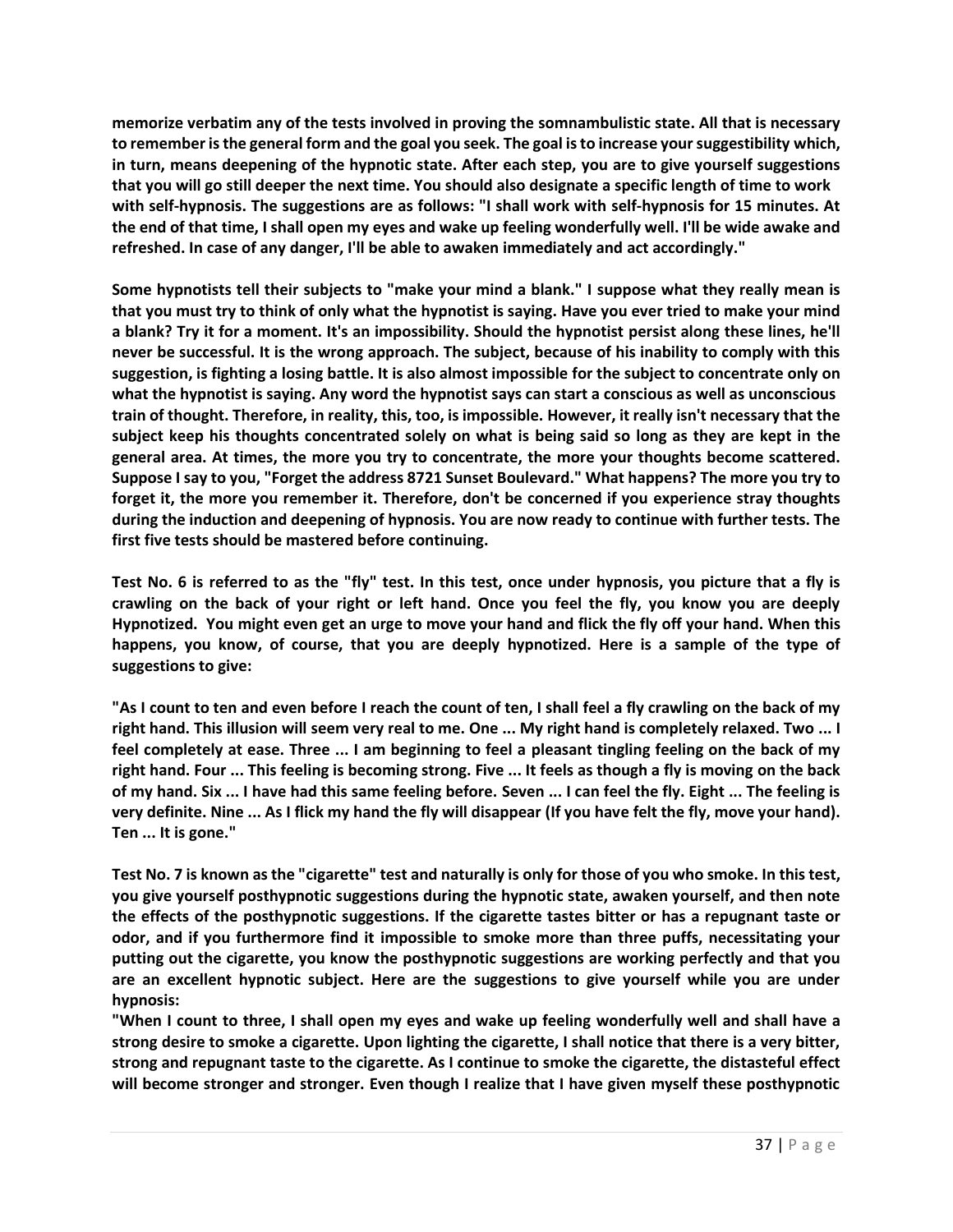**suggestions, they will exert a strong force outside of my conscious control, and I shall find it necessary to extinguish the cigarette after three puffs. As I now count to three, I shall open my eyes and wake up feeling fine. One, two, three."**

**Test No. 8 is called the "sun" test. In this test, you picture yourself in a bathing suit, shorts or playsuit at the beach or some other familiar place taking a sunbath. You imagine that it is a beautiful summer day. As you see yourself relaxed, you imagine that a cloud is blocking out the sun, but as you count to three, the cloud will move away and you will feel the warm, pleasant glow of the sun's rays on your face and hands. Here are the suggestions you can use:**

**"As I count to three, I shall feel the warm, pleasant rays of the sun on my face and hands. One ... The cloud is moving, and I can begin to feel the warm, pleasant rays of the sun. Two ... The cloud is moving more and more, exposing more and more of the sun. I can feel the warmth of the sun's rays. Three ... The cloud has moved away from the sun, and I can feel the full, warm strength of the sun. It is a pleasant feeling, but as I continue to count to five, the warm feeling will dissipate. Four ... The warm feeling is leaving. Five ... The warm feeling has left, and I feel perfectly normal in every respect."**

**A variation of this test is to see yourself lying comfortably in front of a fireplace. In this instance, you imagine someone is adding wood to the fire. As this is done, you feel the warm glow of the fire more and more. Should you use the fireplace technique, try to incorporate the sound of rain into the picture. If you "hear" rain you have created a positive auditory hallucination and can consider yourself an excellent subject.**

**You can also visualize a situation where you would be cold. This is not as pleasant as the picture that one can conjure up about a fireplace and thus creates a bit more resistance since no one wants to feel Uncomfortable.**

**Test No. 9 is the "breeze" test. It can be combined with the previous test. After you attain the feeling of warmth, you give yourself a count of three (or whatever number you want), suggesting that you will feel the cool ocean breeze (if you are at the beach) on your face and hands. You can even carry this step further, suggesting that you'll even smell the odor of the salt water. This is known as an olfactory illusion and should you be able to create this effect, you can be sure that you are a somnambulistic subject. Here are suggestions you can use:**

**"As I count to three, I shall gradually feel the cool ocean breeze coming over the waves. It will be a very pleasant feeling. One ... I am beginning to feel the cool ocean breeze, especially on my face and hands. Two ... The breeze is becoming stronger and stronger. Three ... I can definitely feel the cool ocean breeze. As I continue to count to five, I shall smell the pleasant, healthy aroma of the salt water. Four ... I am beginning to smell the salt water. Five ... I can definitely smell the salt water."**

**Now you give yourself appropriate suggestions that the feeling (illusion) will vanish as you awaken or at a specific count. It can be as simple as this: "As I count to three, I shall open my eyes and awaken feeling very refreshed. The feeling of the cool ocean breeze and smell of the salt air will have vanished completely." At this point you count to three and open your eyes.**

**Test No. 10 is the "handclasp" test. This is used frequently to test the depth of hypnosis. You fold your hands with your fingers tightly interlocked and place your palms together. You then give yourself a**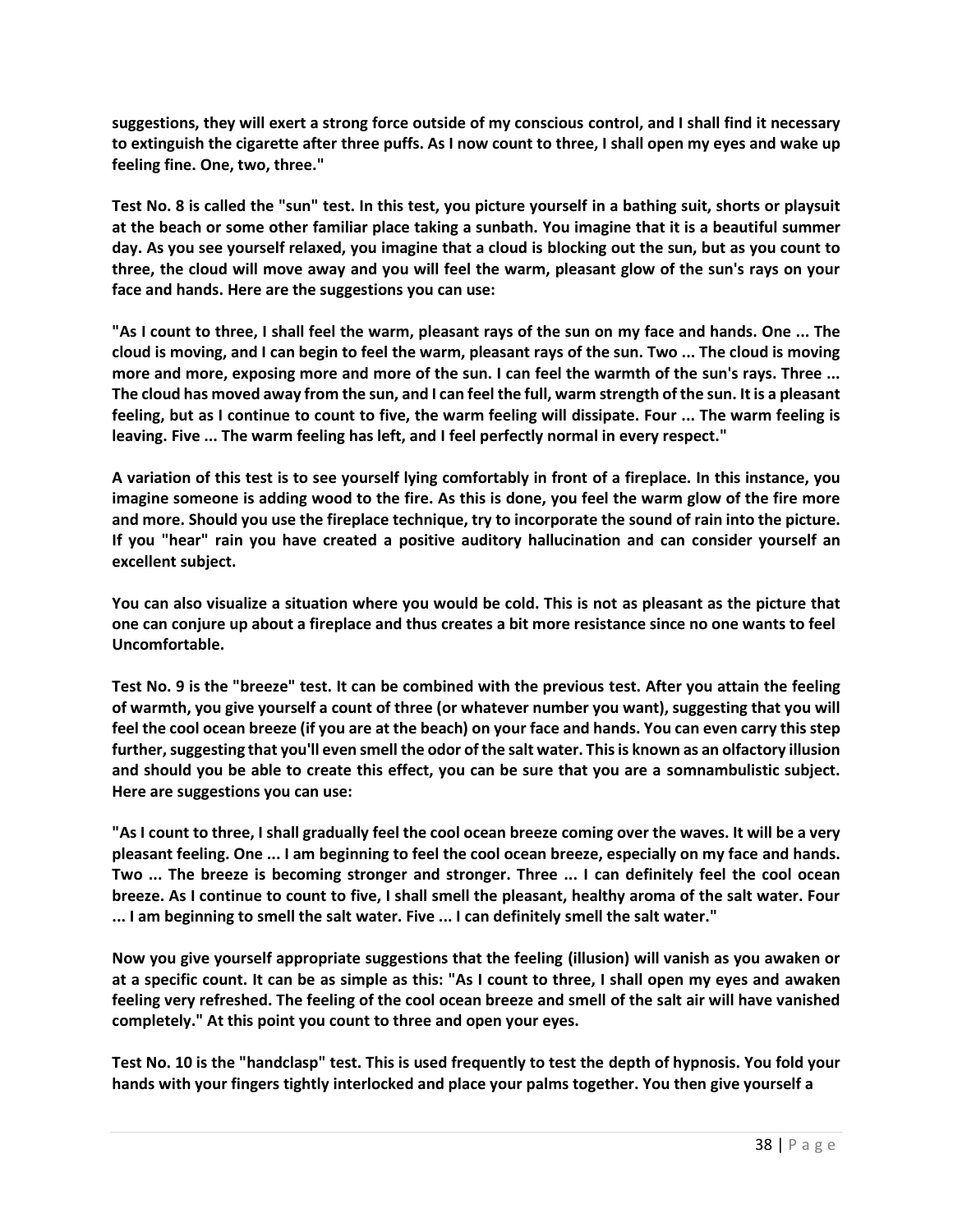**hypnotic suggestion that at the count of three, it will be impossible for you to unlock your hands. After you try and are unable to unlock your hands, you continue counting to five, suggesting that you will be able to do so when you reach the count of five. Incidentally, you should remove any ring you may be wearing before trying this test. Here are the suggestions you can follow:**

**"As I complete the count of three, I shall try to unlock my hands but will be unable to do so until I count to five. One ... My hands are locked tightly together. Two ... My fingers are locked tighter and tighter. Three ... It is impossible for me to unlock my hands until I count to five. Four ... As I reach the count of five, I shall be able to unlock my hands very easily. Five ... I can now unlock my hands very easily."**

**Test No. 11 is the "arm" test. Here is another test used frequently to test the receptiveness to hypnosis. Make a tight fist and extend your arm in front of you as far as possible. Visualize your arm as one solid mass, as stiff and rigid as a bar of steel. After your arm is extended, give yourself a hypnotic suggestion that you will be unable to bend your arm when you complete the count of three. As you continue to count to five, you will be able to bend your arm very easily. Here is a form of suggestion you can use:**

**"As I reach the count of three, I shall try to bend my arm, but it will be impossible to do so until I count to five. No matter how hard I try, it will be absolutely impossible. One ... My arm is stiff and rigid as a bar of steel. Two ... I can feel the rigidity in my arm. Three ... It is impossible for me to bend my arm until I count to five. Four ... I can feel the stiffness slowly leaving. Five ... I can now bend my arm easily and it feels normal in every respect."**

**Test No. 12 is the "eye" test. This is probably the most widely used test in hypnosis. Many subjects equate the inability to open the eyes with hypnosis. Many assume that if they can open their eyes, they have not been hypnotized. I must emphatically point out that this is not true. The subject can fail the eye test and yet have been under hypnosis. In the deep, somnambulistic state, the subject can open his eyes without affecting the depth of the hypnotic state. In fact, this is done many times in getting the subject to do automatic writing, crystal gazing, mirror gazing, hypnodrama and revivification. In carrying out posthypnotic suggestions in any state, the subject is frequently told that he will open his eyes and carry out the suggestion.**

**I have found that there is more anxiety connected with the eye test than with any other test. I feel that it is a normal reaction and one that must be anticipated by the hypnotist as well as the subject. Occasionally, while hypnotizing a new subject, he will open his eyes. This can happen when the subject feels he is losing consciousness. His ability to open his eyes proves to him that he is in control. One of the main fears that the subject has is his belief that he will lose voluntary control of himself. The fact that he can open his eyes lessens his anxiety.**

**If there seems to be too much threat to the individual, I use a method that you can follow. Instead of suggesting that the subject will be unable to open his eyes at a specific count, I suggest that he will be so relaxed that it will be too much effort to open his eyes until a further count is given. Actually, what could take less effort? Here are suggestions you can use:**

**"As I count to three, I shall try to open my eyes, but I shall be unable to do so because I feel so relaxed. It will just take too much effort to open my eyes until I reach the count of five or tell myself to awaken. One ... My eyes are closed, and I am in a very deep state of hypnosis. Two ... My eyelids are stuck tightly together. Three ... It is now impossible for me to open my eyes. I shall be able to open them though**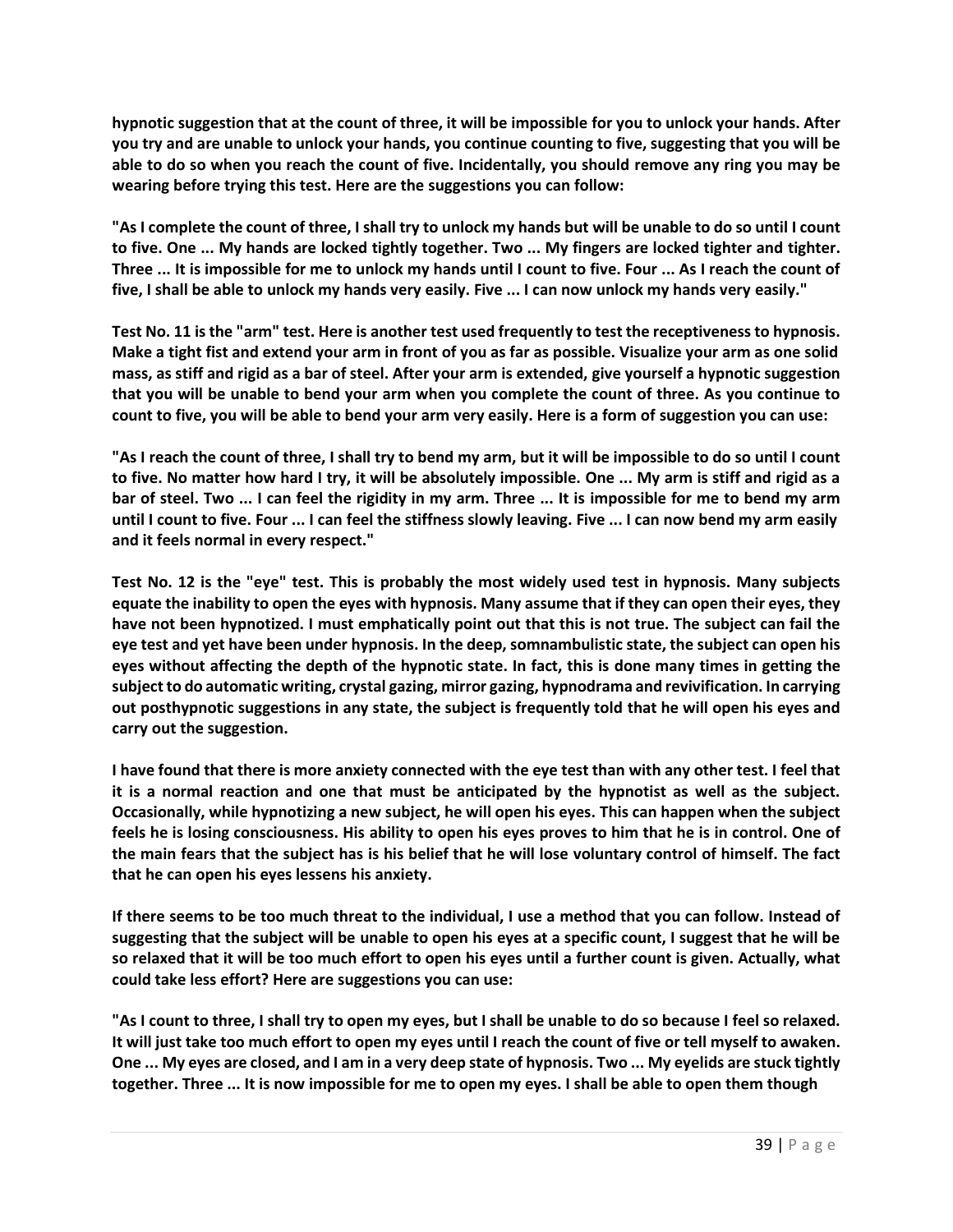**at the count of five. Four ... I shall be able to open my eyes very easily at the count of five. Five ... I can now open my eyes and wake up feeling alert and fully refreshed."**

**In accomplishing the eye test, you try to create a vivid picture of yourself being completely and fully relaxed. If you really exerted a great deal of effort, you could open your eyes, but because of the pleasantness of the completely relaxed state, you prefer not to do so. It can be likened to your enduring the cold winter air when you are half asleep in bed instead of getting up to close the window which has been left open too much. You can, of course, get up and close the window, but it becomes a matter of expending too much energy. Instead, you choose to endure the discomfort or suggest that your spouse close the window.**

**For the following three tests, you give yourself the suggestions as outlined in the previous tests. It should be pointed out again that at the conclusion of the test, you give yourself a suggestion that you will feel normal in every respect.**

**Test No. 13 is the "music" test. This test involves creating an auditory hallucination. Give yourself the suggestion that at a specific count you will hear your favorite song. It will last for one minute and then fade out.**

**Test No. 14 is the "dream" test. It is incorporated in a great deal of hypnotherapy. The subject is told that as the hypnotist counts to three, the subject will have a dream lasting for several minutes which he will remember. This dream, furthermore, will call his attention to an important incident that he has long forgotten, yet which will be relevant to his problem. In self-hypnosis, you suggest to yourself that at a specific count you will have a very pleasant dream lasting for several minutes, at the end of which time you will awaken feeling refreshed. For those readers further interested in producing dreams, I can highly recommend a very fascinating book called \_The Experimental Production of Dreams During Hypnosis\_ by Professor David Ballin Klein.**

**Test No. 15 is the "anesthesia" test. This is conducted by telling yourself that you will not feel the pain associated with the act of pinching yourself. You suggest that you will feel the pressure of your fingers but will not feel the pain involved. \_I urge the reader not to stick pins in himself to test the anesthesia. This can be dangerous, lead to infection and cause other harmful results.\_ You should also not dig your nails into your skin to make sure that you don't feel pain.**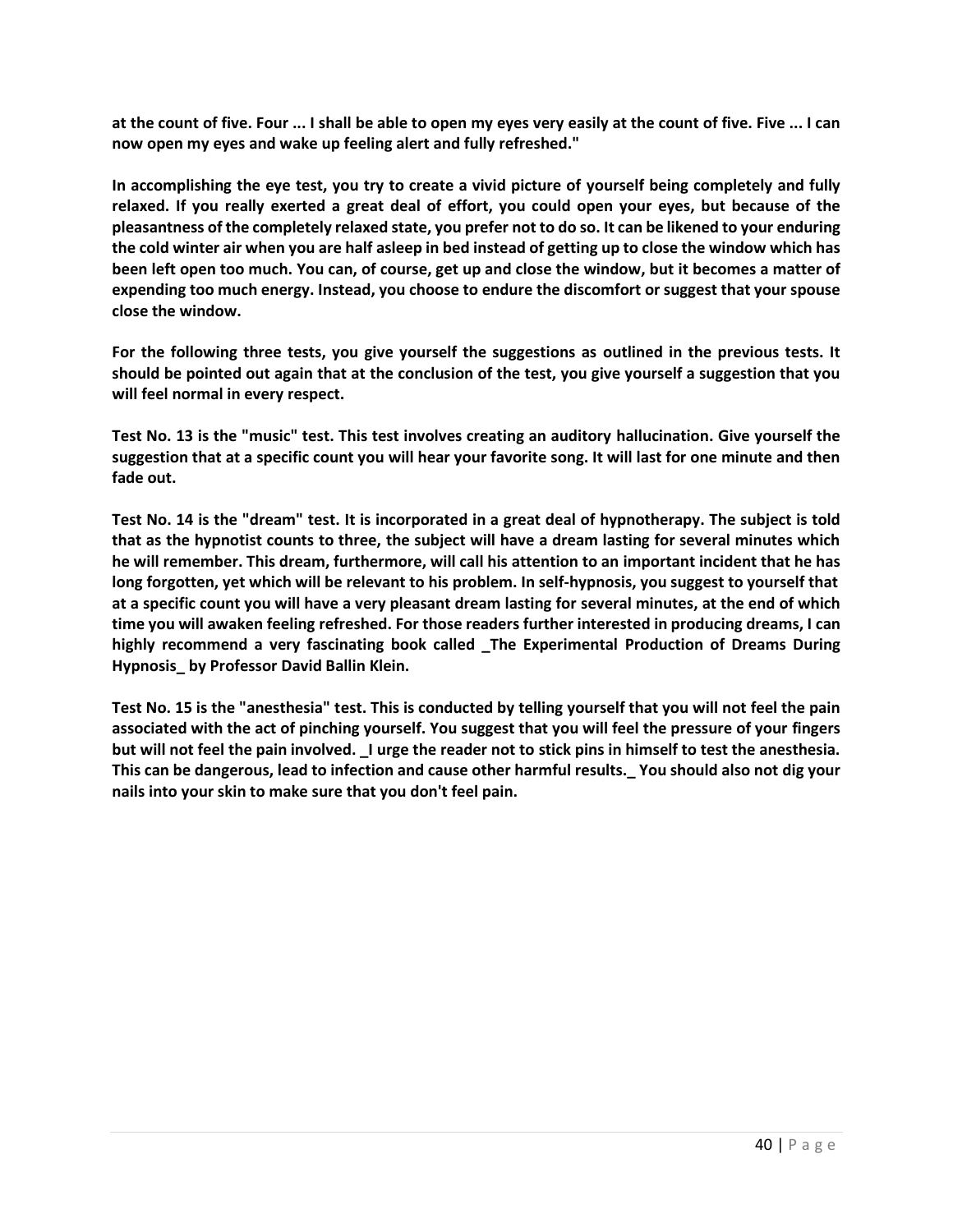**A New Approach to Self-Hypnosis When All Else Fails**

**Let us assume that you have tried diligently to learn self-hypnosis for a month or more but have failed. You have worked faithfully following the instructions outlined in this book and other books on selfhypnosis, but somehow the state of hypnosis eludes you. Should you give up in despair, or is there still hope for you? Let me assure you that you can still become an excellent subject. Let us examine several areas of this problem and a new approach that will help you achieve your ends.**

**You must, first of all, ask yourself if you are feeling better and whether you have made strides in the direction you desire while giving yourself suggestions in whatever stage of hypnosis you have achieved. If your evaluation is affirmative to any degree, you can expect even greater results. "But," you may say, "how can I expect greater results when I haven't achieved self-hypnosis?" My answer is you may be achieving self-hypnosis and not know it! The change to the self-hypnotic state from the waking state can be imperceptible. Many times, prior to testing subjects under hypnosis, I ask them if they think they are in the hypnotic state. The answer is invariably no. When asking the subjects for a cogent reason for this answer, they usually exclaim that they are aware of what is going on and do not feel any different than they did before I started working with them. They are amazed to find that various tests work so perfectly.**

**Some subjects do not respond to hypnotic tests no matter how long you work with them. For these persons, I usually de-emphasize the need for passing the tests and concentrate on the therapeutic results which are desired. This approach lessens anxiety and usually results in a deepening of the hypnotic state. It is my feeling that many subjects resist any tests as the implication is that once the tests work, the subject is under complete control of the hypnotist. The subject may fear this supposed subjection on one hand and yet want it on the other hand. These forces can work unconsciously, and thus the attainment of hypnosis becomes a very intricate, perplexing and trying procedure. Even though this may be so, I can assure you that the problem and attainment of hypnosis can be resolved. It is only a matter of motivation on the part of the subject. This is the main ingredient necessary for successful hypnosis.**

**Let me now explain a technique which has worked admirably for many who have been frustrated because of their inability to achieve self-hypnosis. It involves \_pretending you are hypnotized\_ and going through the motions of the various tests \_as though you were a perfect subject\_. You will recall that one theory of hypnosis is that the subject behaves in a manner that he believes is in keeping with hypnotic behavior. This role playing is the basis for our unique approach. As the subject continues this procedure, he takes on the conditioned response mechanism necessary for self-hypnosis. Let us look at the following examples of role playing.**

**During the war, many soldiers who wanted to leave the army would pretend something was wrong with them. They would convince the authorities of the authenticity of their "illness," and since nothing seemed to make them better, they eventually were separated from the service because of the incapacitating disorder. But what happened to many of these malingerers after they were released from the service? I'm sure you know the rest of the story. The constant malingering was transformed by this**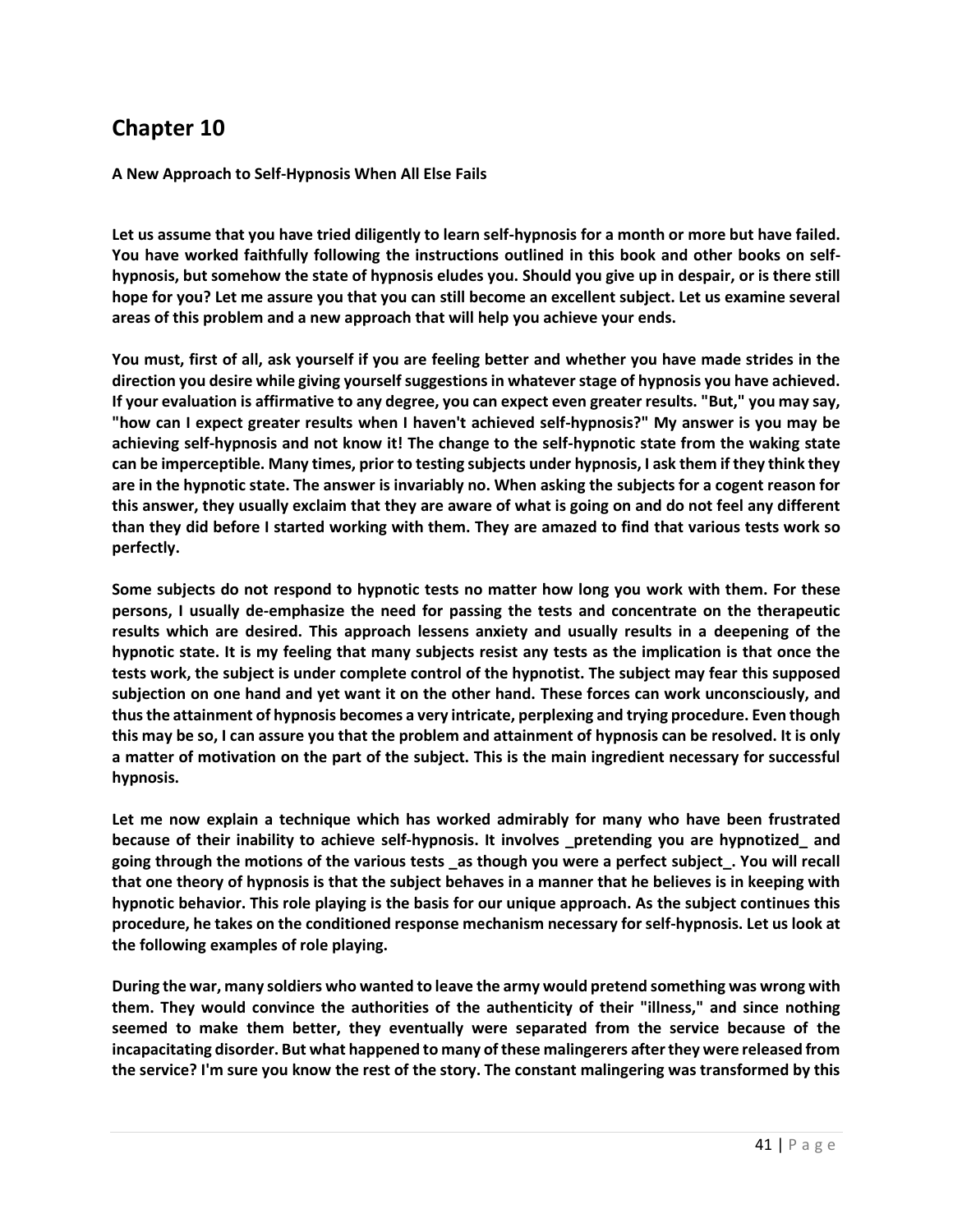**role playing into a conditioned response pattern, eventually bringing about the very undesirable condition responsible for their leaving the service. I saw some of these individuals and more than once they told me that they had unwittingly hypnotized themselves into having the ailment. They wanted me to dehypnotize them. They actually turned out to be very easy subjects as they had become highly suggestible. Unfortunately, their super-ego structure was weak, they had difficulty in identifying strongly with anyone, and the relationship in hypnosis was superficial and without depth.**

**I am going to relate another example which I hope will help you understand the role-playing technique for self-hypnosis. I have had the following experience many times in giving hypnotic demonstrations before various organizations. For some reason, even though I carefully ask that only those who desire to be hypnotized volunteer as subjects for the hypnotic demonstrations, an individual who has no intention of cooperating comes up on the stage to poke fun at the hypnotist. In giving public demonstrations, I usually work with about ten subjects and simultaneously give them the same suggestions and posthypnotic suggestions. Once the subjects are hypnotized, I work with them with their eyes open. Using this technique, with each subject carrying out a posthypnotic suggestion, intensifies the responses of other subjects. There is also competitiveness to become the best subject.**

**In the meantime, the individual who is really not under hypnosis has let the audience know about it by winking or making a grimace when I was not looking at him. Observing laughter and other audience reactions which are not in keeping with what is happening at the precise moment during my lecture is my cue that I have an egocentric person on stage. You might ask, "Can't you tell when someone is faking?" It is extremely difficult many times to do so. Once you are aware of it, however, you give certain tests to the group. The exhibitionist doesn't know how to respond each time and you soon pick him out.**

**Even when I know specifically who it is, I do not dismiss him. Interestingly, it is invariably a man. I continue with the lecture-demonstration; but I let the audience know that I am aware of the situation. This is the interesting part of this example. The bumptious subject, by giving himself autosuggestions to comply with various posthypnotic suggestions, is actually engaging in our technique of role playing. The inevitable happens. He finds himself hypnotized despite his obvious intention not to be affected in any way. Any hypnotist can recount similar incidents.**

**What can you learn by the example just presented? What if you purposely set about doing the same thing in your attempt to achieve self-hypnosis? The obvious answer is that the technique has a good chance of working, and as a result you will achieve self-hypnosis. This method has worked with many recalcitrant subjects. To follow this plan, go back to chapter six, "How To Attain Self-Hypnosis," and use the role-playing technique. You'll be pleasantly surprised at how this approach will act as a catalyst. Remember, once you obtain the eye closure, give yourself whatever therapeutic suggestion you desire plus the posthypnotic suggestion that the next time you will fall into a deeper and sounder state of hypnosis at the count of three or any other cue you desire.**

**I know you may protest using the role-playing technique with the question, "If I'm not under hypnosis, why give myself therapeutic posthypnotic suggestions to condition myself to go under hypnosis at a specific count?" You may further protest that you are only fooling yourself. My answer is, "What if you are?" What is lost by doing it? You have everything to gain and nothing to lose. Are you not really interested in the end result and not the means? The attainment of the self-hypnotic state is not in itself the end result; it is a means to help you achieve your goal.**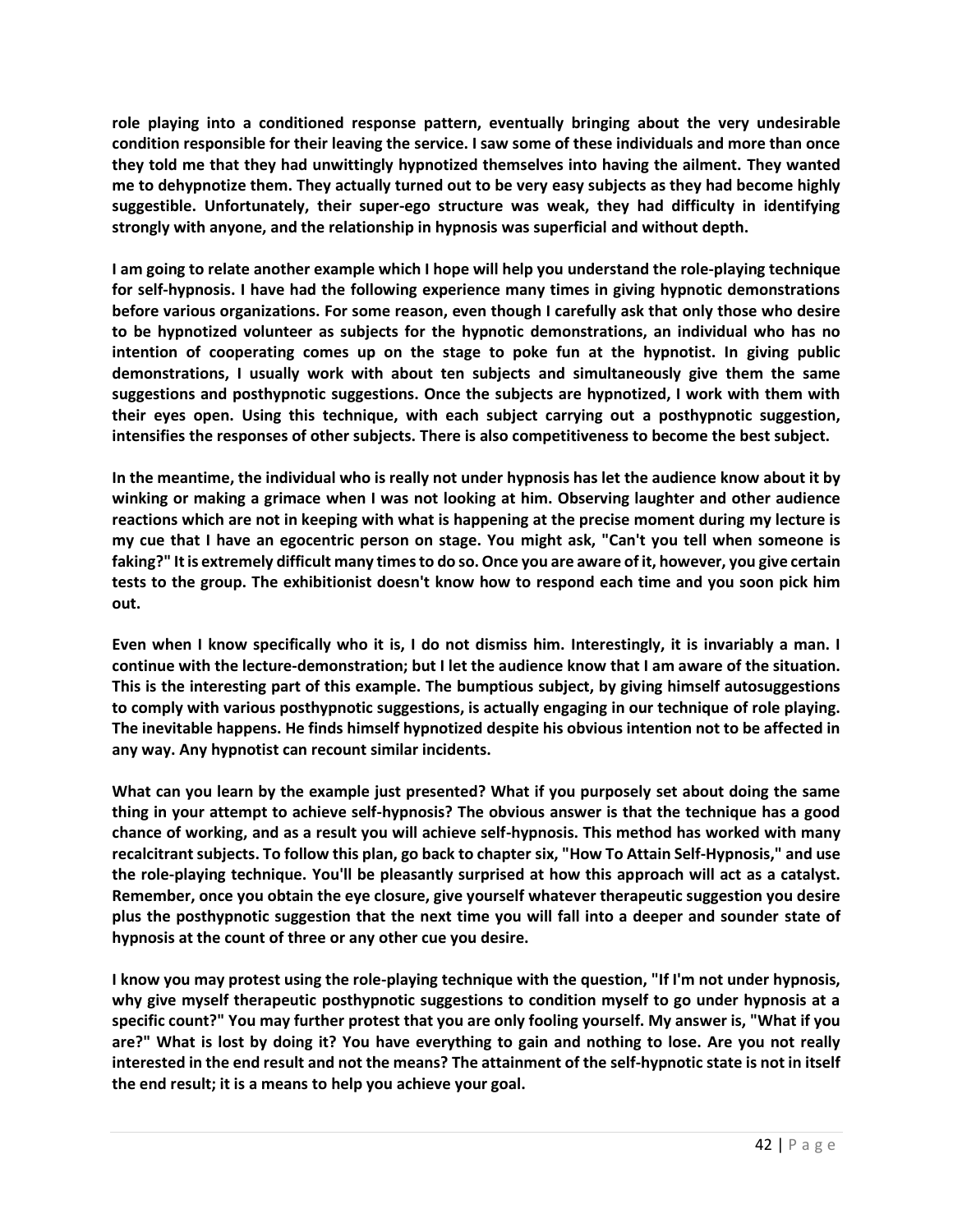**Don't many people carry or wear good-luck charms of a religious or nonreligious nature? Don't we accept these items in our society? The four-leaf clover and rabbit's foot as symbols of good luck have been part of our culture for a long time. We are all sophisticated enough to know that they do not have an intrinsic value, but don't they do something for our mental attitude? This same pattern is precisely what you are to follow in using the role-playing technique. If you believe, expect and imagine that you will be successful in this approach to self-hypnosis, I can assure you that you will.**

**May I urge you not to reject this novel and unorthodox approach. Many have had excellent results when other methods, even those of a professional hypnotist, have failed. Some of you may recognize this approach as another means of applying the visual-imagery technique. Whatever you choose to call it, I reiterate you can expect good results. It is only necessary that you follow the instructions and adopt the right attitude. By the right attitude, I mean that you should adopt the conviction that you are going to achieve self-hypnosis even though you might have experienced difficulty up to now. Hypnosis is a conviction phenomenon.**

**It is possible you may say you are not suggestible. Actually, your lack of response proves your suggestibility. You have been influenced by negative suggestions. Everyone is suggestible to some degree. You have become extremely suggestible to conscious or unconscious stimuli which are definitely affecting your ability to respond. You need only use this latent suggestibility and make it work for you. What would you say about the suggestibility of a person who doesn't want to talk about hypnosis? This person has never read a book on hypnosis and absolutely doesn't want you or anyone else to hypnotize him. Would you believe this person is a potentially good hypnotic subject? I can tell you by practical experience that once this person allows himself to be hypnotized, he turns out to be a perfect subject. Responding to either end of the suggestibility scale is indicative of success with hypnosis. It becomes a matter of manipulating this suggestibility skillfully in order to achieve results.**

**Let me give you another example which may help. Which one of the two take a ring and attach a string to it. If you have a locket, it will do as well. The hypnotist uses a crystal ball and chain for this experiment. Hold the end of the string or chain and keep the ring or whatever object you are using about three inches above the center of the circle.**

**Now, concentrate and fix your gaze on the ring, crystal ball, or locket. Mentally suggest to yourself that the object will begin to revolve in a circular manner following the numbers 1, 2, 3, and 4. Picture in your mind's eye that this circular motion is becoming wider and wider. Work at this image for several minutes. Did the object begin turning to the right following the numbers? Did the circle become larger and larger? If it did, you are absolutely suggestible, are influenced by your own suggestions and, therefore, if you follow instructions, can learn self-hypnosis. You can be trained to acquire this skill.**

**If the experience did not work, try it again. Concentrate harder and try to visualize more intently the object revolving in a circular manner. You are not to rotate the object consciously or help it in any way. The action must stem from your subconscious. The thought of the crystal ball or ring revolving in a clockwise or counterclockwise direction invariably causes an involuntary muscular reflex action to take place. This phenomenon is known as an ideomotor action. Usually, as the subject concentrates more intensely, the reflex action becomes more profound, causing greater unconscious movement of the hand which, in turn, is transmitted to the object in the form of larger circles and greater momentum. The time required for the successful accomplishment of this test depends upon the degree of suggestibility of the subject. An interesting action is to see the object revolve in an opposite direction than suggested. It gives a clue to the personality structure of the individual.**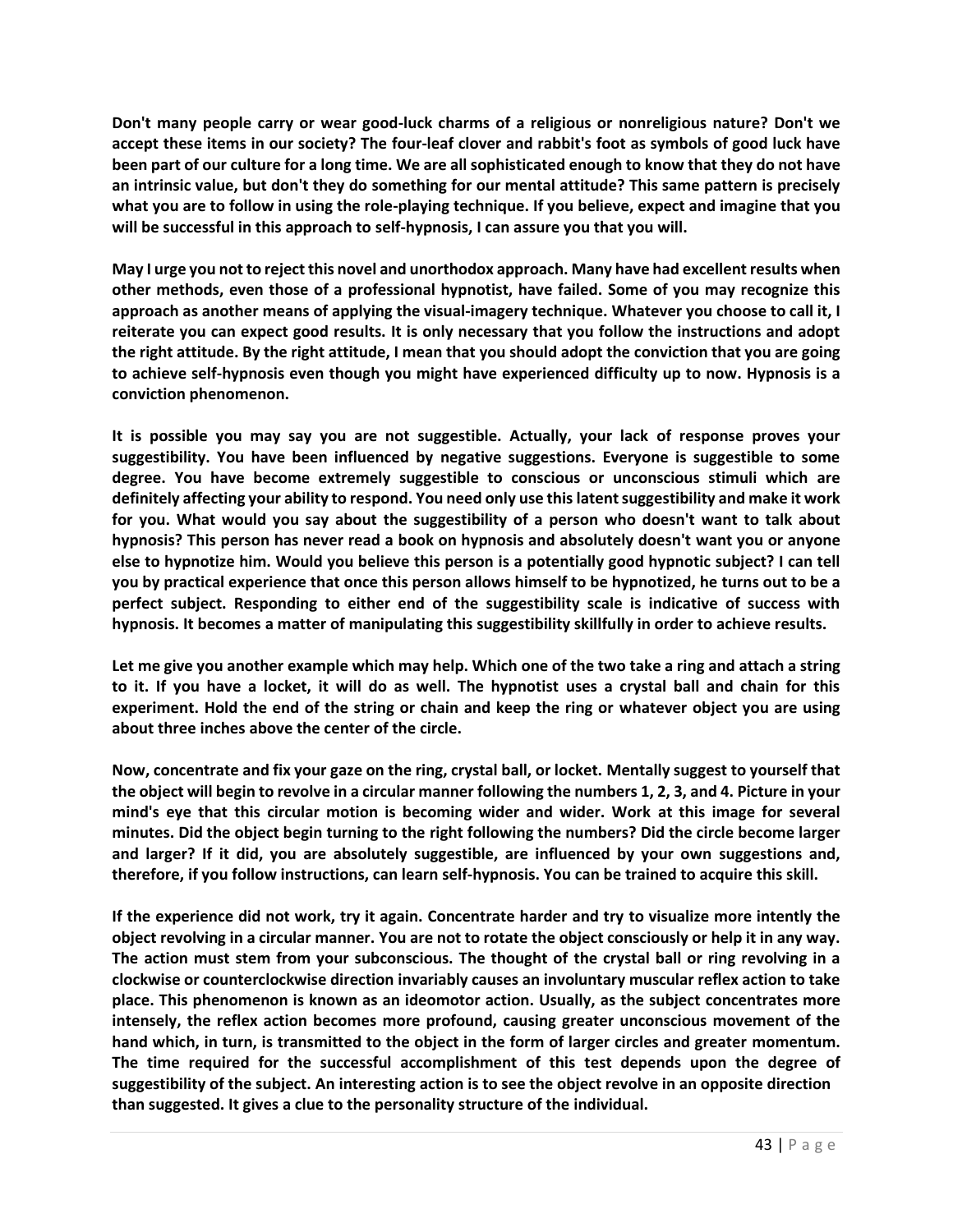**The Ouija board works on the same principle as the Chevreul's Pendulum test. Many times the aspirant will remark, "I swear I didn't make it move!" Mentalists find hidden objects in an audience using basically the same approach, combined with clever techniques of distraction. The term given for this is "muscle reading."**

**This is the point in question. If the crystal ball, ring or locket moves without conscious direction, you have successfully influenced your subconscious mind. Self-hypnosis involves the same procedure. The goal is to consciously cause a subconscious reaction. If the experiment does not work with your eyes open, try it with your eyes closed for about five minutes. You will be pleasantly surprised with the results. Should you want to prove to yourself that you are suggestible with your eyes open, practice the technique every day for a week or two. The idea of the practice sessions is to reinforce and increase the response of the unconscious movement until you develop proficiency. It follows the laws of the conditioned reflex theory expounded by Dr. Ivan P. Pavlov (1849-1936), the famous Russian psychologist. If, after several weeks, you should still not be successful, use the role-playing technique. Consciously make the object revolve. After a while, it will move automatically whenever you attempt the experiment.**

**When this happens you will have proof of your suggestibility. It is highly improbable that you will not be successful. It would be a rare occurrence. By the same systematic efforts, I can assure you that you can achieve self-hypnosis. If you are still not affected favorably, you might consider one of the psychological means of inducing hypnosis. The next chapter will discuss this topic.**

**I would recommend Pavlov's book called \_Conditioned Reflexes\_. Pavlov's book will further explain and clarify the concept of the conditioned response mechanism. It covers necessary conditions for the development of conditioned responses, their formation by means of conditioned and direct stimuli, plus a tremendous amount of material which will help you in your understanding of the significance of the role-playing technique in relationship to learning self-hypnosis.**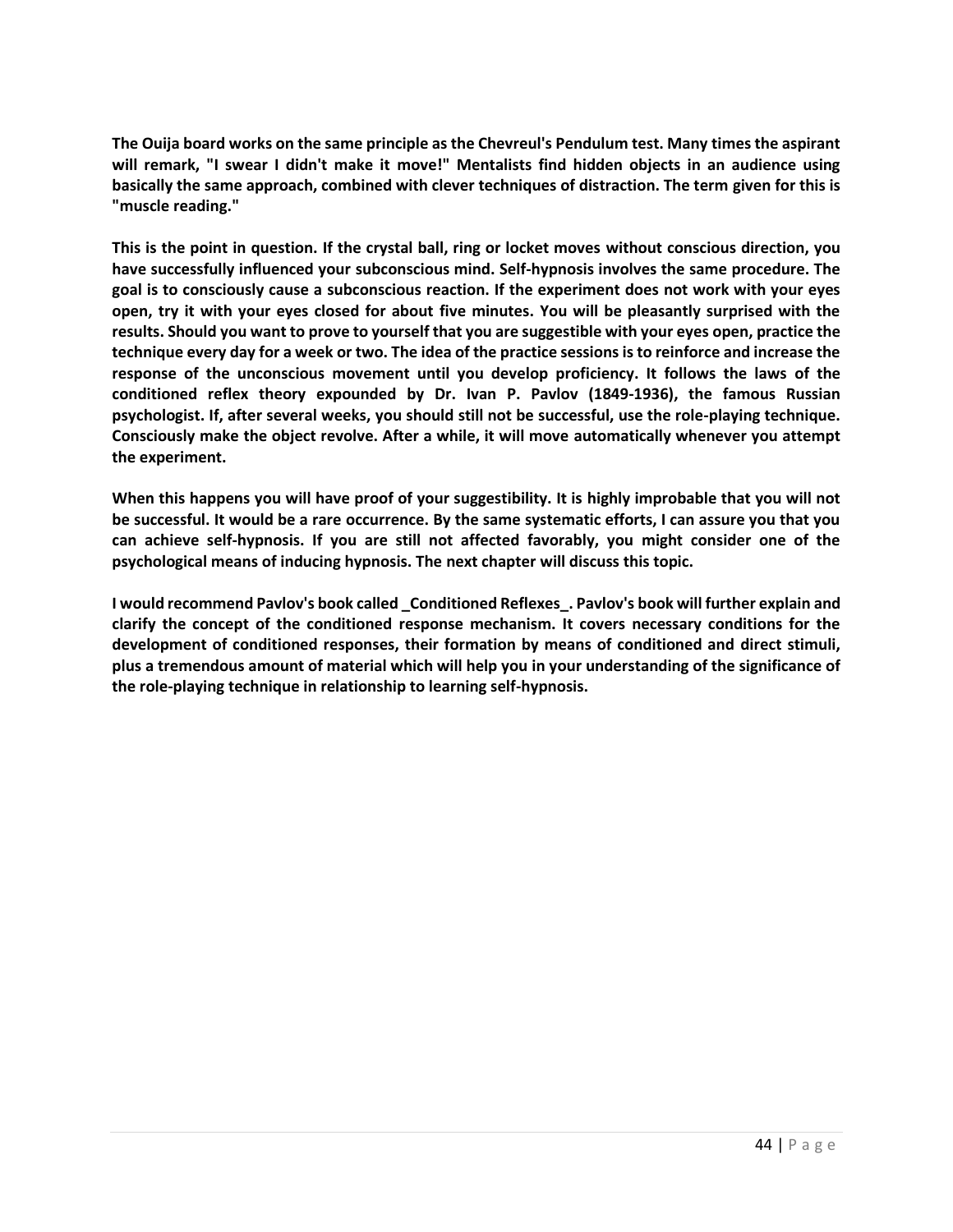**Psychological Aids and Their Function**

**Psychological or mechanical aids are used to help put the subject in a state of hypnosis. The use of the aids helps increase the suggestibility of the subject toward hypnosis. The two most widely used hypnotic aids are the crystal ball and chain and the 12-inch hypnodisc. One reason is that these two items have no other use or function outside of the area of hypnosis. Therefore, when the hypnotist proceeds to use one of these hypnotic devices, it must follow that a certain mental set, readiness, or receptivity must follow as a result of its introduction into the hypnotic setting. If the subject is uneasy about the hypnotic setting or his response, the introduction of the hypnotic aid can mobilize the subject's defenses which may be on a conscious or unconscious level. Generally, the mental set which follows helps augment whatever hypnotic suggestions are given. Certainly the same mental set would not follow if the hypnotist used a paper clip as a means of helping with the induction of hypnosis. It would only start the subject wondering about the relationship of the paper clip to hypnosis. It obviously isn't in keeping with what the subject expects.**

**It is important to utilize the subject's expectation as to what he believes takes place in the setting as long as this expectation does not hinder the induction of hypnosis. The mere act of turning down the lights or drawing the curtains before the hypnotist begins to work with the subject is a non-verbal suggestion which can be considered as a psychological aid. The subject knows that the hypnotist is ready to begin at this point. Actually, it isn't necessary to darken the room at any time to induce hypnosis. Doesn't the stage hypnotist work with glaring lights? The room is darkened (and I might add that I use this procedure myself) mainly for the psychological effect. If I feel that this procedure might cause anxiety, I proceed with the room undarkened.**

**In discussing psychological aids, it is agreed that we are primarily interested in seeing the subject feel better or achieve whatever goals he seeks through the intelligent application of self-hypnosis. If a hypnotic aid will help the subject achieve hypnosis, we can concur it isjustified. It is not to be considered a subterfuge. If the physician administers a placebo to a patient with the remark, "Here is a new medication that can help your condition" and if this technique does help alleviate the patient's condition, it is considered good medicine.**

**You know beforehand that in using the 12-inch hypnodisc, the subject's eyes must begin to water, his eyelids must get heavy, and eventually he must close them. Even before you begin to use the hypnodisc, you suggest that these conditions will take place. During the induction of hypnosis, as these reactions are noted by the subject, a favorable, psychological attitude automatically develops which, in turn, helps further suggestions. If the subject reacts favorably to suggestions A, B, and C, it follows that he is more prone to accept suggestions D, E, and F which are therapeutic in nature. The subject can relate better to the latter suggestions when he has seen proof of his initial suggestibility. This approach works better than beginning immediately with the latter suggestions. The build-up of suggestions convinces the subject he is in a heightened state of suggestibility and can benefit from the therapeutic suggestions of the hypnotist or his own. Perhaps this needed assurance is so helpful because it eliminates the anxiety of the subject concerning his suggestibility. He seeks and needs the satisfaction of knowing he has attained the prerequisites necessary before any therapeutic program can benefit him. The subject's**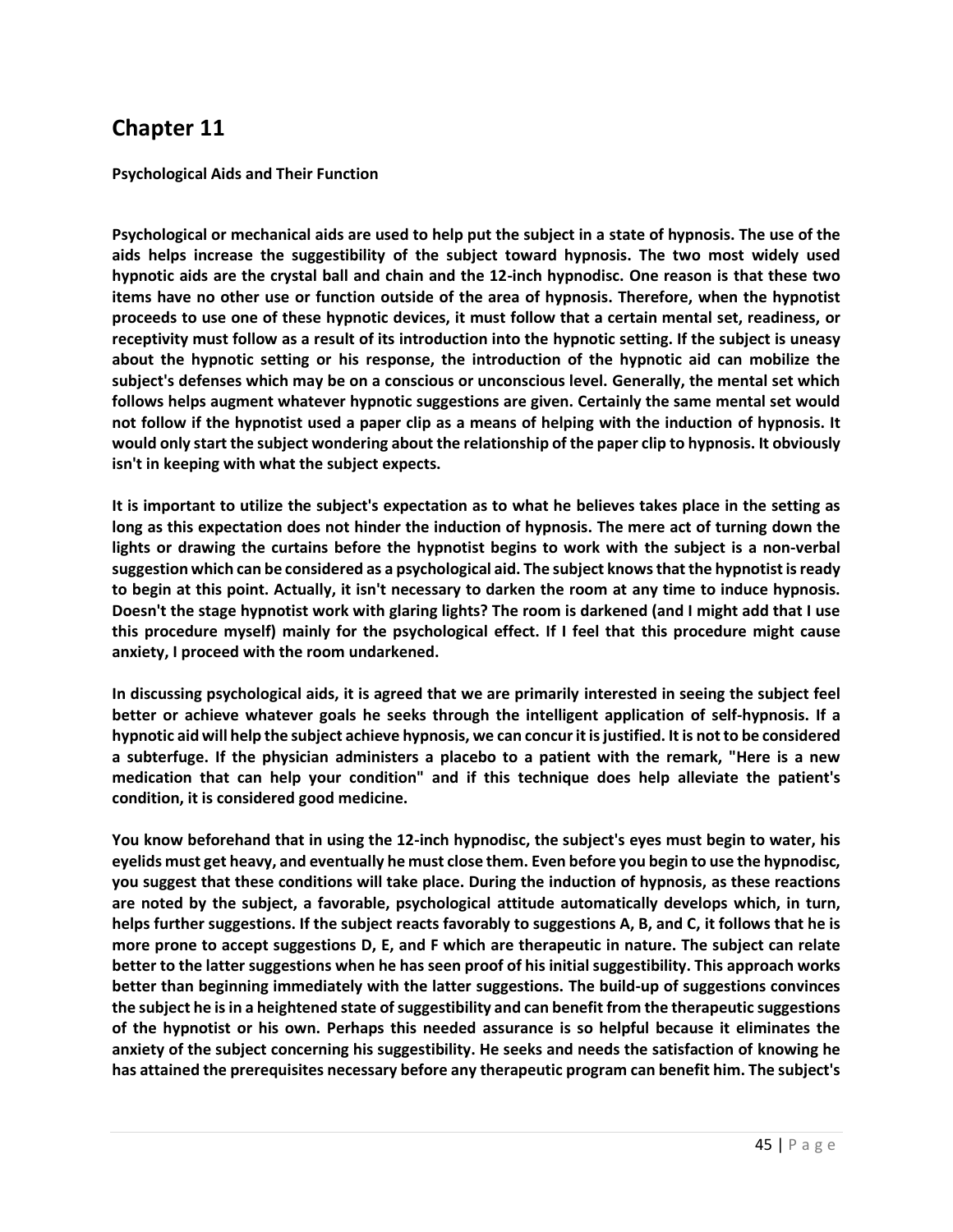**prerequisites need not be actually related to the hypnotic process, per se, but merely match his preconceived ideas about what is necessary. Let me give you an example.**

**Many subjects feel that they must experience amnesia before they can benefit from hypnotic suggestions. This premise is inaccurate since favorable and lasting results can be achieved in any degree of hypnosis, depending, of course, on the nature of the problem. Let me relate several interesting occurrences that take place every so often in my own practice as a professional hypnotist. A subject who is responding well to hypnosis, but not to the point of amnesia, insists that he will not benefit until he is "knocked out" and doesn't remember what happened. Trying to convince him otherwise proves fatal. He just refuses to accept whatever explanation you give him. My own method is not to insist that the subject is wrong, but somehow to use his misconception in a constructive manner. After getting him into a cataleptic state, I suggest that I am going to stop talking for five minutes, during which time he is to mentally repeat "sleep" as he slowly and deeply inhales and "deep sleep" as he slowly exhales. At the end of this time, he'll be in a very deep hypnotic state. Instead of remaining quiet for five minutes, I take ten minutes. I then begin to whisper suggestions to the subject to determine if he is still under hypnosis or asleep. If he is asleep, I let him remain asleep for a still longer period of time, after which interval I awaken him. I ask him if he remembers what I said to him during the time he was deeply hypnotized. If he says, "No," I remark, "Very good." I further point out to him that he has now experienced amnesia and will now make rapid strides. The subject, on the other hand, is pleased to see that I now agree with him, and, in fact, the interesting result is that he does make excellent progress because his preconceived requirements have been met. It should be pointed out that I keep working with the subject until such time that he falls asleep. The transition from hypnosis to sleep is normal. It is easy for the subject to fall asleep because he is so relaxed.**

**Let me tell you of a similar experience. Before telling you of this psychological technique, it is only fair to point out that the professional hypnotist varies his approach from subject to subject, not only to suit the needs of the subject but to break the monotony of using only a few successful procedures. His experimentation helps develop not only new procedures, but new concepts relative to the general nature of hypnosis and its many ramifications. I was interested to see what would happen to a subject if he thought he was deeply hypnotized without ever giving him verbal suggestions or reassurance that he would feel better or overcome his problem. Of course, if the technique did not work quickly, I would drop the procedure for a more orthodox approach. Instead of trying to really hypnotize the subject, my aim is to get him to sleep. Once he is asleep, I let him remain so for about 30 minutes. Without having ever given him a therapeutic suggestion, I awaken him and inquire if he remembered what happened. If the answer is, "No," I tell him I'll "hypnotize" him again next week and this concludes the visit. When he returns next week, I ask him, "How did you feel during the week?" The answer is generally, "Much better." I keep repeating this procedure until such time that the individual has attained the goals that he seeks.**

**I know that the reader may be surprised that I would divulge such an unconventional procedure. The principle is the same as the physician using a placebo. I do so to illustrate the point that I made earlier in this chapter that so long as certain of the subject's requirements are met, whether valid or invalid, the subject's suggestibility is greatly enhanced. Naturally, the unsuspecting subject equated the period of not remembering, which was, as we know, true sleep, with the somnambulistic state. Actually, he was helped by self-hypnosis because he felt he would now make progress because he proved to be such an excellent subject. It is true, he was not using self-hypnosis as has been outlined in this book, but he had now achieved a heightened state of suggestibility (hypnosis) and was using this state to further his own ends.**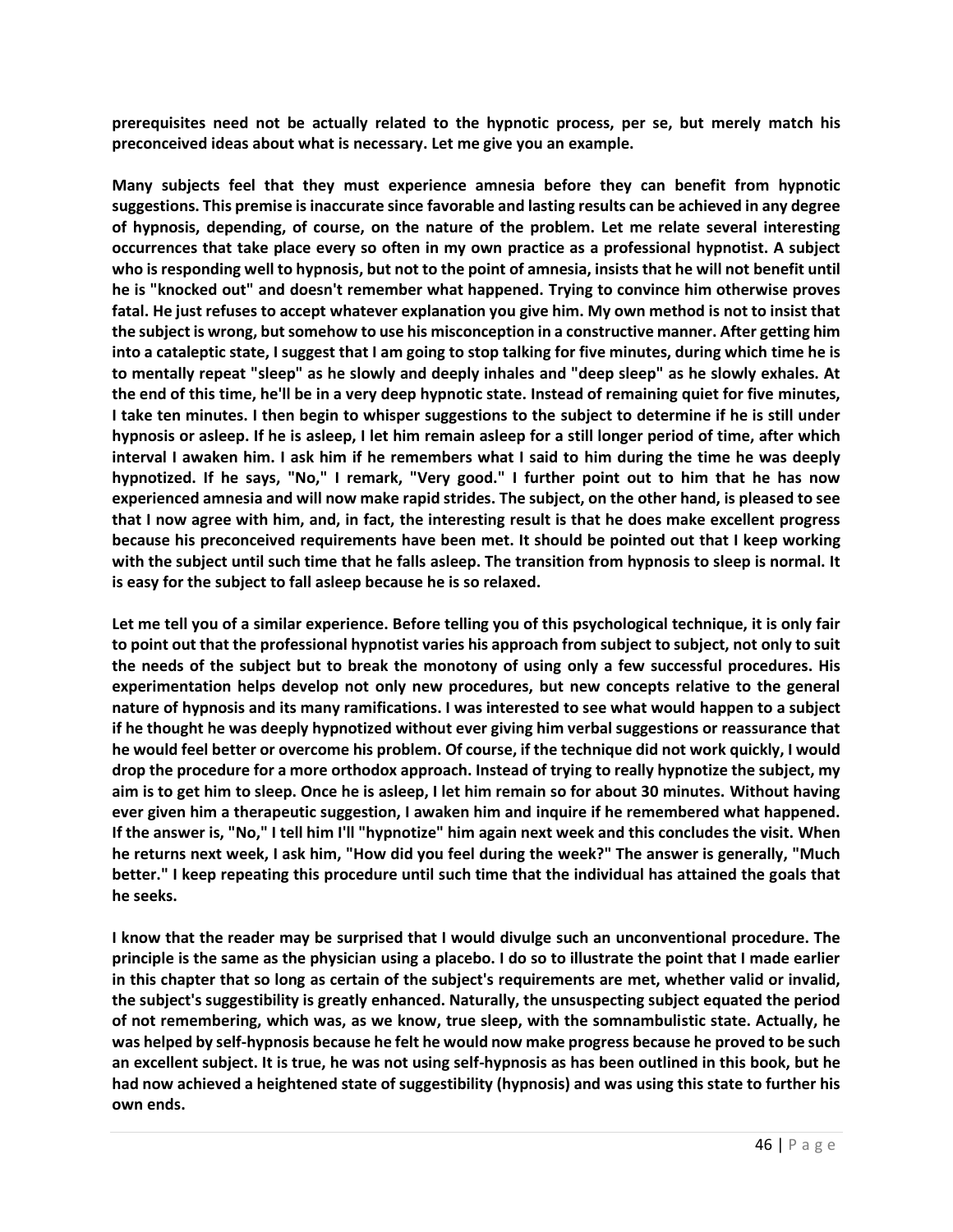**The attainment of self-hypnosis can be an intricate and elusive procedure as I have already pointed out. The purpose of the entire book is to instruct, point out and give you the necessary understanding and knowledge required to achieve this end. Without this understanding, this can become a very frustrating effort. It is hoped that by understanding and being aware of some of the ramifications of hypnosis, you will be able to achieve your goal in the quickest possible time. It should also be pointed out that no two subjects react in the same way and that different methods and requirements are necessary to suit the individual. It is a mistake to try to make the subject adhere to a rigid methodology. The greater flexibility of the hypnotic procedures, the greater the chance for success. Let me, at this time, further discuss some of the hypnotic aids that are used in the induction of hypnosis.**

**We have already discussed the use of the hypnodisc and crystal ball and chain. The same principles are involved in any other object which is used as a means of fixation or of tiring the eyes. Hypnotic phonograph records and hypnotic tape recordings represent new devices that have been instrumental in conditioning subjects for self-hypnosis. The subject plays the record or tape on his phonograph or tape recorder and is conditioned over a period of time to respond to hypnosis at a given signal or phrase. He, in turn, can change this key phrase to one of his own choosing. Should you own or have access to a tape recorder, I would suggest recording an induction of hypnosis and playing it back to yourself in this manner as though you were hypnotizing someone else.**

**I have produced three different hypnotic records and a 30-minute hypnotic tape containing the three records which are sold commercially. One record, called the Musical Hypnotic Record, has a very pleasant, relaxing musical background as the voice of the hypnotist induces hypnosis. The second record, called the Metronome Hypnotic Record, incorporates the monotonous and lulling beat of an electric metronome in the background. The subject is instructed to mentally repeat "sleep" as he slowly inhales and "deep sleep" as he slowly exhales in rhythm with the beat of the metronome. While the subject is concentrating on this activity, the voice of the hypnotist induces hypnosis. The third record, called Self-Hypnosis Record No. 3, contains only the voice of the hypnotist inducing hypnosis. It features a unique approach and technique.**

**I have had a great deal of correspondence with those who have used these phonograph records and the hypnotic tape for conditioning themselves for self-hypnosis. The results are quite interesting and run the range of immediate results to no results. One person wrote that one of the records hypnotized him at the first playing and conditioned him for self-hypnosis, whereas he had failed to respond to hypnosis after many visits to one of the country's foremost authorities. I have had similar experiences after having failed to hypnotize a subject despite many attempts. I can only speculate that the subjects in these cases unconsciously resist the hypnotist because they feel a personal threat. Since the record is impersonal, they are better able to relax and subsequently be hypnotized. Interestingly, this occurred when the subject was convinced that he was a very difficult subject. It would seem that only then was the conditioned response pattern finally established. The basic function of the hypnotic records and hypnotic tape is to establish a conditioned response pattern to a given stimulus. In time, most subjects are conditioned by the intelligent and systematic use of these recordings.**

**Let me describe another varied approach to achieving self-hypnosis. One of the chief assets of a good hypnotist is to be flexible in his approach in hypnotizing his subjects. As I have already pointed out, it is necessary many times to adopt a technique that is suitable to the subject and not to make the subject adapt himself to the method of induction.**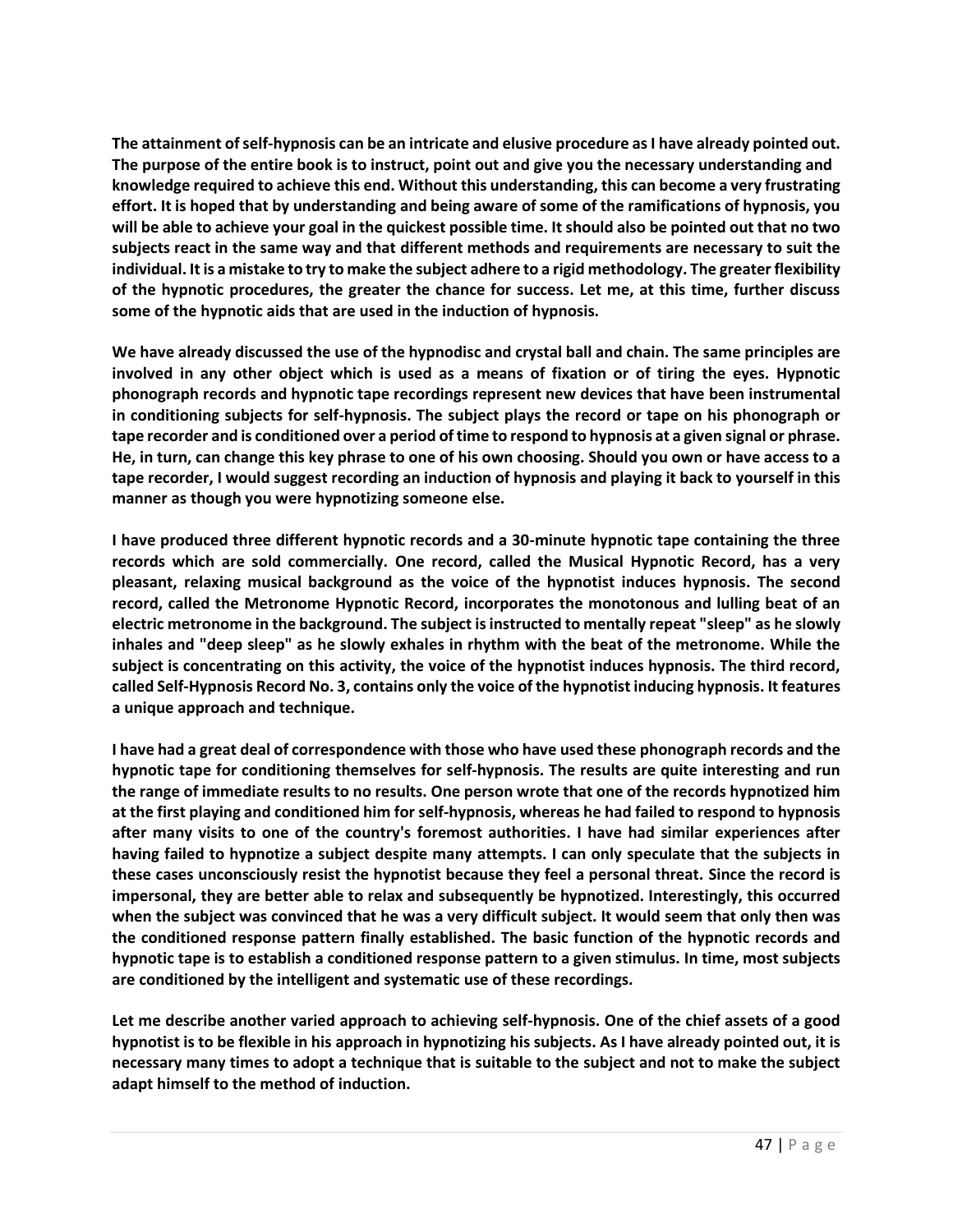**We know that with somnambulistic subjects any procedure will put the subject under hypnosis immediately. The hypnotist gains complete control of his subject as the subject is able to put himself in the proper psychological frame of mind for hypnosis. Unfortunately, most subjects do not respond at the first session or sessions because of conscious or subconscious fears that must be gradually eliminated. Once you get the subject to relax, or "let go," he will naturally succumb to hypnosis. This is the problem that confronts all hypnotists.**

**Merely suggesting to the subject to relax is not sufficient, as a rule, to bring about this desired mental state. The subject, at this point, cannot easily turn on or off his mental and physical feelings. Even if we have the subject lie down, this does not assure the hypnotic state as the subject can still be tense. Our main problem is to get the subject relaxed. Our situation is similar to the physician telling his patient to go home and forget about a certain problem. I'm sure you'll agree that the advice is virtually impossible to follow.**

**One of the major stumbling blocks in hypnotizing a subject or in self-hypnosis lies in the fact that although we use terms such as "relax," "let yourself go," and others, the subject cannot readily put the meaning of these words into effect. It is difficult for most people to let go when we live in a society that beckons us to "look sharp," "be sharp," "be alert," "be on the ball" and "make every minute count." Emphasis on productivity does not lend to a society of relaxed individuals.**

**In my long experience as a professional hypnotist, I have tried many novel innovations for inducing hypnosis and teaching individuals self-hypnosis. Some have met with a great deal of success and others have failed. It is, furthermore, difficult to determine the causal factors for success or failure. We can only theorize.**

**I have used the following unorthodox technique for about a period of 15 years. Exceptionally good results have been attained with it, although it must be admitted that it is not infallible. It is suggested to you as another good technique. In order to help the subject relax, I have been using a phonograph record or tape that I recorded containing the continuous sound of various degrees of rain. One side has a half hour of very soft, light rainfall such as you have experienced in listening to rain falling on grass, canvas or a tent top. The other side or track contains a half hour of rain effects such as one would hear in a heavy downfall with loud splatterings of water on the pavement. The record and tape were originally designed to help insomnia sufferers and later incorporated into the hypnotic procedure.**

**The subject is instructed to close his eyes and listen to the sound of the rain while picturing himself relaxing near a warm, glowing fireplace. As you can note, the subject again incorporates the visualimagery technique. The relaxing effect thus produced over a period of time enhances his chances of success in attaining a deep, hypnotic state.**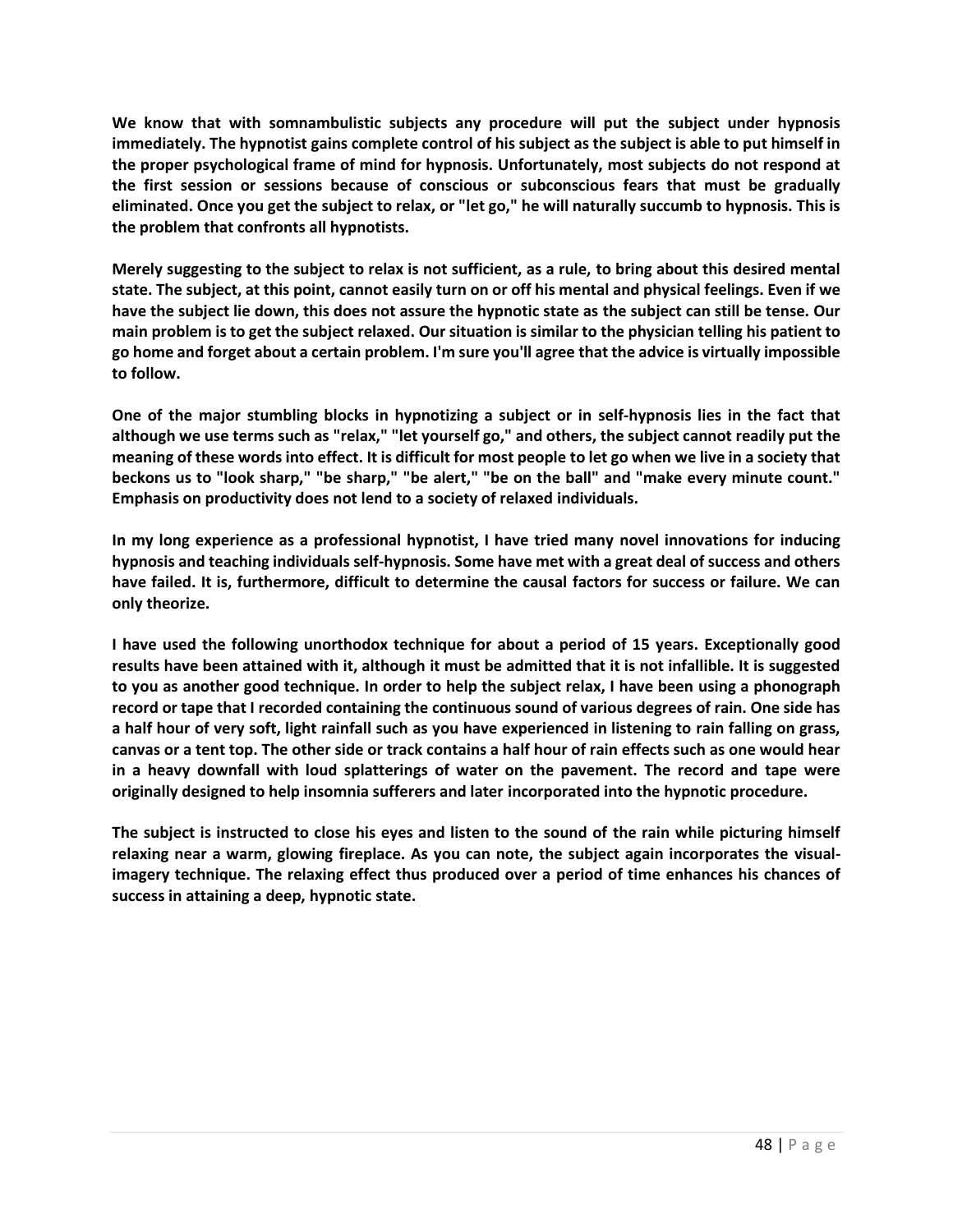**The Nature of Hypnosis**

**Although the nature and phenomena of hypnosis are still incompletely understood, there are a multitude of theories which attempt to explain its mechanism and results. The most that can be done at this time is to explore various views which are held by leading authorities at present. It can be said, however, that a majority of authorities agree that hypnosis ensues as a result of natural laws which have been incorporated in the human organism since the beginning of man as he is today.**

**The older theories show almost as much disparity as today, but for the purposes of history it is probably necessary to enumerate only the "animal magnetism" of Frederick Anton Mesmer, and a mention of the "hysteria syndrome" of Jean Martin Charcot. Both names loom large in the history of hypnosis. Mesmer, an 18th century physician, believed that hypnosis occurred as a result of "vital fluids" drawn from a magnet or lodestone and which drew their unique qualities from the sun, moon and stars. Charcot, as well as Pierre Janet and others, was convinced that hypnosis was a form of hysteria and that only hysterics could be hypnotized. The former (Mesmer) thought further that metal became imbued by the solar qualities, and his system is also known as metalogy by which he meant the proper application of metals. Naturally, these theories have been largely abandoned today, although there are still a few who think that hypnosis is a form of hysteria.**

**Some pioneers, notably Dr. William S. Kroger, a psychiatrically-oriented obstetrician and gynecologist who limits his practice to hypnotherapy, believe hypnosis is a conviction phenomenon which produces results that parallel the phenomena produced at Lourdes and other religious healing shrines. His formula is that faith, hope, belief and expectation, all catalyzed by the imagination, lead inevitably to hypnosis. He, like Emile Coué before him, is convinced that you cannot "will" yourself to be hypnotized, and that whenever the will and the imagination come into conflict, the imagination wins out. This fits in perfectly, of course, with the author's already discussed visual-imagery technique which requires a high degree of imagination. Dr. Kroger, like a few others, has proved to his own satisfaction that all hypnotic phenomena can be produced at a non-hypnotic level.**

**A large number of hypnotists, including the author, has come to believe that hypnosis is a semantic problem in which words are the building blocks to success. Not just any words, but words which "ring a bell" or tap the experiential background of the subject. This is why "sleep" continues to be in the lexicon of the hypnotist even though hypnosis is the antithesis of sleep. The word is used because hypnosis superficially resembles sleep inasmuch as the eyes usually are closed, the body in a posture of complete relaxation. Actually, the mind is hyperacute. Pavlov, however, believed that there was an analogy between sleep and hypnosis in that each involved cerebral inhibition. Words, of course, would be of little use without the added effect of his conditioned reflexology.**

**Probably the most widely held theory is that hypnosis is a transference phenomenon in which the prestige of the hypnotist and his relationship to the subject plays an important role. This theory is bolstered by the fact that all schools of psychotherapy yield approximately the same results even though the methods differ. This would logically indicate that the relationship between the therapist and the subject was the determining factor. The only trouble with this theory is that it does not explain**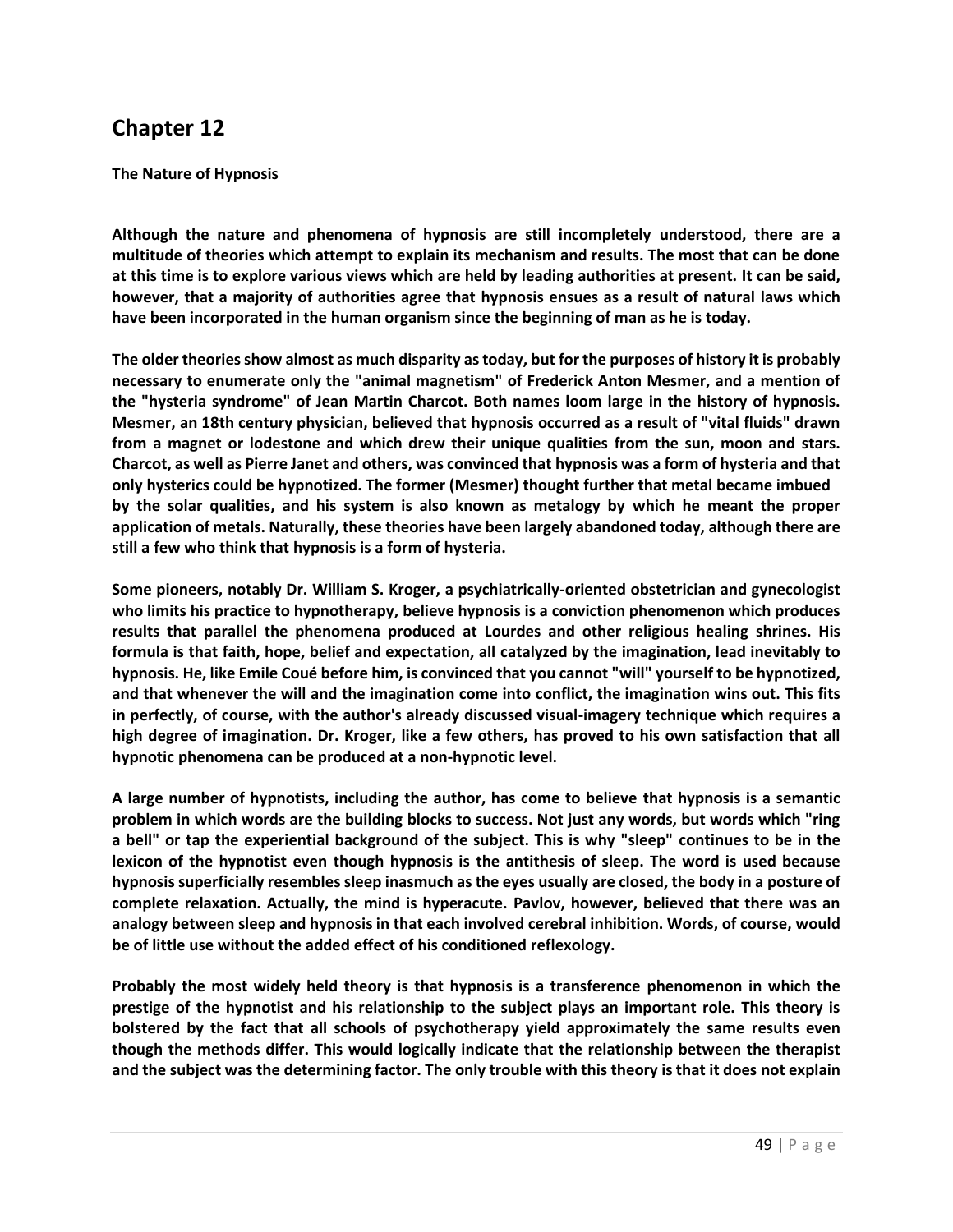**self-hypnosis. On the other hand, we know that a strong interpersonal relationship is necessary for hypnosis.**

**In the opening chapter of the book, I explained that hypnosis was a state of heightened suggestion in which the subject adopted an uncritical attitude, allowing him to accept suggestions and to take appropriate action. This is excellent as far as it goes, but it does not explain how suggestion works. This is the crux of the hypnotic dilemma and the answer is far from solved. Hypnotists are much like those who use electricity every day of their lives, but have no idea of the nature of electricity. It is enough for them to know it has been harnessed for their use.**

**If there is one thing virtually certain about hypnosis it is that some parts of the brain are inhibited and other parts expanded by the process. Pin-point concentration is given as the reason for this selective procedure which narrows the horizon of the subject to what the hypnotist (or he, himself) is saying, screening out all other stimuli. But why is this high order of concentration so easy under hypnosis when Asians, notably the Chinese, have been trying for centuries to concentrate on one subject for as long as four or five seconds. We do not know the mechanics of this metamorphosis of an ordinary brain into an organ of concentrated power. According to Janet, this is accomplished through the formation of a group of unconscious memories and activities which takes over the usual stream-of-consciousness type of thinking. It is implied that the process may be atavistic.**

**One of the newer theories--one held by Dr. Lewis R. Wolberg, a psychoanalyst--is that hypnosis is a psychosomatic process in that it is both physiological and psychological in character. Physiologically, Wolberg believes that hypnosis represents an inhibition of the higher cortical centers, and a limitation of sensory channels such as takes place in sleep. He also believes that the psychological process operates through transference. Others agree that it is a transference process, but that it is more of an extension of the subject's own psychic processes which is enlarged to include the voice of the hypnotist or his own thoughts or voice. Incidentally, an excellent book along these theoretical lines is \_Hypnotism- -An Objective Study in Suggestibility\_by André M. Weitzenhoffer, Ph.D.**

**The newest theory in the field is of particular interest to those reading this book inasmuch as it postulates that all hypnosis is self-hypnosis, that the patient always hypnotizes himself and that it is a wise hypnotist who knows who is hypnotizing whom. This is a logical conclusion and it disperses any ideas that hypnotic patients become dependent on their therapists. Actually, hypnotists today always teach their subjects self-hypnosis so that any chance of dependency is obviated.**

**Milton V. Kline, professor of psychology at Long Island University, postulates that hypnosis is primarily retrogressive. He has written that the organism functions differently on various levels of behavior (regression), and that the behavior breaks down into component parts. The theory that regression can spotlight personality disorders found in more infantile states is also widely held. He also is a proponent of the idea that hypnosis is an abnormal manifestation of a normal process, an opinion he shares with many.**

**Dr. Kline thinks that retrogression and regression alter perceptions and feelings, and, in the case of the latter, causes us to go backward in time to the point where re-education may be employed. This is a legitimate use of regression although it is not used so much these days to uncover past traumatic incidents. Actually, regression, by duplicating the exact earlier age, manner of speech and thought, etc., makes us once more as little children, a condition to be desired for certain forms of therapy.**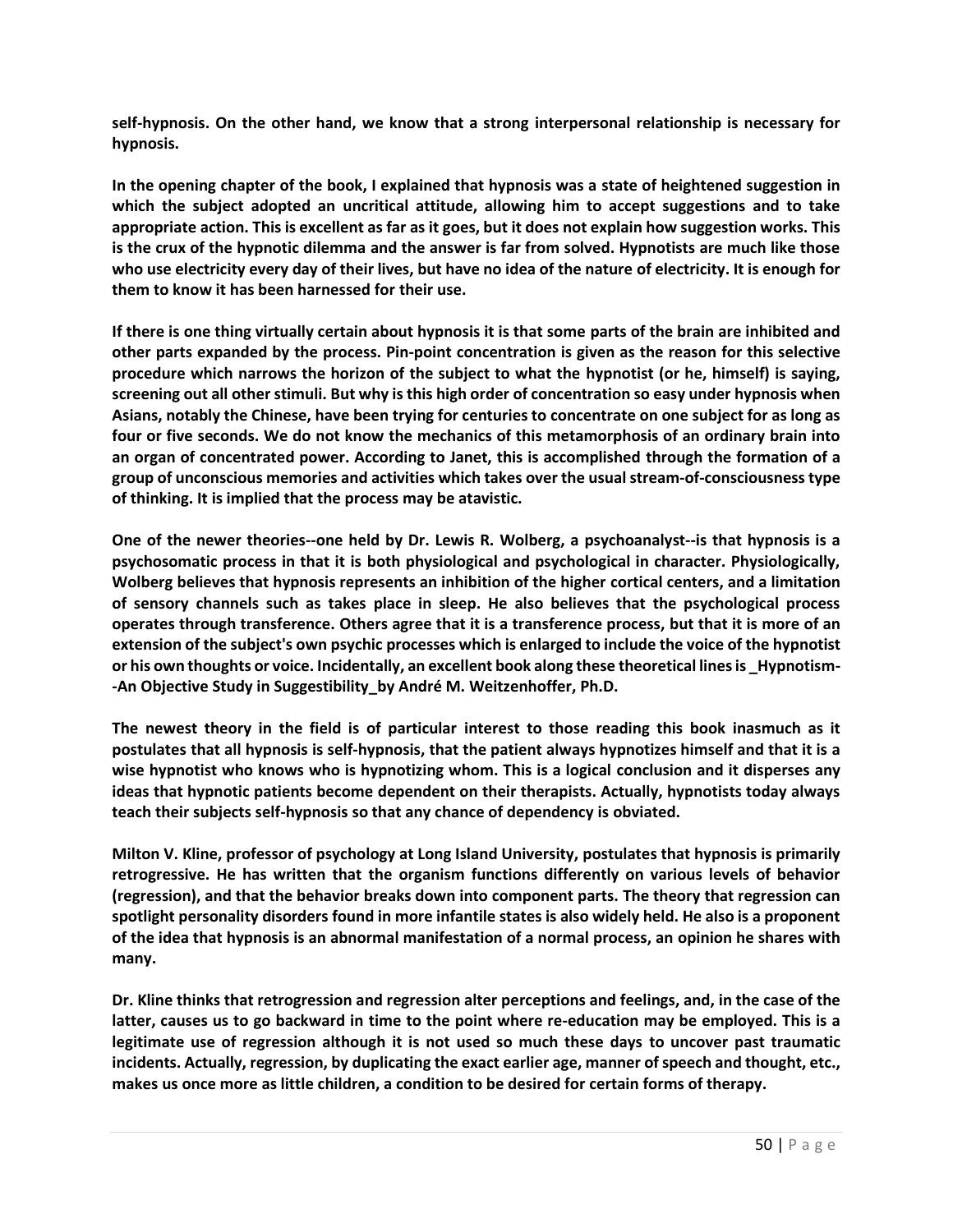**An atavistic theory, held to some extent by Dr. Jerome M. Schneck, clinical associate professor of psychiatry, State University of New York College of Medicine, is that hypnosis should be equated with states of immobilization on the basis of his observation that some subjects equate hypnosis with "death." He suggests this is comparable to the "death-feint" of animals to avoid danger. Others, primarily Europeans, have pointed out the analogy between the hypnotic state of animals and man.**

**Another widely-held theory is that hypnosis is a state of dissociation, meaning that it constitutes a group of unconscious memories and activities which may be dredged up to replace the stream of consciousness. Automaticism, of course, is inherently part of this view, and is presumed to negate volition. Activity of the cerebrum, which controls the conscious and voluntary system, is rendered non-operational.**

**My own thoughts on the matter are that hypnosis results from, first of all, a good transference; secondly, from a conditioned reflex; thirdly, from the person acting as a hypnotized person (role playing), and, fourthly, from a suspension of the critical faculties. Along the last-named line, I believe that hypnotic suggestions have an autonomy of their own which supersede all else in the hypnotic situation. There are many more theories I believe are partially correct, but the ones named will do for the purposes of this volume. Incidentally, all the hypnosis theories presented are equally applicable to self-hypnosis except where, as in transference, it is obvious a therapist is needed.**

**In conclusion, the author would like to take issue with those who believe that it is the monotonous intonations of the therapist that cause the subject to lapse from the deeply relaxed state into true sleep. I have observed many times, by comparing verbalization with silence, that the former gives the subject's mind a focal point of attention which prevents him from entering a sleep state where hypnotherapy is impossible. Like the man who cannot sleep because of an active mind, sleep and myriad thoughts and suggestions are incompatible, and I believe, once a hypnotic state has been attained, that the subject is kept awake (unless definite sleep suggestions are given) by the therapist's series of suggestions. We have discussed the effect of the experiential background at length, and surely nothing connotates sleep more than closing one's eyes--test No. 1. And so, in my view, you are doing two things when you talk to the subject; you are giving him helpful suggestions, but you are also keeping him awake and hyperacute so that these suggestions will sink in.**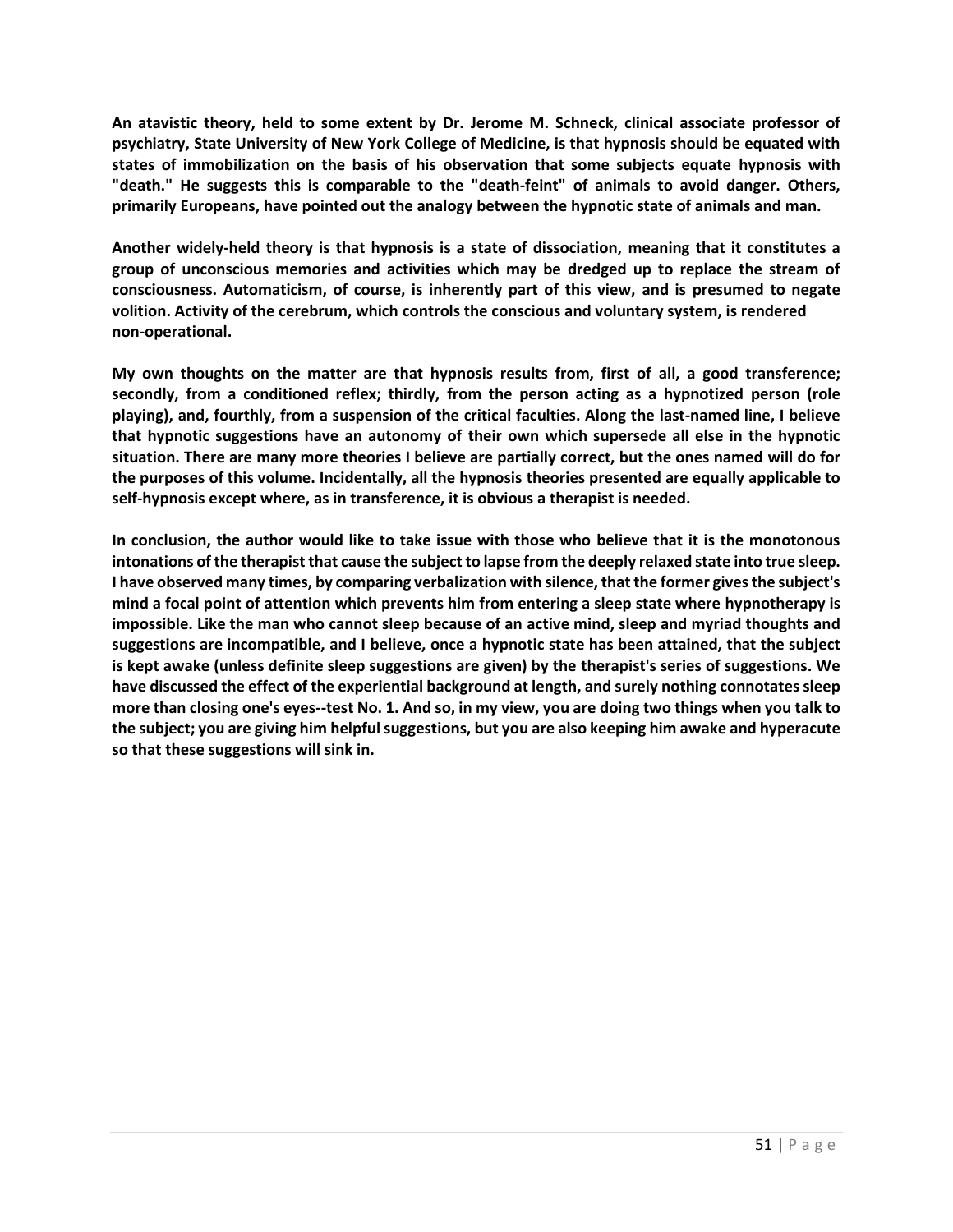**Practical Applications of Self-Hypnosis**

**With hypnosis on the march, there is practically no limit to its uses in the field of medicine, and new applications are being discovered every day. It should not be necessary to add, however, that some of these usesshould remain as they are--in the hands of professionals with years of experience in the area. One of the themes of this book has been that laymen should use hypnosis discriminately and intelligently. No responsible therapist would ever recommend masking or removing a symptom which was indicative of organic disease. For that reason, the practical uses of self-hypnosis will be limited to measures that can be taken safely by the layman. The only possible exception to this will be instructions on how to curb obesity, but even here it is suggested that a physician be consulted before embarking on a weight-reducing program.**

**The foremost use of hypnosis has been for relaxation, and it becomes more and more important as world tensions, anxiety and strain increase daily and millions seek vainly to "get away from it all." Inasmuch as all methods of hypnosis discussed in this book utilized relaxation as the first step, it should not be necessary to go over this material. Simply review the many induction techniques.**

**Lung cancer has become a very real threat to many people today, and the professional hypnotist is besieged with men and women who wish to curtail or quit smoking. This is easier said than done because smoking, although there are no physical withdrawal symptoms when one stops, is a strong, conditioned reflex and cannot (except in rare instances) be accomplished by the will alone. The best way to stop smoking is to make it an impossibility, and that is exactly what you do when you follow the method touched on in an earlier chapter.**

**All of us have tasted or smelled certain foods or medicines that nauseate us. The subject who wishes to quit smoking is asked to conjure up the vision and the actual taste and smell of the substances which upset his stomach and offend his nostrils, transferring its properties to cigarettes. This, of course, must be done under hypnosis. The subject then conditions himself in the following manner: One ... This cigarette tastes and smells just like (mention name of repugnant substance). Two ... It is the most vile and repugnant taste I have ever encountered, and I shall not be able to continue after the third puff. At the third puff, I will develop a paroxysm of coughing. Three ... I cannot smoke the cigarette any longer, and I will have to put it out.**

**This sounds like a simple procedure, and yet it has worked for thousands. Some switch to chewing gum or candy, but the cure essentially lies in substituting one conditioned reflex for another. This is comparatively easy with hypnosis because, unlike narcotics, barbiturates or alcohol, smoking is purely a psychological addiction. There is no need for tapering off.**

**Stopping drinking, unlike smoking, doesn't involve merely the creation of a physical aversion to the drug. The patient's entire personality should be changed and more mature viewpoints substituted for the unrealistic and infantile viewpoints which lead to the addiction in the first place. The subject should give himself suggestions that he will be able to "face up" to the problems of every day life without recourse to the crutch of alcohol. It is a well-known fact that nothing is as bad as we think it is going to be once we confront it.**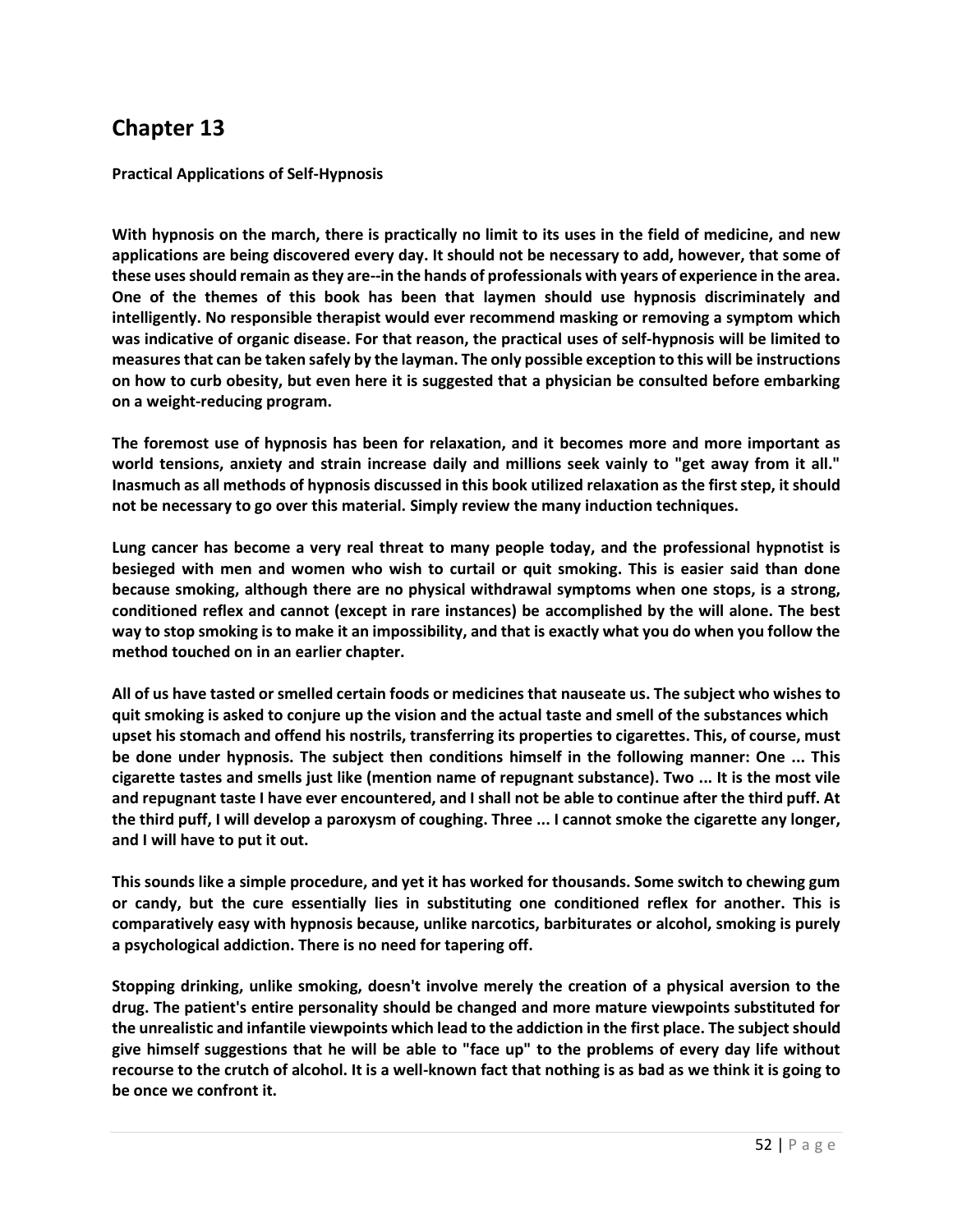**One of the strange aspects of drinking is that it is actually a form of self-hypnosis, and the cure lies in substituting a new viewpoint for the old. This fact can be demonstrated by the fact that drinking is begun in the first place so that the individual can be "one of the boys" or because it is the thing to do. Those who do not drink, at least as a social lubricant, according to this code, are "squares." Because of this, self-hypnosis must be directed toward reorienting one's sense of values. Sober reflection should convince anyone that the truly intelligent person does not drink to excess.**

**Nail biting is an unsightly habit, one that may even hinder one's social acceptance. The help lies in a therapeutic approach similar to that for cigarettes.**

**It is not hard to predict that many of those reading these pages are suffering from overweight. With 30 million Americans in this category, it has become one of the nation's chief health problems, and it is the predisposing factor in many other diseases such as heart trouble, diabetes, hypertension and atherosclerosis. If you are overweight, it is well to remember that (unless you are one in a million) you cannot blame your glands. The plain truth is that you eat too much.**

**We know today that overeating for some is an emotional problem, stemming from feelings of rejection and insecurity. Individuals who feel unloved, whether this is truly the case or not, make up for this lack to themselves by stuffing in large quantities of food. It would even appear that these people are masochistic, making themselves even more unloved by their gross gastronomical habits. A big factor in overweight in women is "raiding the refrigerator" while doing their housework. Most of them do this so unconsciously that they swear they eat less than most people.**

**There are a number of appetite-curbing drugs on the market today, but they should not be necessary for anyone who has acquired self-hypnosis. If you have learned to visualize yourself (visual-imagery) in differentsituations, you will have no trouble in picturing yourself having a slim, attractive figure, exactly as you were when you felt you looked your best. Keep this figure ever in mind and use it along with conditioning yourself against certain fatty and starchy foods. A trick used by some hypnotherapists is to have the subject purchase a dress or suit several sizes too small and then work toward being able to wear it. This actually has worked in many cases because it adds the element of competitiveness to the procedure.**

**Not all people overeat because of emotional problems. Some come from families where "licking the platter clean" was the rule because food was scarce. Others come from rich families where overeating by the parents established a habit pattern in the children. Certain races and nationalities look on fat as a badge of wealth and prestige, and children in such an environment are likely to be deliberately overfed. Regardless of the reason for overweight, however, the use of self-hypnosis is one of the answers to the problem.**

**Simple headaches, arthritis, neuritis and other painful symptoms yield readily to hypnotic suggestion. If physicians have given up on the problem and placed a subject on a maintenance drug dosage for pain, hypnosis can potentiate the drugs or even obviate them.**

**Two of the major uses of hypnosis are in childbirth and for intractable pain of cancer or some other incurable diseases. Although patients usually start with hetero-hypnosis, they are put on self-hypnosis as soon as possible, and there are many cases of women waiting too long and having their babies at home painlessly through self-hypnosis. The father invariably is the only one excited in such cases. The**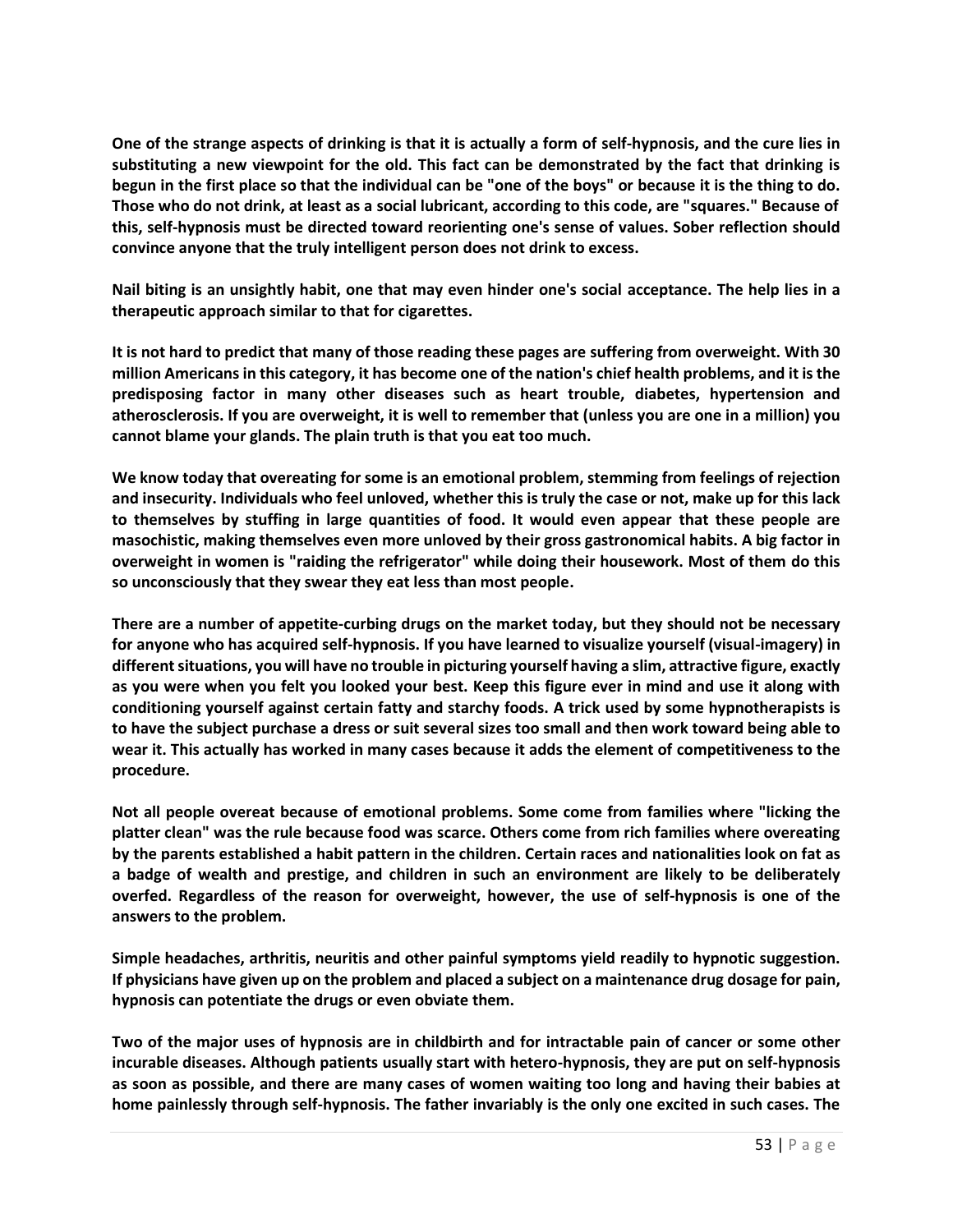**mother knows that she is an excellent subject and has been instructed in prenatal classes about every contingency that could arise. Inasmuch as stopping the birth pangs is similar to stopping other pain, the method should be learned so that it can be accomplished in a minimum of time.**

**The best way to stop pain is to let your right arm slowly rise while you are under hypnotic suggestion. Do not help it. If the suggestions are strong enough, it will "float" up. As soon as the arm is straight overhead, you should give yourself the suggestion that it is as rigid and unbending as a bar of steel. Following this, a suggestion is given that the hand is beginning to tingle and become numb. As soon as the numbness has spread through the entire hand, it will be insensible to pain. The hand is then placed against the part of the body where pain exists, and you will feel the numbness flowing from the hand to the affected area. This happens as a result of your suggestions and is the method followed by most subjects. Only a deep somnambulistic subject is able to remove pain by direct suggestion to the painful part.**

**There are many people today using self-hypnosis in the realm of sports, and an entire book has been written on improving one's golf game with this method. It is called \_How You Can Play Better Golf Using Self-Hypnosis\_ by Jack Heise.**

**Dr. Huber Grimm, team physician of the Seattle University basketball team, recently related the results when Dave Mills, a six-foot five-inch junior forward, asked for his help because he "froze" during competition. He had been benched on the eve of the West Coast Athletic Conference tournament in San Francisco. Spectators made Mills so fearful that he was afraid he would make mistakes--and in this frame of mind, of course, he did. Under hypnosis, Dr. Grimm suggested to Dave that he would be unaware of the spectators, be completely relaxed and would play exceedingly well. Dr. Grimm asked coach Vince Cazzeta to allow Dave to play and the result was astounding. Mills scored 60 points and cleared 63 re-bounds, and his brilliant play led to his selection on the all-tournament team.**

**"All I did was free his spirit," Dr. Grimm reported. "He was in need of confidence, and I gave it to him through hypnosis." The Associated Presstold the story as follows: "Dave Mills, a vacuum cleaner off the back-boards, led a fast-breaking Seattle University team to victory last night. It was hard to recognize Mills as the same player who has been with the Chieftains all year."**

**Dr. William S. Kroger, a pioneer in hypnosis, undertook to improve the batting of a professional baseball player with equally sensational results. The player had been "beaned," and his fear of a recurrence was so strong that he became "plate shy." He had changed his batting stance so that he always had "one foot in the bucket" so that he could back away from the plate more quickly. He was given a posthypnotic suggestion that such an event happening again was exceedingly remote, and this was amplified by suggestions of confidence that he would immediately start slugging as well as ever. His batting average soared immediately.**

**Dr. Michio Ikai, professor of physiology at Tokyo University, and Dr. Arthur H. Steinhaus of the George Williams Laboratory of Physiologic Research in Physical Education, Chicago, have proved that track men can far surpass their best previous times under hypnosis. Their tests, incidentally, proved that there is no danger of an athlete going beyond his physiologic limit while bettering his former marks. They attribute the superior performances to the removal of inhibitions, which psychologically prevent an athlete from doing his best. This report was made before the International Congress on Health and Fitness in the Modern World held in Rome during the last Olympic games.**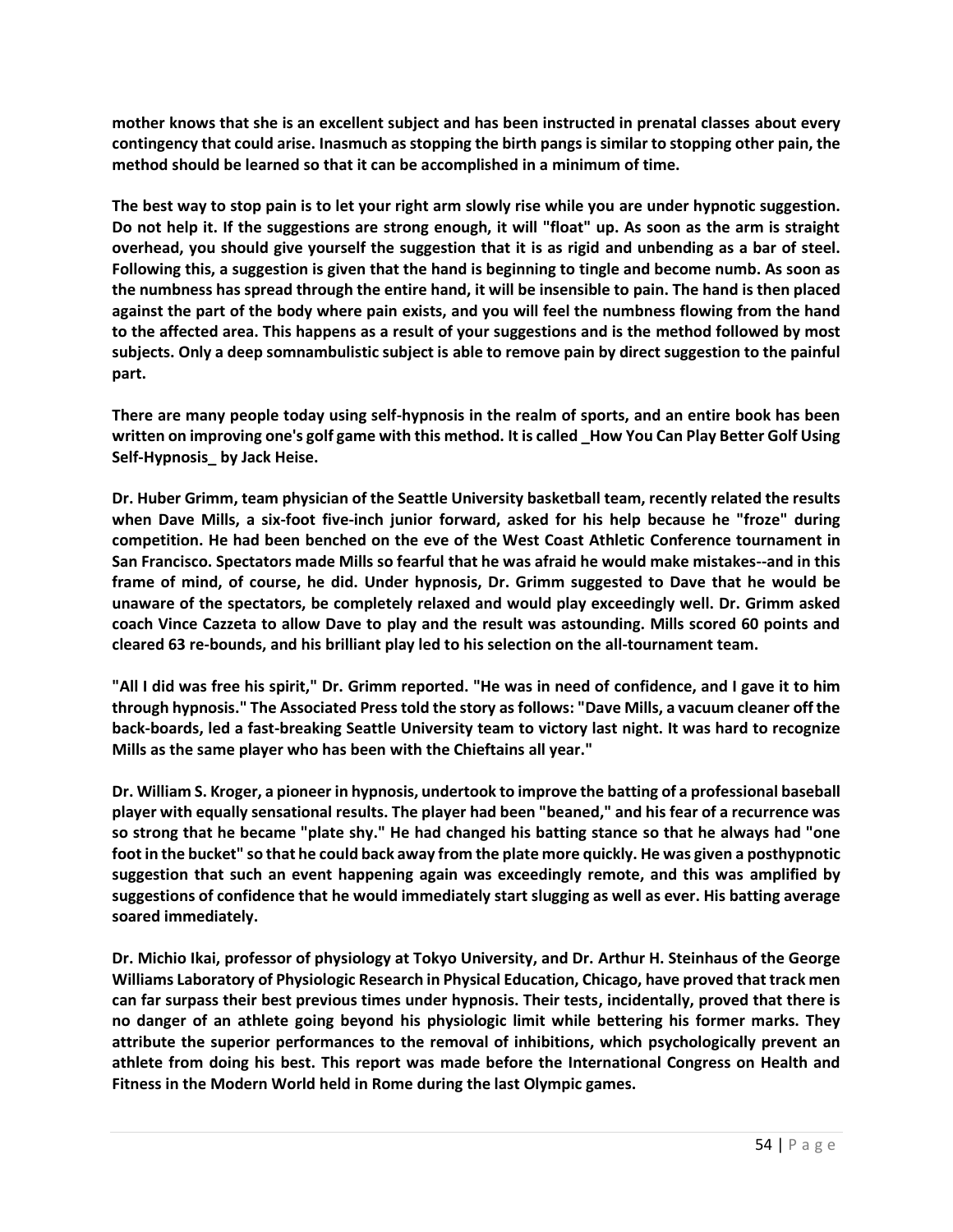**All reports, as a matter of fact, show that athletic performances are improved by psychological, not physical, means, and that built-in automatic reflexes protect the athlete against the danger of overexertion at all levels of awareness--hypnotic or non-hypnotic.**

**Psychologists are using hypnosis more and more to facilitate concentration and learning, and it is likely this use of the ancientscience will become even more popular than its medical applications. The reason one learns so quickly under hypnosis is because of time distortion which allows you to obtain the equivalent of many hours of study in a relatively short length of time.**

**Undoubtedly, you have had experience with time distortion in your daily life. Remember how slowly time goes when you are not interested in what you are doing and how fast it speeds by when you are? And the drowning man, who sees his whole life go by, is an excellent example of this. Enough people have been saved to know that this actually happens. The point is that the subconscious mind does not record the passage of time the same way as the conscious mind.**

**The conscious mind records time physically, by means of a clock. It is objective and tells you that a thought or movement requires a certain number of seconds, minutes, hours or days.**

**Your subconscious mind has an entirely different concept of time that has nothing to do with the physical world. It is called subjective because your own sense of the passage of time is used.**

**Personal time varies according to the circumstances in which you find yourself. Haven't you noticed that when you are happy or extremely interested in something, time passes quickly? On the other hand, if you are sad or anxious, time seems to drag.**

**This is called time distortion. When you continue in a happy state, time is automatically shortened. When you are in a state of unhappiness, pain or anxiety, time automatically lengthens. This explains why the drowning man can review his entire life within seconds. Psychologists know this is possible, because your subconscious mind contains a complete record of everything that has happened to you since birth. Therefore, in moments of extreme distress your subconscious has the ability to distort and manipulate time.**

**If you have ever encountered danger or had a narrow escape, you probably experienced time distortion. Everything about you went into slow motion, and time seemed to stand still until the action was over. At that point, objective time started up again and everything returned to normal.**

**Many actors have been reported to use hypnosis to help them prepare for stage and film roles. Overnight, through hypnosis, many have learned their part and astounded their fellow cast by knowing everyone else's lines too. Some have expressed feeling very secure about playing a role - hypnosis helping them to understand and feel the part completely.**

**Imagine how much more we are going to be able to learn when study under hypnosis becomes widespread. And the best part of it is that the learning is in your mind for a long time. Forgetting or mental blocksthat interfere with your recall of the information at any time, are reduced to a minimum.**

**In conclusion, I should like to recommend the entire field of self-hypnosis to everyone. It is a therapy which is positive, dynamic and constructive. An excellent example of this is contained in the autobiography, \_Rachmaninoff's Recollections\_. In this book, immortal Rachmaninoff describes in**